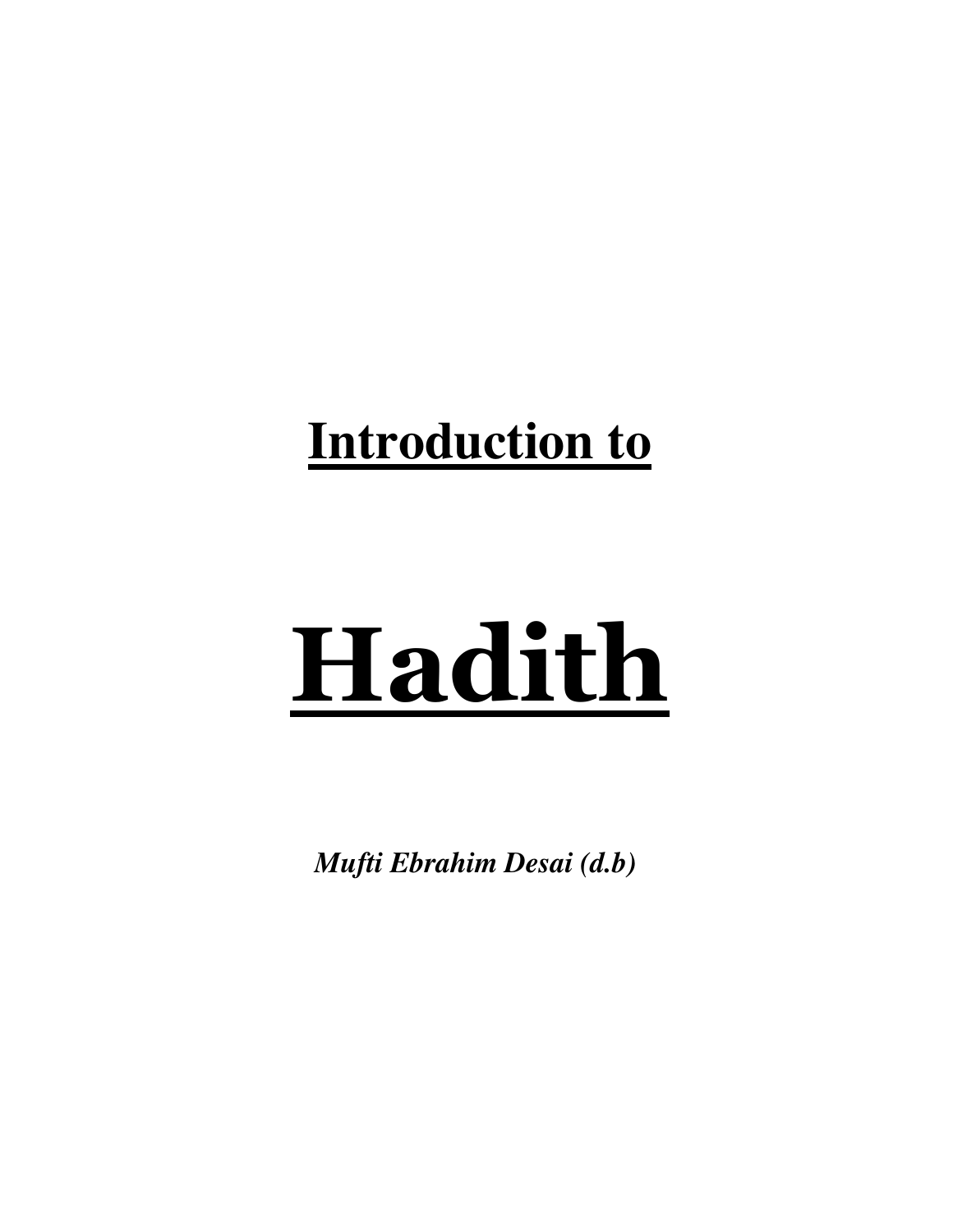# **Contents:-**

- a) Definition of Hadith literal and technical
- b) Subject matter of Hadith
- c) Aims and Objectives of Hadith
- d) The basis of the word Hadith
- e) Virtues of Hadith
- f) Authority of Hadith and answers to those who object to Hadith
- g) Compilation of Ahaadith
- h) The different types of books in Hadith
- i) Category of the different books in Hadith
- j) Some famous scholars in the field of Hadith
- k) Category of the narrators of Hadith
- l) Different ways of obtaining Hadith
- m) Some rules pertaining to declaring a Hadith Sahih and Dha'eef
- n) Imam Abu Hanifa [Rahimahullah] and Hadith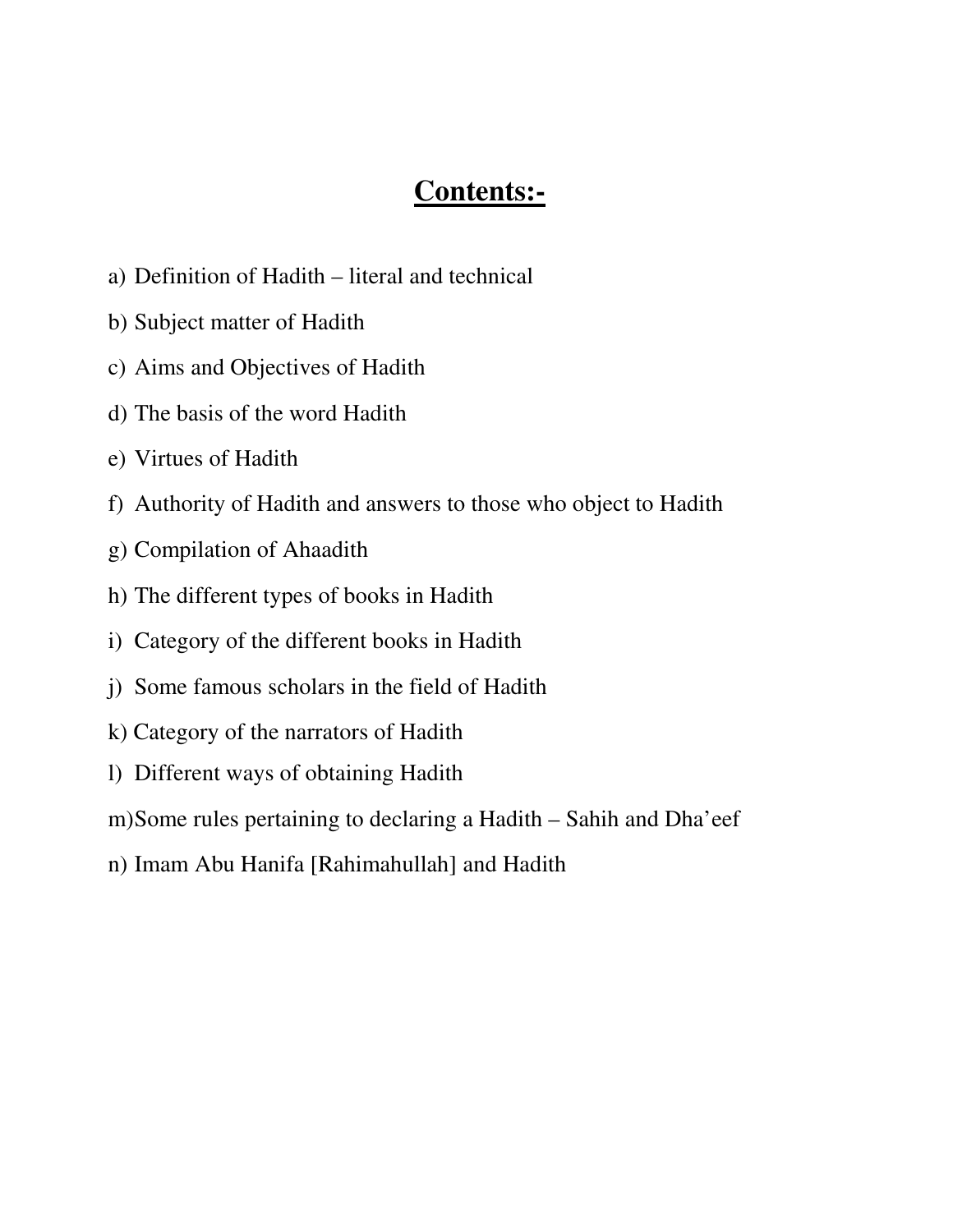# **DEFINITION OF HADITH**

# **Literal meaning of 'Hadith'**

The word Hadith is singular and means Kalaam (speech). The plural is Ahaadith.

# **Technical definition of Hadith**

The Fuqaha (Jurists) and Muhadditheen (Traditionists and experts in Hadith) differ in their definitions of Hadith. This is because the fields of both are different. According to the Fuqaha, the subject matter of Hadith is to deduce the laws of Shari'ah from Hadith and the subject matter of the Muhadditheen is to merely compile the Ahaadith.

Hence, according to the Fuqaha, the definition of Hadith is:

 The knowledge through which the sayings, the actions, the conditions and confirmations of Rasulullah [Sallallahu 'alayhi wa sallam] are known. Conditions here refer to only voluntary conditions, not involuntary conditions.<sup>1</sup>

The Muhadditheen do not differentiate between voluntary conditions and involuntary conditions. Therefore, the definition of Hadith according to the Muhadditheen is:

 The knowledge of the sayings of Rasulullah [Sallallahu 'alayhi wa sallam], his actions, conditions, acknowledgements of actions and that of his Sahaba [Radhiyallahu 'anhum] and those beyond them (who are followed in Deen). $2$ 

According to the Fuqaha of Khurasaan, the word Hadith is used only for Marfoo` Hadith. The word Athar is used for Mawqoof Ahaadith.<sup>3</sup> Imam al-Nawawiy [Rahimahullaah] (D: 676AH) has stated <sup>4</sup> that the majority of the Muhadditheen do not differentiate between Hadith and Athar. Both are used for Marfoo` and Mawqoof Ahaadith. Imam al-Tahaawi's [Rahimahullaah] (B.229AH, D.321AH) compilation of *Sharh Ma'aani Al-Aathaar* has many Marfoo' Ahaadith. Imam Ibn Jarir al-Tabari's [Rahimahullaah] (D.310AH), *Tahzheeb al-Aathaar* also has many Marfoo` Ahaadith. This indicates that the term Athar can also refer to Marfoo` Ahaadith.

# **SUBJECT MATTER OF HADITH**

 $\overline{a}$ 

Allamah al-Kirmaaniy [Rahimahullaah] (B.224AH; D.310AH) states that the subject matter of Hadith is the personality of Rasulullah [Sallallahu 'alayhi wa sallam] as a prophet.<sup>5</sup>

<sup>1</sup> *Tawjeeh al-Nazhar Ilaa Usool al-Athar* Vol.1 Pg.37; Beirut 1st Edition 1416AH Edited by Sheikh Abdul-Fattaah Abu-Ghuddah

<sup>&</sup>lt;sup>2</sup> Fath al-Baaqiy Bi Sharh Alfiyyah al-'Iraaqiy Pg.41; Dar Ibn Hazam Beirut; 1<sup>st</sup> Edition 1420AH

<sup>3</sup> *Zhafr al-Amaaniy* Pg.26; Dar al-Basha-ir al-Islamiyya Beirut; 3rd Edition 1416AH

<sup>4</sup> *Sharh Sahih Muslim* Vol.1 Pg.63; Qadeemi Kutub Khana Karachi Pakistan

<sup>5</sup> *Tadreeb al-Raawiy* Pg.14; Dar Al-Fikr Beirut 2000BC Edition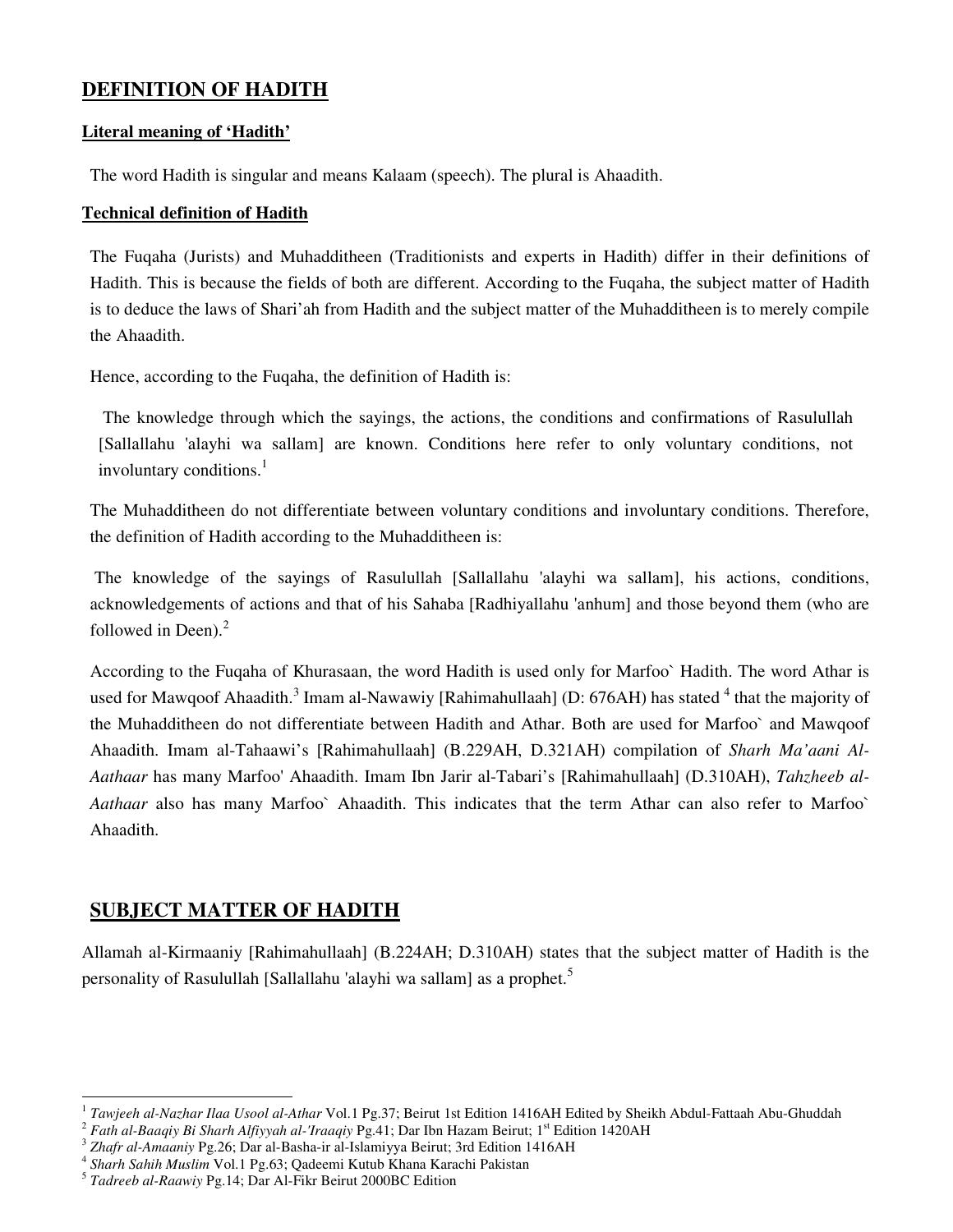# **AIMS AND OBJECTIVES OF HADITH**

The purpose of studying Hadith is to obtain the guidance of Rasulullah [Sallallahu alayhi wa sallam] and thereby be successful in the world and hereafter.

# **The Basis of the word Hadith**

The word 'Hadith' is mentioned in the Qur'an referring to the guidance given to Rasulullah [Sallallahu 'alayhi wa sallam] by Allah. In Surah al-Dhuhaa, Allah Ta'ala describes the three conditions of Rasulullah [Sallallahu 'alayhi wa sallam], being an orphan, wandering about (in search of guidance) and being poor. In response to wandering for guidance, Allah Ta'ala granted guidance to Rasulullah [Sallallahu 'alayhi wa sallam]. Upon that ا"و أَمَّا بِنِعْمَةِ رَبِّكَ فَحَدِّثْ" :Allah Ta'ala says  $\ddot{\cdot}$ 

Translation: 'And as for the bounties of your Lord, make mention of them.'<sup>6</sup>

The guidance is referred to as the Ni'mah (bounty) of Allah and Rasulullah [Sallallahu 'alayhi wa sallam] is instructed to speak about that.

The word used is "حَدَث". The word "حَدَث" is also mentioned in many Ahaadith, for example,

1) "حَدَّثُوْا عَنِّي وَ لا حَرَج" Translation: 'Narrate from me and fear no sin.'

2) "آمَنْ حَلَّثَ عَنِّيْ بِحَدِيْتْ يَرى أَنَّهُ كَذِبٌ فَهُــوَ أَحَــدُ الْكَــاذِبَيْن" (2<br>Translation: 'Whoever narrates such a Hadith from ڊ me regarding whose authenticity he doubts, then he is also from the liars.'

# **Hadith is primarily divided into two aspects:**

a) "al-Riwaayah" refers to narrating of Ahaadith, writing them and preserving them.

b) "al-Diraayah" refers to understanding the different aspects of Hadith, the chain of narrators, the authenticity of the Hadith and the meaning of the Hadith.

 6 Surah: 93Verse:11.

<sup>7</sup> *Sahih Muslim* Vol.2 Pg.414; Qadeemi Kutub Khana Karachi Pakistan - Hadith7435; edited by Sheikh Khalil Ma'moon Sheeha Dar al-Ma'rifah Beirut

<sup>8</sup> *Sahih Muslim* Vol.1 Pg.6 of Introduction; Qadeemi Kutub Khana Karachi Pakistan-*Sunan Ibn Majah* Pg.5; Qadeemi Kutub Khana Karachi Pakistan, Hadith39; Cairo Egypt; edited by Muhammad Fuaad 'Abd al-Baaqiy.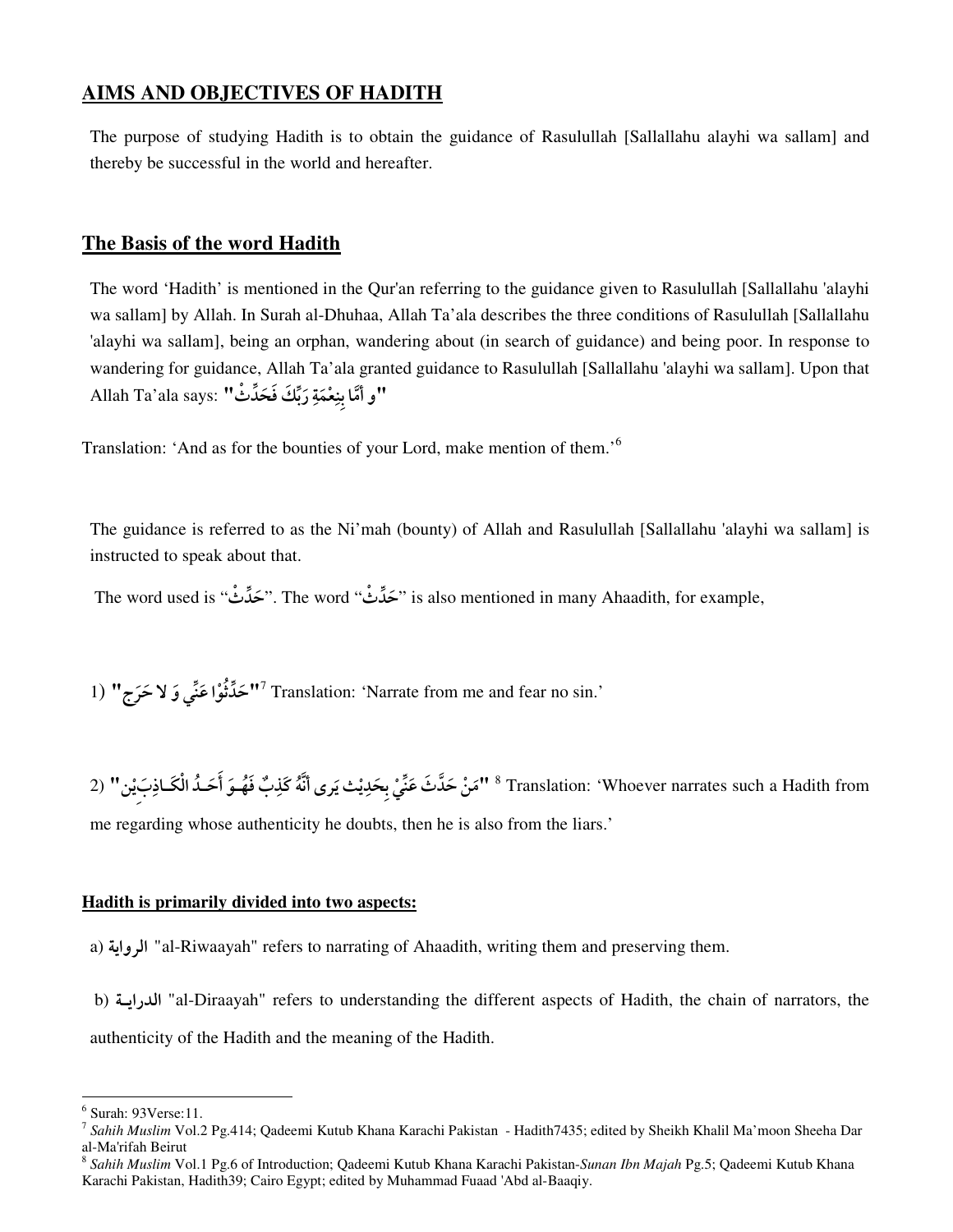# **VIRTUES OF STUDYING HADITH**

1. Sayyiduna Ibn Mas'ud [Radhiyallahu 'anhu] narrates that he heard the prophet [Sallallahu 'alayhi wa sallam] saying: **"May Allah illuminate and freshen that person's face who hears (Hadith) from us and conveys it as he hears it. There are quite a few people to whom the Hadith has been conveyed, yet they are more retentive than those who heard (the Hadith directly from us)."**<sup>9</sup>

This Hadith is a clear and explicit glad tiding from Nabi [Sallallahu 'alayhi wa sallam] to those who occupy themselves with learning and teaching Hadith.

2. Sayyiduna Abdullah Ibn 'Amr [Radhiyallahu 'anhu] narrates hearing Nabi [Sallallahu 'alayhi wa sallam] as saying, **"Narrate from me even though it may be one verse / statement..."**<sup>10</sup>

 Here, Nabi [Sallallahu 'alayhi wa sallam] has encouraged us to involve ourselves with learning and teaching Hadith. Even if we have only learnt one Hadith, we should endeavour to convey it to others.

- 3. Imam Abu Hanifa [Rahimahullaah] mentioned, "**If it was not for the Sunnah (Hadith), none of us would have understood the Qur'an**." <sup>11</sup>
- 4. Imam Abu Hanifa [Rahimahullaah] once said, "**People were always on piety as long as there were those**  who studied Hadith but if they learn knowledge without Hadith, they will be deviated."<sup>12</sup>

 9 *Sunan al-Tirmizhiy* Hadith2659; edited by Sheikh Ahmad Shakir

<sup>10</sup> *Sahih al-Bukhariy* Hadith3461; edited by Muhammad Fuaad 'Abd al-Baaqiy

<sup>11</sup> *Lamahaat Min Taarikh al-Sunnah* Pg.32; Beirut; 4th edition, quoting from *al-Mizan* of Imam al-Sha'raaniy [Rahimahullaah]  $12$  Ibid.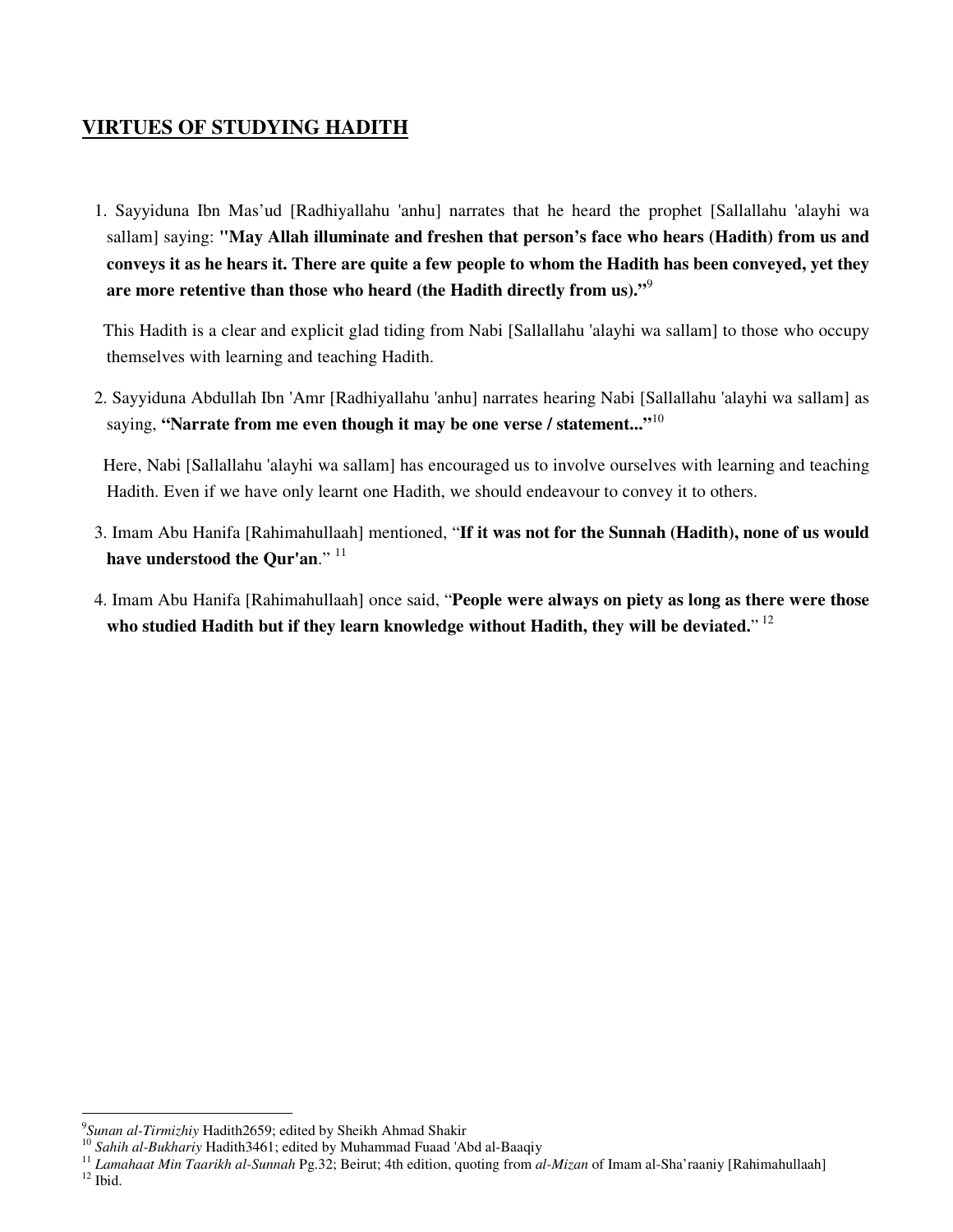# **THE AUTHORITY OF HADITH**

In the beginning of the 20th century, a group of people emerged denying the authority of Hadith. In India, it was Sir Sayyid Ahmed. In Egypt, it was Husain Taha and in Turkey it was Dhiya Ghork.

Sir Sayyid had a passive approach in denying the Ahaadith of Rasulullah [Sallallahu Alayhi wa sallam]. He did not openly deny the authority of Hadith. He accepted those Ahaadith that were logical to him and denied the authenticity of those Ahaadith that did not appeal to his logic. In brief, he regarded his logic as a scale and measure against Hadith. He, thus, disagreed with the express prohibition of trade interest, and the laws of Hijaab (women veiling themselves).

Subsequent to Sir Sayyid Ahmad, Abdullah Chakraalwy and Ghulam Ahmad Parwez openly denied the authority of any Hadith. The followers of this ideology called themselves the Ahlul-Quraan.

# **In proving the authority of Hadith, the following points are important:**

- a) The Authority of Hadith from the Qur'an
- b) The Answers to objections of the Ahlul-Quraan

# **Authority of Hadith from the Qur'an**

1'3°وَ مَا جَعَلْنَا الْقِبْلَةَ الَّتِي كُنْتَ عَلَيْهَا إلاَّ لِنَعْلَمَ مَن َّيَتَّبِعُ الرَّسُوْلَ مِنَّ يَنْقَلِبُ عَلى عَقِبَيْه " --

1) Translation: "And we did not make the Qiblah upon which you were (Bayt al- Maqdis) but so that we may distinguish who follows the Rasul from he who turn on his heels."

In the above verse, a reference of the previous order to face Bayt al-Maqdis (Jerusalem) is given. The express order is no where in the Qur'an. It is thus clear, that there are orders given to Rasulullah [Sallallahu 'alayhi wa sallam] which are not recorded in the Qur'an. It is therefore incorrect to state that we only follow the Qur'an and not the Ahaadith.

"عَلِمَ اللهُ أَنَّكُمْ كُنْتُمْ تَخْتَانُوْنَ أَنْفُسَكُمْ "<sup>14</sup> (2

 $\overline{a}$ <sup>13</sup> Surah:2 Verse:143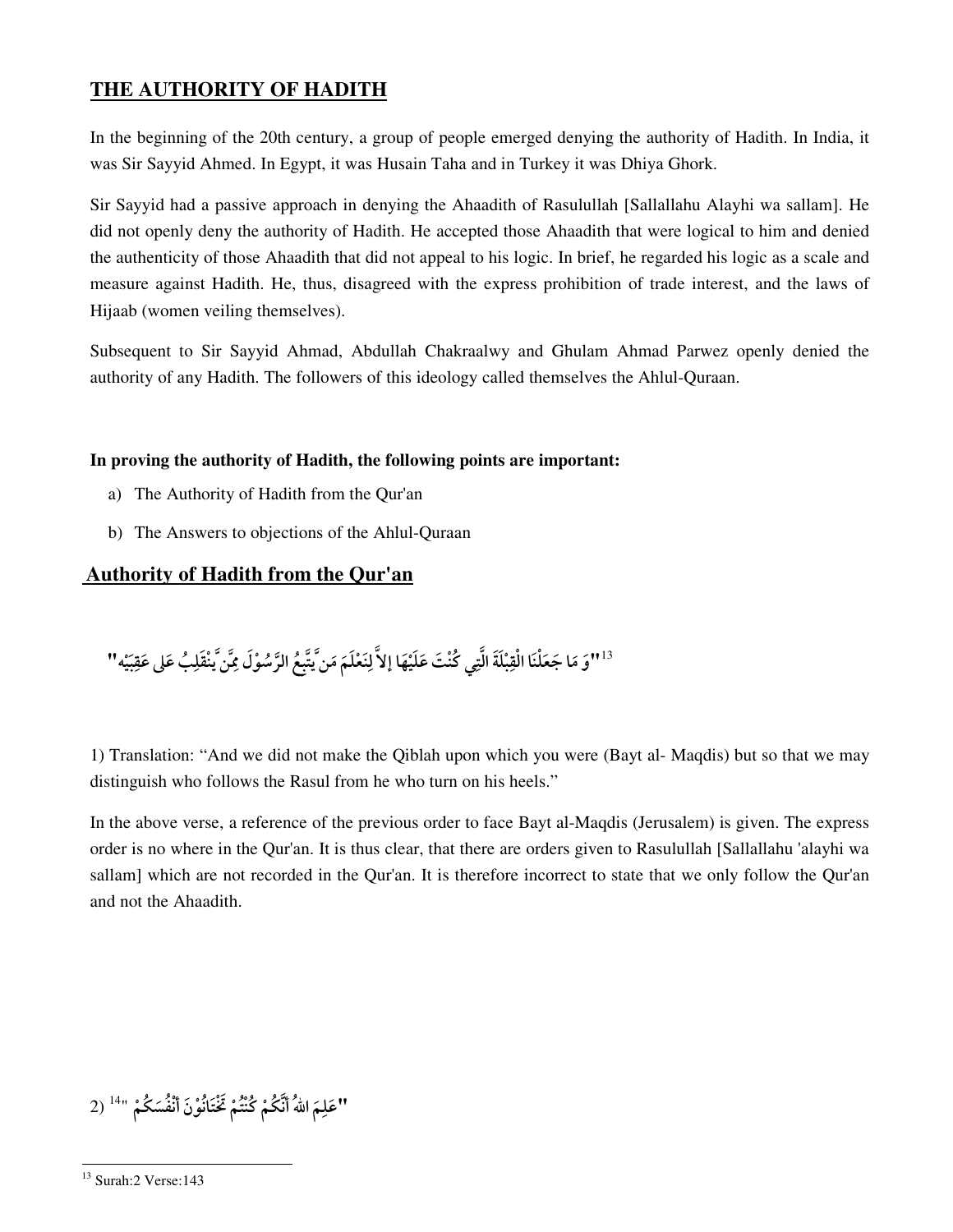Translation: 'Allah knows that you used to deceive yourselves'

In the beginning stages, fasting used to commence after one falls asleep. It was prohibited to eat or cohabit with one's wife after falling asleep. The order for this prohibition is not in the Qur'an. It was given to Rasulullah [Sallallahu 'alayhi wa sallam] and the Qur'an refers to that. It is clear from the above two examples that not every order of the Shari'ah is in the Qur'an only, but they were also given to Rasulullah [Sallallahu 'alayhi wa sallam]. Some of these orders are referred to in the Qur'an.

It is obvious that the orders of Rasulullah [Sallallahu 'alayhi wa sallam] are by Divine Order. Allah Ta'ala <sup>15</sup> "وَ مَا يَنْطِقُ عَنِ الْمُوَىٰأَ إِنْ هُوَ إِلاَّ وَحْيٌّ يُوْحَى",says

Translation: 'And he (Rasulullah [Sallallahu 'alayhi wa sallam] does not speak from desires. It is not but revelation sent to him.'

<sup>14</sup> Surah: 2 Verse: 187.

<sup>&</sup>lt;sup>15</sup> Surah: 53 Verse: 3-4.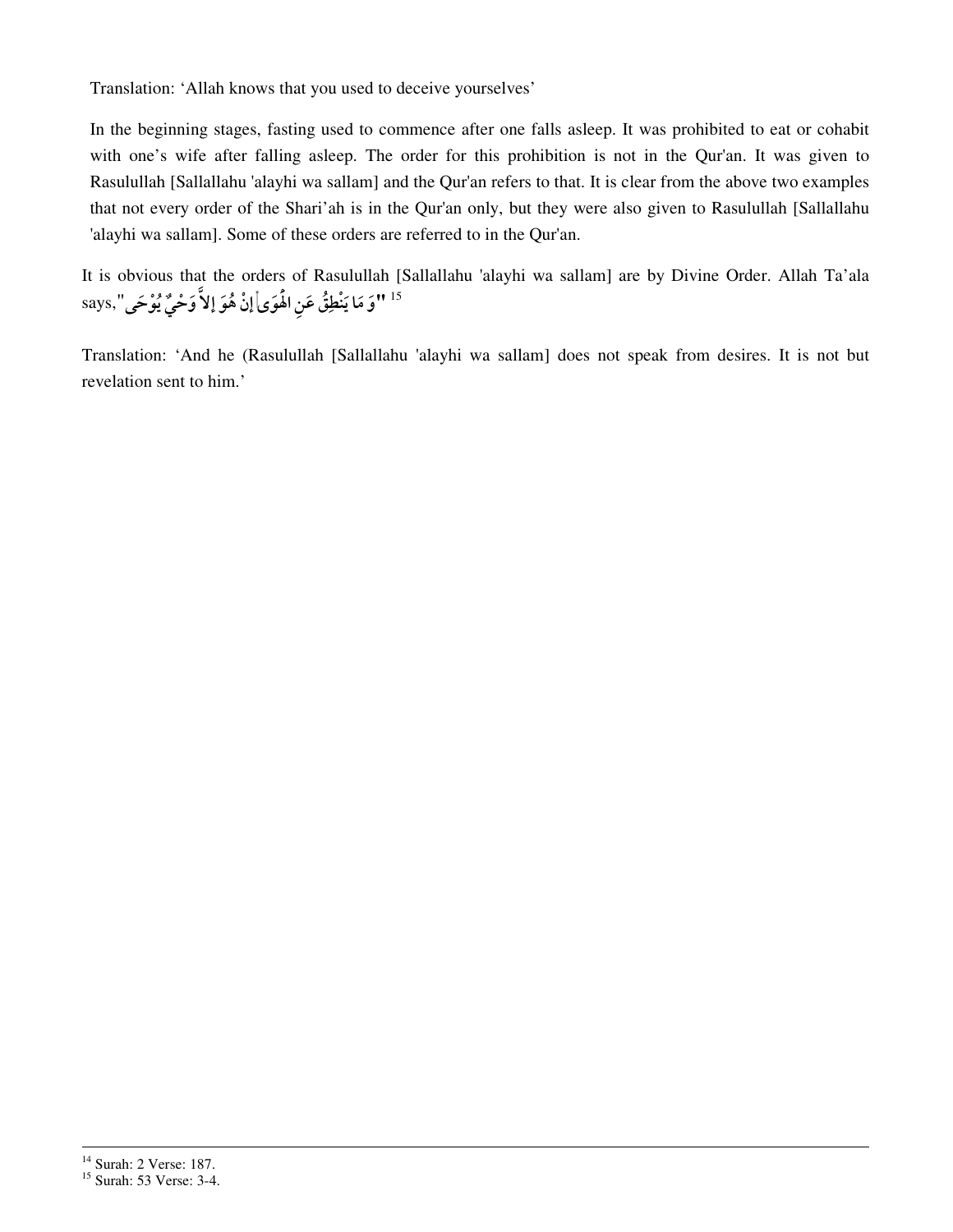# **OBJECTIONS OF THE AHLUL-QUR'AAN ON THE AUTHORITY OF HADITH**

Generally three objections are raised:

- a) The mission of Rasulullah [Sallallahu 'alayhi wa sallam] was to merely convey the Qur'an. It is not necessary to obey Rasulullah [Sallallahu 'alayhi wa sallam].
- b) The Ahaadith of Rasulullah [Sallallahu 'alayhi wa sallam] were only for the Sahaba [Radhiyallahu 'anhum].
- c) The Ahaadith were for all but the Ahaadith did not reach us through reliable sources.

# **Answers to the above Objections in Sequence**

a) The mission of Rasulullah [Sallallahu 'alayhi wa sallam] was not to merely convey the Qur'an. It was also to explain the Qur'an. This is clearly expressed in the following verse:

 $^{116}$ وَ أَنْزَلْنَا إِلَيْكَ الذِّكْرَ لِتُبَيِّنَ لِلنَّاسِ مَا نُزِّلَ إِلَيْهِمْ وَلَعَلَّهُمْ يَتَفَكَّرُوْن '' -

Translation: "We have revealed to you (O Muhammad) the message (al-Qur'an) so that you can explain to the people what was revealed to them, in order that they may reflect."

It is apparent from the above verse that Rasulullah [Sallallahu 'alayhi wa sallam]'s mission was also to explain the Qur'an and hence Allah ordered us to obey Rasulullah [Sallallahu 'alayhi wa sallam].

b) The Ahaadith were not only for the Sahaba [Radhiyallahu 'anhum]. These are for everyone. Rasulullah " وَ مَا أَرْسَلْنكَ إِلاَّ رَحْمَةً لِّلْعلَمِيْن" '' [Sallallahu 'alayhi wa sallam] was sent to all of mankind as Allah Ta'ala says: '

Translation: "We have not sent you except as a mercy for the entire mankind."

 c) Allah Ta'ala took the responsibility of preserving the Qur'an. The Ahaadith are the explanation of the Qur'an, hence, Allah has also taken the responsibility of preserving the Ahaadith. How this was carried out will be explained further in the following chapter, 'Compilation of Ahaadith'.

<sup>16</sup> Surah: 16 Verse: 44.

<sup>17</sup> Surah:21 Verse: 107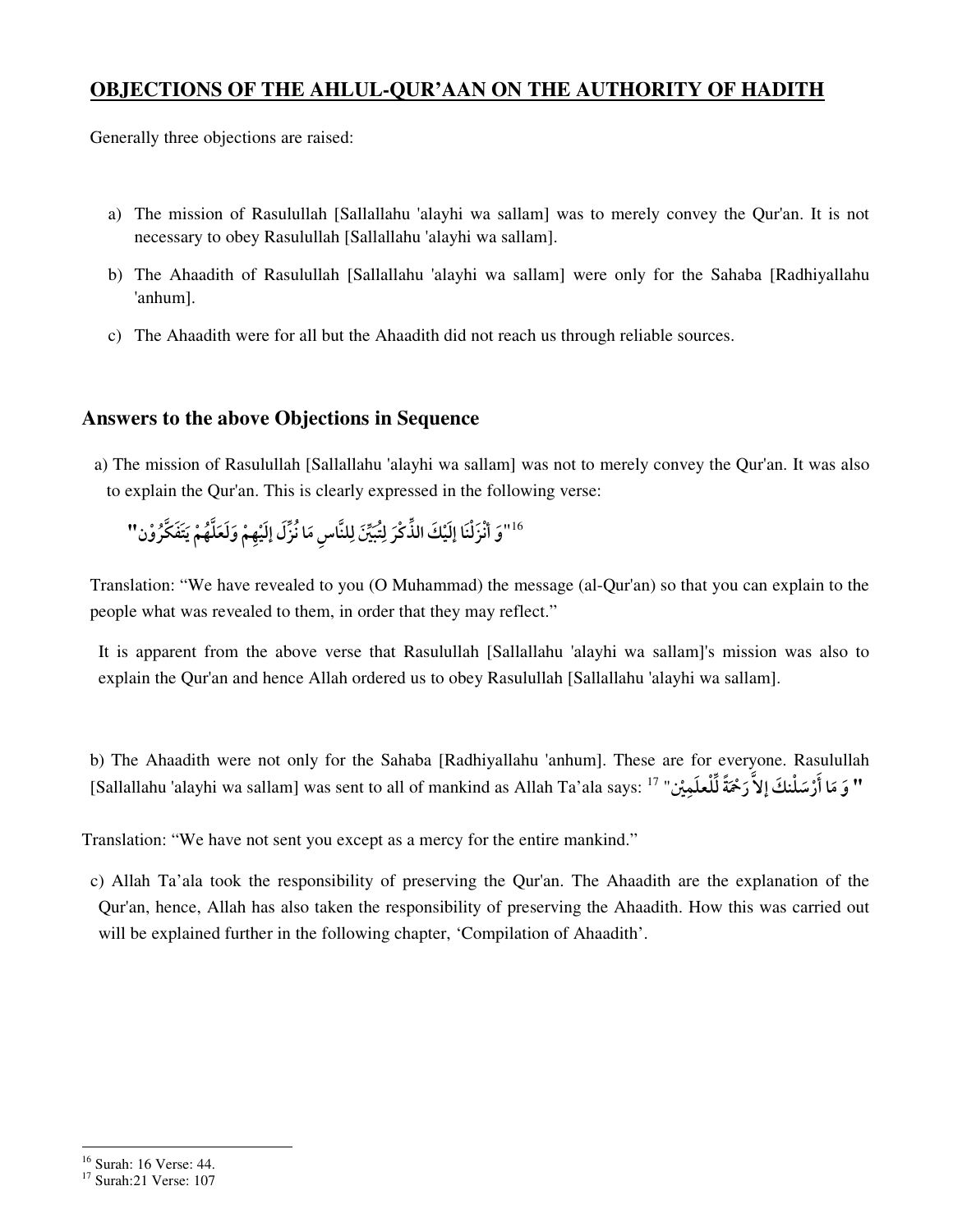# **COMPILATION OF AHAADITH**

There were three methods used to preserve the Ahaadith of Rasulullah [Sallallahu 'alayhi wa sallam]:

- a) Memory,
- b) Practice,
- c) Writing

# **Memory**

Almighty Allah Ta'ala bestowed the Arabs with remarkable memories. Consider the following:

Sayyiduna Ja'far Ibn Amr al-Dhamariy [Radhiyallahu Anhu] states that once he and Sayyiduna Ubaydullah Ibn Adiy Ibn al-Khiyaar [Radhiyallahu 'anhu] decided to visit Sayyiduna Wahshiy [Radhiyallahu Anhu]. Sayyiduna Ubaydullah [Radhiyallahu 'anhu] asked Sayyiduna Wahshiy [Radhiyallahu 'anhu] if he recognized him. He said, 'No'. However, he recalled that once many years ago, Adiy Ibn al-Khiyaar had a child. He was told to take the child to the foster mother. The child was completely covered except the feet. Sayyiduna Wahshiy [Radhiyallahu 'anhu] said, "Your feet resemble those feet". <sup>18</sup>

Sayyiduna Wahshiy [Radhiyallahu 'anhu] saw those feet many years before and that too when Sayyiduna 'Ubaydullah was born. Sayyiduna Wahshiy [Radhiyallahu 'anhu] was able to recognise those feet many years later. One should bear in mind that feet generally change in form and shape as they grow.

Hafizh Ibn Hajar al-Asqalaniy [Rahimahullah] (B.773AH D.852AH) has stated: "once Marwaan wanted to test Sayyiduna Abu Hurayra [Radhiyallahu 'anhu]'s memory regarding Hadith. He requested Sayyiduna Abu Hurayra [Radhiyallahu 'anhu] to narrate some Ahaadith. The following year, he requested Sayyiduna Abu Hurayra [Radhiyallahu 'anhu] to narrate those same Ahaadith of the previous year. Sayyiduna Abu Hurayra [Radhiyallahu 'anhu] repeated all the Ahaadith exactly as he did the previous year without a single error."<sup>19</sup>

There are many such incidents to show the power of the memory of the Arabs. Many Sahaba [Radhiyallahu 'anhum] memorized Ahaadith and preserved them through their memories.

# **Practice**

One of the most efficient ways of preserving knowledge is by practicing upon it. Almighty Allah Ta'ala and His Rasul [Sallallahu 'alayhi wa sallam] emphasized the importance of practicing on knowledge. Thus, practicing on the Ahaadith of Rasulullah [Sallallahu 'alayhi wa sallam] became an effective method of preserving the Ahaadith of Rasulullah [Sallallahu 'alayhi wa sallam].

# **Writing**

<sup>18</sup> *Sahih al-Bukhariy* Vol.2 Pg.582 - 583; Qadeemi Kutub Khana Karachi Pakistan- Hadith4072 edited by Muhammad Fuaad Abd al-Baaqiy.

<sup>19</sup> *Al-Isaabah* Vol.7 Pg.353; Dar al-Kutub al-Ilmiyyah Beirut 1st edition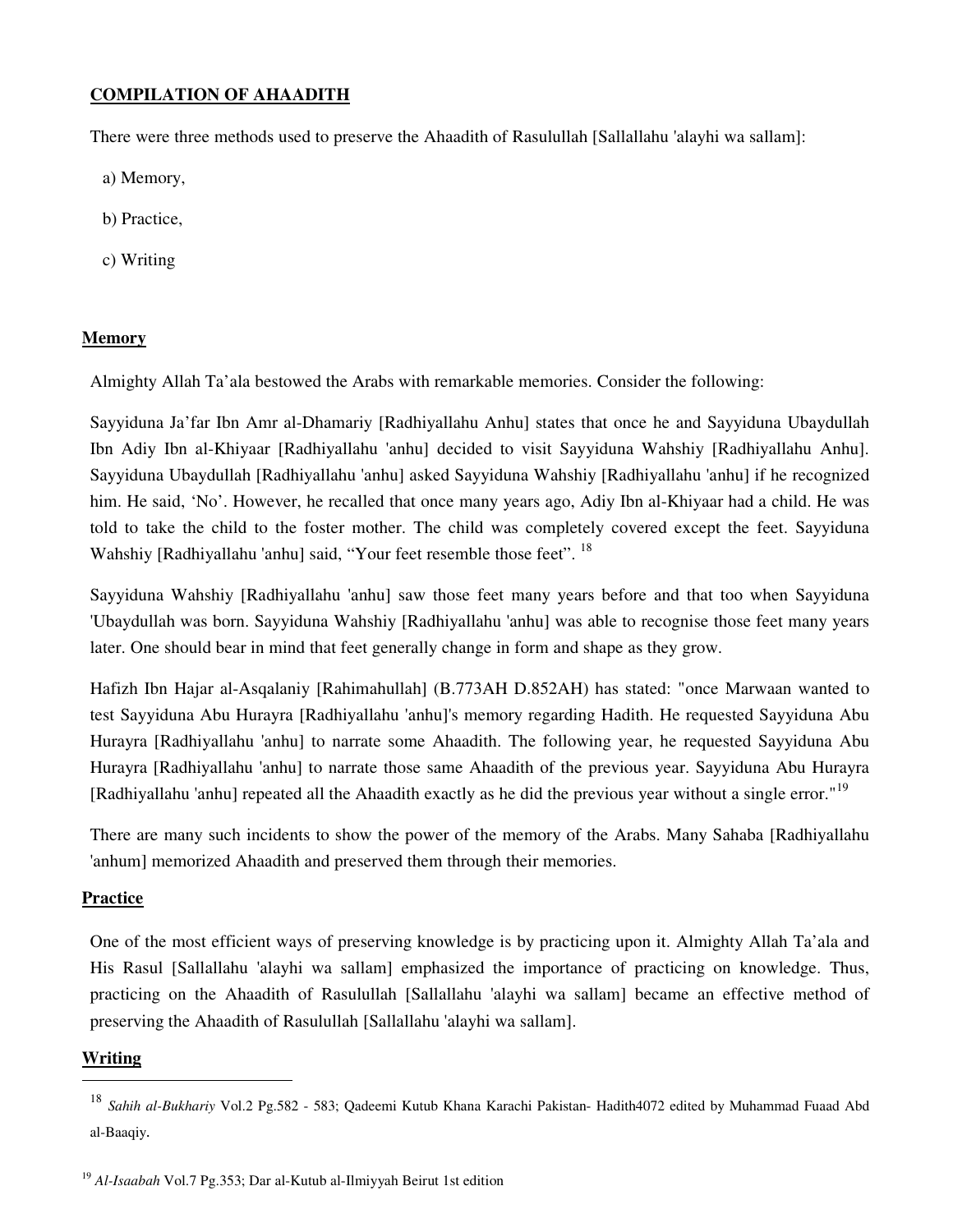One of the most effective methods of preserving knowledge is writing. The same was done with the Ahaadith of Rasulullah [Sallallahu 'alayhi wa sallam] .The Ahaadith of Rasulullah [Sallallahu 'alayhi wa sallam] were preserved through writing by the Sahaba [Radhiyallahu 'anhum]. In fact, Rasulullah [Sallallahu 'alayhi wa sallam] permitted and encouraged the Sahaba [Radhiyallahu 'anhum] to write down his Ahaadith. This is substantiated by the following:

a) One Sahabi [Radhiyallahu 'anhu] complained to Rasulullah [Sallallahu 'alayhi wa sallam] that he hears the Ahaadith, likes them but cannot remember them. Rasulullah [Sallallahu 'alayhi wa sallam] said, "**Seek assistance through your right hand and he indicated to writing with his hands**".<sup>20</sup>

b) Sayyiduna Abdullah Ibn Amr Ibn 'Aas [Radhiyallahu 'anhu] states, 'I used to write down everything I used to hear from Rasulullah [Sallallahu 'alayhi wa sallam].My purpose was to preserve (whatever Ahaadith I hear). The Quraysh stopped me and said, 'You write everything you hear whereas Rasulullah [Sallallahu 'alayhi wa sallam] is a human being. He talks in anger and in happiness.' I stopped writing and mentioned that to Rasulullah [Sallallahu 'alayhi wa sallam]. He [Sallallahu 'alayhi wa sallam] indicated with his finger to his mouth and said, "**(Continue) writing. By Him in whose soul is my life, nothing comes out from it (the mouth) but Haqq**."<sup>21</sup>

c) Sayyiduna 'Abdullah Ibn 'Amr narrates that Rasulullah [Sallallahu 'alayhi wa sallam] said, '**Capture knowledge**' I said, 'What is it to capture knowledge?' Rasulullah [Sallallahu 'alayhi wa sallam] said: '**It is writing down knowledge.**' 22

In view of the above mentioned Ahaadith, many Sahaba [Radhiyallahu 'anhum] had written down Ahaadith and had their personal compilations. Hereunder are some examples:

# **Al-Sahifa al-Saadiqah**

The background of this compilation is as follows: Sayyiduna Abu Hurayra [Radhiyallahu 'anhu] narrates that none of the companions of Rasulullah [Sallallahu 'alayhi wa sallam] gathered more Ahaadith than I besides Sayyiduna 'Abdullah Ibn 'Amr Ibn al-'Aas. That is because he used to write and I would not write.<sup>23</sup>

The exact number of narrations of Sayyiduna 'Abdullah Ibn 'Amr Ibn al-'Aas [Radhiyallahu 'anhu] are not known, However, it is certainly more than the narrations of Sayyiduna Abu Hurayra [Radhiyallahu 'anhu]. The narrations of Sayyiduna Abu Hurayra [Radhiyallahu 'anhu] are approximately 5374. This compilation was passed over to the grandson of Sayyiduna 'Abdullah Ibn Amr Ibn al-'Aas whose name is 'Amr Ibn Shu'ayb and it is generally narrated as: **"اعن عمرو بن شعيب عن أبيه عن جده"** 

*'an 'amr Ibn shu'ayb `an abeehi 'an jaddihi.'*

Hafizh Ibn Hajar al-Asqalaniy [Rahimahullah] (B.773AH D.852AH) quotes Yahya Ibn Ma'een [Rahimahullah] (B.157AH D.223AH) and 'Aliy Ibn al-Madeeniy [Rahimahullah] (B.161/2AH D.234/258AH) as saying "every narration of 'Amr Ibn Shu'ayb  $\ldots$ ' is from al-Sahifa al-Saadiqah.<sup>24</sup>

 $\ddot{\phantom{a}}$ <sup>20</sup> Sunan al-Tirmizhiy Vol.2 Pg.91; Meer Muhammad Kutub Khana Karachi Pakistan, , Hadith2666, edition of Sheikh Ahmed Shakir

<sup>&</sup>lt;sup>21</sup> Sunan Abi Dawud Vol.2 Pg.156-7 H.M. Sa'eed & Co. Karachi Pakistan; Hadith 3641, edited by Sheikh Muhammad 'Awwaamah

<sup>22</sup> *al-Mustadrak* Hadith362; Dar al-Kutub al-Ilmiyyah Beirut

<sup>23</sup> *Sahih al-Bukhariy* Vol.1 Pg.22; Qadeemi Kutub Khana Karachi Pakistan; Hadith 113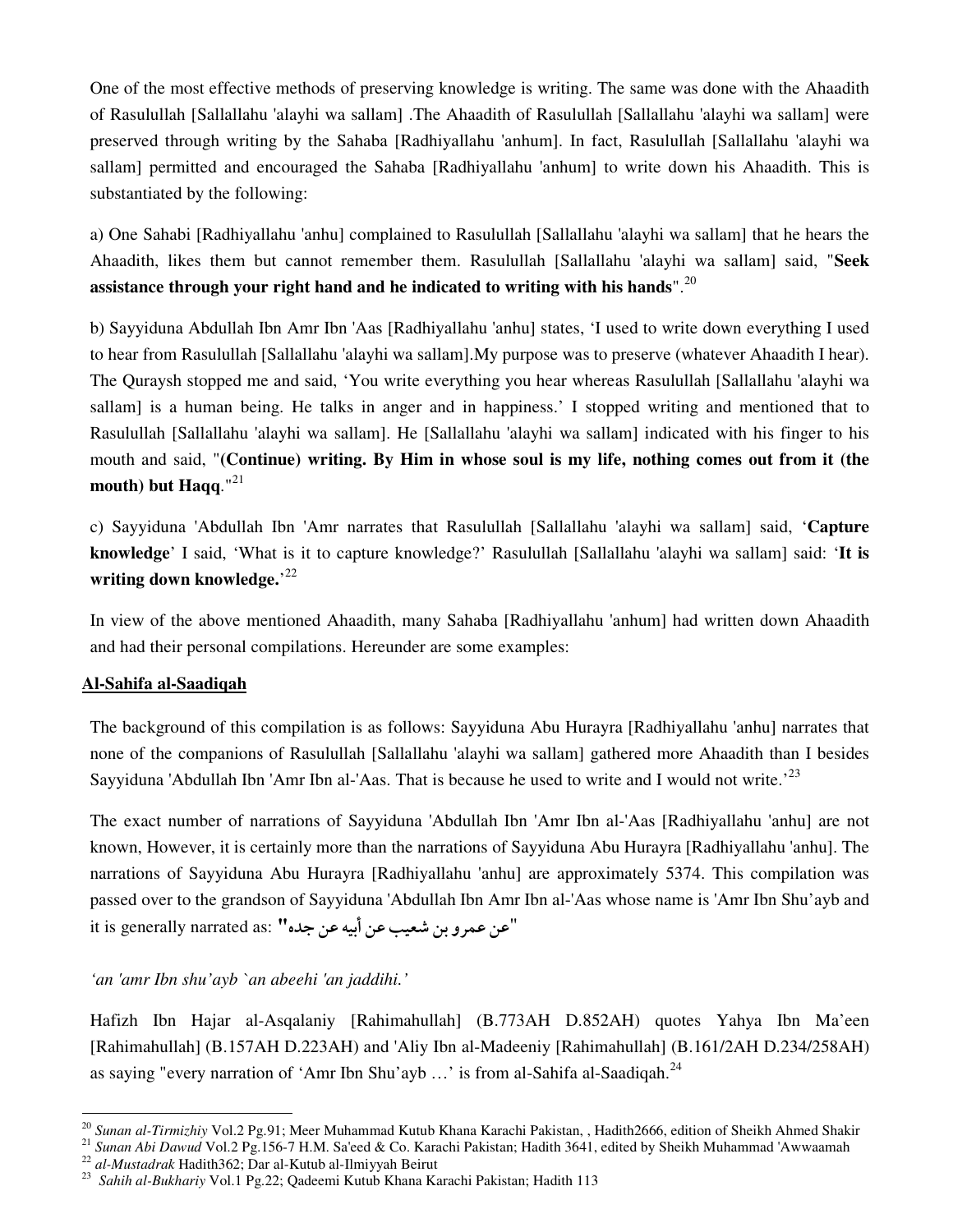There may be an objection as to why we find more of Sayyiduna Abu Hurayra [Radhiyallahu anhu]'s Ahaadith than Sayyiduna 'Abdullah Ibn 'Amr Ibn al-'Aas [Radhiyallahu anhu]. The reason was that Sayyiduna Abdullah Ibn Amr Ibn al-Aas [Radhiyallahu anhu] was in Shaam (Syria) and he did not have many students as that of Sayyiduna Abu Hurayra [Radhiyallahu anhu]. It is the narrations of the students of Sayyiduna Abu Hurayra [Radhiyallahu anhu] that made his narrations more than Sayyiduna 'Abdullah Ibn 'Amr Ibn al-'Aas [Radhiyallahu anhu]'s narrations in spite of him preserving more Ahaadith than Sayyiduna Abu Hurayra [Radhiyallahu anhu].

# **Sahifaat Sayyidina 'Aliy [Radhiyallahu anhu]**

Sayyiduna Aliy [Radhiyallahu anhu] was once asked if the Ahlul Bayt had some special knowledge that others did not have. Sayyiduna 'Aliy [Radhiyallahu anhu] replied that, 'We (the Ahlul Bayt) did not write anything special from Rasulullah [Sallallahu 'alayhi wa sallam] but the Qur'an and whatever is in this compilation.<sup>'25</sup>

In this compilation, the laws of Diyah (blood money), Ma'aqil, Fidyah (compensation) and Qisaas (capital punishment) were written.

# **Kitaab al-Sadaqah**

 $\overline{a}$ 

This is a compilation of Ahaadith pertaining to Sadaqah (voluntary charity) and Zakaat (compulsory charity due to the poor) dictated by Rasulullah [Sallallahu 'alayhi wa sallam]. This compilation was passed over to Sayyiduna Abu Bakr [Radhiyallahu anhu], then to Sayyiduna 'Umar [Radhiyallahu anhu], then to his two sons, Sayyiduna Abdullah and Sayyiduna 'Ubaydullah [Radhiyallahu anhuma], then to Sayyiduna Umar Ibn Abdul- 'Aziz, then to Saalim Ibn Abdullah from whom Ibn Shihaab al-Zuhriy (D.124AH) narrated those Ahaadith and passed them over to people.<sup>26</sup>

# **Suhuf Sayyidina Anas Ibn Maalik [Radhiyallahu 'anhu]**

Sa'eed Ibn Hilal [Rahimahullah] says, 'We used to frequent Sayyiduna Anas Ibn Maalik [Radhiyallahu anhu]. He used to take out his compilations and say I heard these from Rasulullah [Sallallahu 'alayhi wa sallam], and wrote them and presented them to Rasulullah[Sallallahu 'alayhi wa sallam].<sup>'27</sup>

# **Suhuf Sayyidina Ibn Abbaas [Radhiyallahu 'anhuma]**

Kurayb Ibn Abi Muslim [Rahimahullah] was the freed slave of Sayyiduna Ibn Abbaas [Radhiyallahu anhuma]. He states, 'I possess compilations of Sayyiduna Abdullah Ibn Abbaas [Radhiyallahu anhuma] equivalent to the weight of a camel.<sup>28</sup>

# **Sahifa Hammaam Ibn Munabbih [Rahimahullah]**

<sup>24</sup> *al-Tahzhib wal Tahzhib* Vol.8 Pg.53 - 55; Dar al-Kitaab al-Islamiy Cairo Egypt; 1st Edition 1993

<sup>&</sup>lt;sup>25</sup> Sahih al-Bukhariy Vol.1 Pg.21; Qadeemi Kutub Khana Karachi Pakistan; Hadith111 edited by Muhammad Fuaad Abd al-Baaqiy.

<sup>26</sup> *Sunan al-Tirmizhiy* Vol.1 Pg.79 Meer Muhammad Karachi; Hadith 621 edited by Sheikh Ahmed Shakir

<sup>27</sup> *Al-Mustadrak* Hadith6452; Dar al-Kutub al-Ilmiyyah Beirut Lebanon

<sup>28</sup> *Tabaqaat Ibn Sa'd* Vol.5 Pg.293 Dar al-Saadir Beirut Lebanon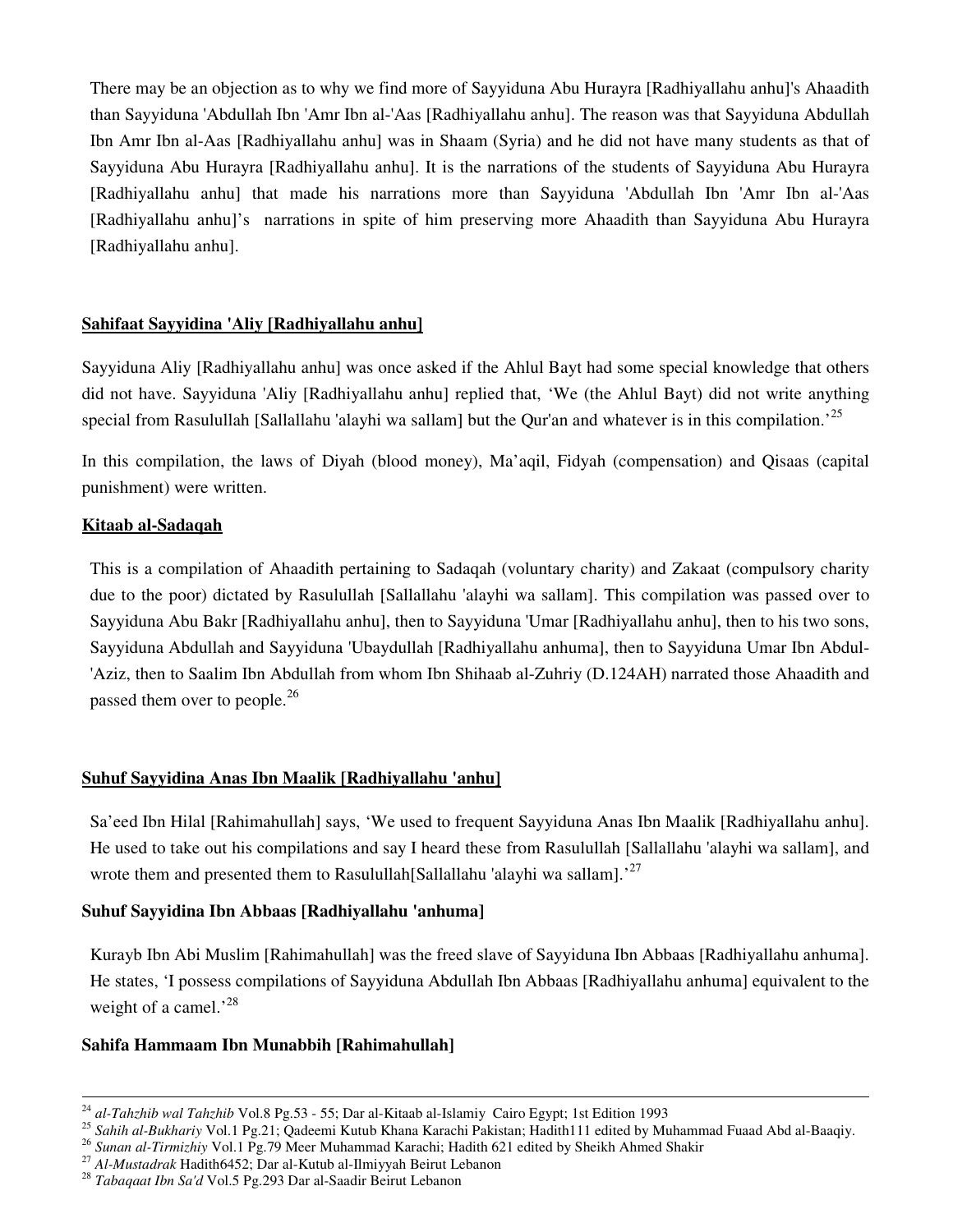Hammaam Ibn Munabbih was a student of Sayyiduna Abu Hurayra [Radhiyallahu anhu] and he compiled Ahaadith from Sayyiduna Abu Hurayra [Radhiyallahu anhu]. That compilation is known as *al-Sahifa al-Sahihah*, which is also a part of *Musnad Ahmad.* This compilation was lost. Recently it was found in a library in Berlin. When the Ahaadith in the Sahifa were compared to the respective Ahaadith in *Musnad Ahmad*, they were exactly the same and they were accurate.

It may be noted here that Rasulullah [Sallallahu 'alayhi wa sallam] simultaneously prohibited the writing of Ahaadith. He said, '**Don't write from me, whosoever wrote from me besides the Qur'an should delete**   $\mathbf{it}$ <sup>.29</sup>

This prohibition was only in the beginning stages of Islam. It was to avoid confusion between the Qur'an and Ahaadith. According to Imam al-Nawawiy [Rahimahullah] (B.631AH; D.676AH), the prohibition was in the case of writing the Ahaadith with the Qur'an. In such a situation, one would not be able to distinguish between the Qur'an and Ahaadith. $30$ 

It is clear from the above that preserving Ahaadith through writing was common during the time of the Sahaba [Radhiyallahu anhum] and the Ahaadith were already preserved in that era. The preservation of Ahaadith during the time of the Sahaba [Radhiyallahu anhum] was done on an individual capacity and not by the Islamic government as the Qur'an was written and preserved.

The reason for that is, the Qur'an was just compiled and Sayyiduna Abu Bakr and Sayyiduna 'Umar [Radhiyallahu 'anhuma] feared that people will pay more attention to Ahaadith than the Qur'an and neglect the Qur'an. This is clear from the following narration:

Sayyiduna 'Umar [Radhiyallahu anhu] states, **'I had intended to compile the Sunnah, but I remembered a nation before you. They had compiled a book and got involved with it, neglecting the book of Allah. Most certainly, I take an oath on Allah; I will never mix the book of Allah with anything**."<sup>31</sup>

Initially, Sayyiduna 'Aliy [Radhiyallahu 'anhu] was against narrating many Ahaadith but when Abdullah Ibn Saba, a Jew, plotted to distort Islam by elevating Sayyiduna 'Aliy [Radhiyallahu anhu] to the position of Allah and also fabricating Ahaadith, Sayyiduna 'Aliy [Radhiyallahu anhu] combatted this corruption by narrating many Ahaadith on the virtues of the other Sahaba [Radhiyallahu 'anhum]. In this way, the students of Sayyiduna Aliy [Radhiyallahu anhu] had many compilations of the Ahaadith narrated by him.

When 'Umar Ibn Abd al-'Aziz [Rahimahullah] (B.61AH; D.101AH) became the Khalifah, he decided to officially compile Ahaadith. He wrote to Qaadhi Abu Bakr Ibn Hazam [Rahimahullah], a judge, **'See whatever Ahaadith of Rasulullah [Sallallahu 'alayhi wa sallam] (you can obtain), write them down as I fear knowledge perishing and the going away (death) of the Ulama**.'<sup>32</sup>

In *Muatta Imam Maalik* (B.95AH; D.179AH), it is recorded that 'Umar Ibn Abd al-'Aziz [Rahimahullah] (B.61AH; D.101AH) also requested the compilation of Sunan (practices) of the Khulafa-e-Raashideen (the

 $\overline{a}$ <sup>29</sup> Sahih Muslim Vol.2 Pg.414 - Qadeemi; Hadith7435 edition of Sheikh Khalil Ma'moon Sheeha

 $^{30}$  Ibid.

<sup>31</sup>Ibn Abdul-Barr in *Ilm*; *Kanz al-'Ummaal* Hadith29474; Muassasah al-Risaalah, Beirut 1989 Edition

<sup>32</sup> *Sahih al-Bukhariy* Chapter 34 vol.1 pg.20; Qadeemi Kutub Khana Karachi Pakistan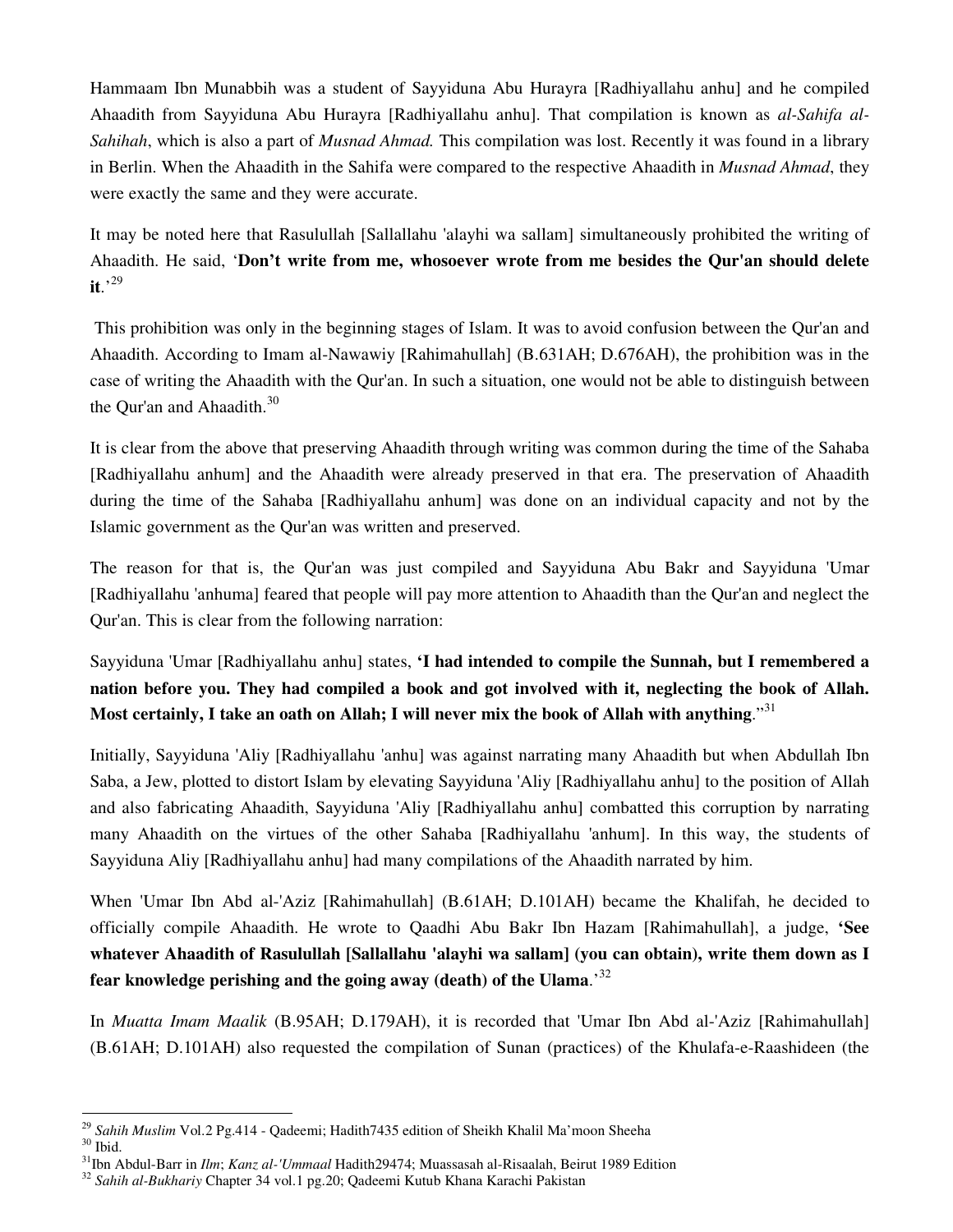righteous Khalifahs). Abu Nu'aim (D.430AH) writes in *Taarikh Isbahaan* that this request was also sent to all the judges of the different provinces.<sup>33</sup>

# HEREUNDER IS A BRIEF STATISTICS OF HADITH BOOKS IN CHRONOLOGICAL ORDER:

By the end of the first Islamic century, the following books of Ahaadith were compiled:

- 1. *Kutub Abi Bakr* this was the compilation of Qaadhi Abu Bakr Ibn Hazm [Rahimahullah]
- 2. *Abwaab al-Sha'biy* (D.104AH) Sha'biy [Rahimahullah] was also a judge in Kufa. This was the first book in Hadith compiled in chapter form.
- 3. *Risaalah Saalim Ibn 'Abdillah* [Rahimahullah] (D.106AH) this compilation had Ahaadith pertaining to Sadaqaat (alms).
- 4. *Kitaab al-Sunan* of Makhool [Rahimahullah] (D.118AH) Makhool [Rahimahullah] was a judge in one of the provinces during the time of 'Umar Ibn Abd al-'Aziz [Rahimahullah] (B.61AH D.101AH)
- 5. *Dafatir al-Zuhriy* (D.124AH)

In the second Islamic century, there were more compilations of Ahaadith. Hereunder are a few:

- 1. *Kitaab al- Aathaar* of Imam Abu Hanifa [Rahimahullah] (B.80AH; D.150AH)
- 2. *Al-Sunan* of ibn Jurayj [Rahimahullah] (B.80AH; D.150AH)
- 3. *Jaami` Ma'mar Ibn Raashid* (B.95AH; D.153AH)
- 4. *Jaami` Sufyaan al-Thawriy* (B.97AH; D.161AH)
- 5. *Muatta Imam Maalik* (B.95AH; D.179AH)
- 6. *Kitaab al-Zuhd* of Abdullah Ibn al-Mubaarak [Rahimahullah] (B.118/119AH; D.181AH)
- 7. *Al-Sunan* of Wakee' Ibn al-Jarrah [Rahimahullah] (B.127/129AH; D.197/199AH)

After the second century, the *al-Sihah al-Sittah* (six famous authentic books) of Ahaadith were compiled. Besides these 6, the following were also compiled.

- 1. *Musnad Abu Dawud al-Tayaalisiy* (B.133AH; D.204AH)
- 2. *Musannaf Abdul-Razzaq* (B.126AH; D.211AH). He is Imam Abu Hanifa's student.
- 3. *Musannaf Ibn Abi Shaybah* (B.159AH; D.235AH) He is the Ustaadh of Imam al-Bukhariy [Rahimahullah] (B.194AH; D.256AH) and Imam Muslim [Rahimahullah] (B.204AH; D.261AH). His *Musannaf* was compiled in juristic sequence and provides references for each Madhab (school of thought).

 $\overline{a}$ <sup>33</sup> *Fath al-Baari* vol.1 pg.259; Qadeemi Kutub Khana Karachi Pakistan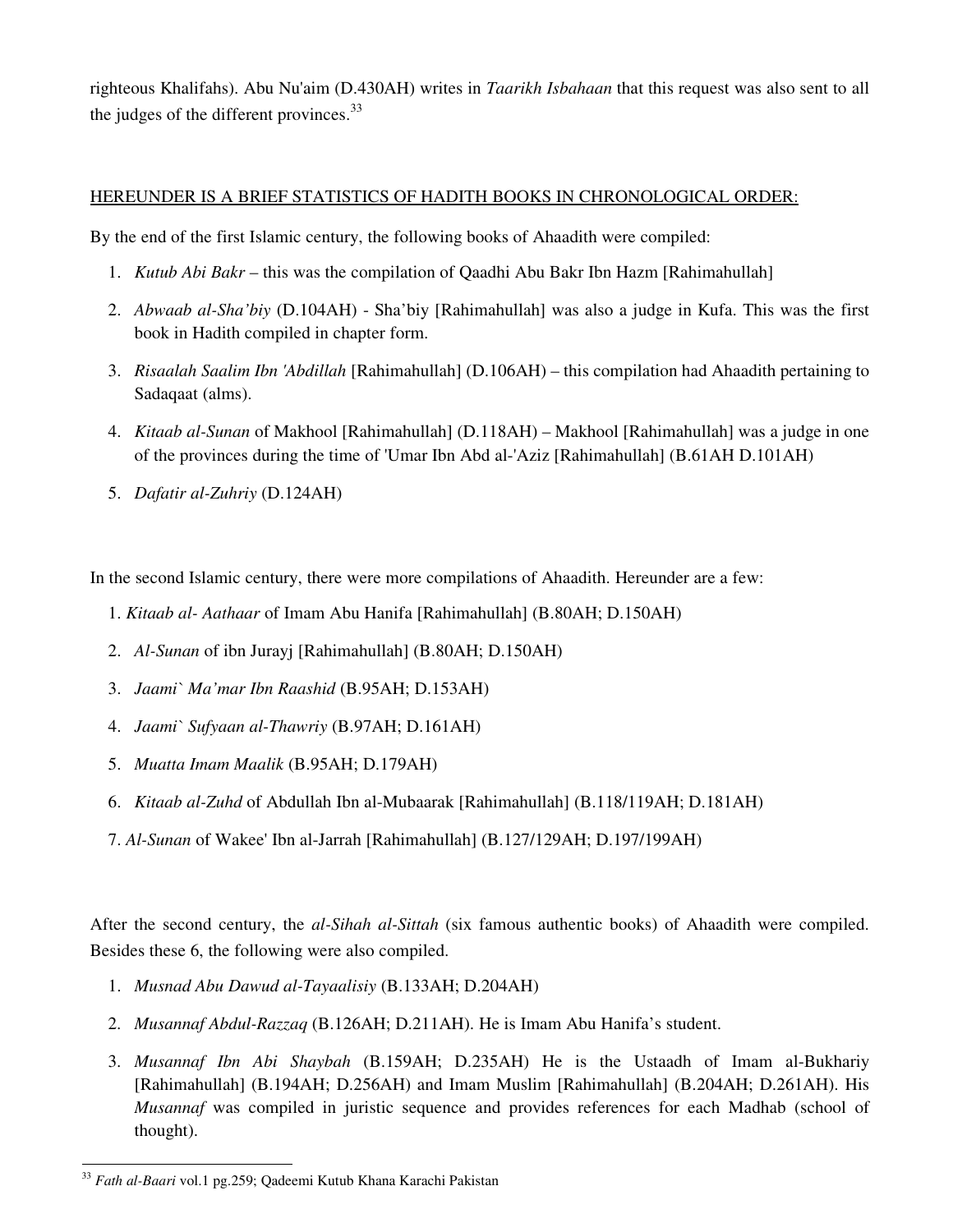- 4. *Musnad Ahmad Ibn Hanbal* (B.164AH; D.241AH). Imam Ahmad [Rahimahullah]'s son, Abdullah (D.290AH), did some work on this *Musnad* and arranged the Ahaadith in sequence. He also added 10,000 Ahaadith to the Musnad. Abu Bakr al-Qatee'iy [Rahimahullah] also added some Ahaadith. The compilation of the additional Ahaadith is called *Ziyaadaat al- Musnad*. There are approximately 40,000 Ahaadith in this compilation.
- 5. *Musnad al-Darimiy* (D.255AH)
- 6. *Musnad al-Bazzaar* (B.260AH; D.354AH).
- 7. *al-Ma'aajim* of Imam al-Tabraaniy [Rahimahullah] (B.260AH; D.360AH). Imam al-Tabraaniy has three Mu'jams – *al-Kabir*, *al-Awsat* and *al-Saghir*. In *al-Kabir*, he compiled Ahaadith according to the sequence of the Sahaba [Radhiyallahu 'anhum]. In *al-Awsat*, he compiled the Ahaadith according to his Shuyookh (teachers), in particular the Tafarrudaat (those Ahaadith which only his Shuyookh narrated). In *al-Saghir*, he compiled one narration of each Sheikh.
- 8. *Sunan al-Dar-a-Qutni*y (B.305/6AH; D.385AH)
- 9. *al-Mustadrak* of al-Hakim (B.321AH; D.405AH). Al-Hakim [Rahimahullah] intended to compile those Ahaadith which match the conditions of Imam al-Bukhariy [Rahimahullah] (D.256AH) and Imam Muslim [Rahimahullah] (D: 261AH).
- 10. *Sunan al-Bayhaqiy al-Kubra* (B.385AH; D.458AH) this is written according to *Mukhtasar al-Muzaniy* (a book in Shafi'iy jurisprudence).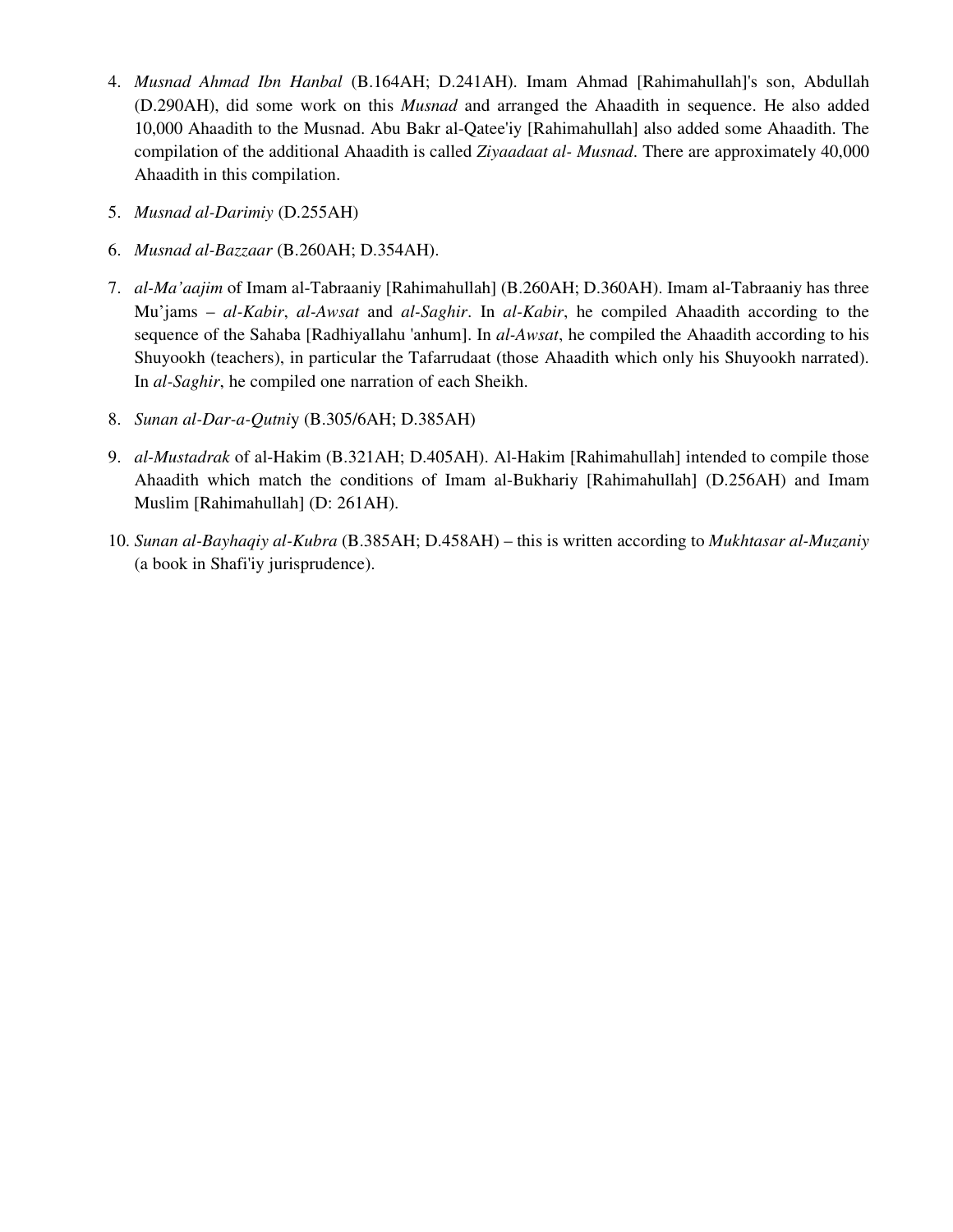# **DIFFERENT TYPES OF BOOKS IN HADITH**

#### **1) Al-Jawaami`**

Jawaami` is the plural of Jaami`. Al-Jaami` (according to the latter day Muhadditheen) is that book of Hadith which constitutes eight topics, al-Ahkaam (laws), Ashraat al-Saa'ah (signs of Qiyamah), al-Aadaab (etiquette), al-Aqaa-id (beliefs), al-Tafseer (exegesis), al-Siyar (history), al-Fitan (corruption and vices), al-Manaaqib (virtues of personalities).

*Jaami` Ma'mar Ibn Raashid* (B.95AH; D.153AH) was the first book written on Jaami`. He was the student of Imam al-Zuhriy [Rahimahullah] (D.124AH). This Jaami` is presently not found. Another Jaami` is *Jaami` Sufyaan al-Thawriy* (B.97AH; D.161AH). Presently, this Jaami` is also not found. *Musannaf Abdul-Razzaq* (B: 126AH; D.211AH) is also a Jaami`. From the *al-Sihah al-Sittah*, *Sahih al-Bukhariy* (B.194AH D.256AH), and *Sunan al-Tirmizhiy* (B.209AH D.279AH) are also Jaami`. *Sunan al-Darimiy* (D.255AH) is also a Jaami`.

#### **2) Al-Sunan**

Al-Sunan is that book of Hadith which is compiled in Fiqh order. The first book on Sunan was *Abwaab al-Sha'biy* by 'Aamir Ibn Shurahbeel [Rahimahullah] (D.104AH). From the *al-Sihah al-Sittah*, *Sunan Abi Dawud*  (B.202AH; D.275AH), *Sunan al-Tirmizhiy* (B.209AH; D.279AH), *al-Nasaa-iy* (B.214AH D.303AH) and *Ibn Majah* (B.209AH D.273AH) are Sunans. When the term *al-Sunan al-Arba'ah* is used, it refers to these four.

Besides the four Sunans, *al-Bayhaqiy* (B.384AH D.458AH), *al-Dar-e-Qutniy* (B.305/6AH D.385AH), *al-Darimiy* (D.255AH), *Sunan Sa'eed Ibn Mansoor* (D.277AH) are also Sunans.

#### **3) al-Masaaneed**

Al-Masaaneed is the plural of al-Musnad. It is that book in which Ahaadith are compiled according to the sequence of the Sahaba [Radhiyallahu 'anhum], irrespective of the topic. This sequence is at times according to alphabetical order, at times, it is according to the virtue of the Sahaba [Radhiyallahu 'anhum]*.*

Many Muhadditheen have written their Musnads. There are three Musnads that are famous, *Musnad Abu Dawud al-Tayaalisiy* (B.133AH; D.204AH), *Musnad al-Humaidiy* (D.219AH) and *Musnad Ahmad Ibn Hanbal* (B.164AH; D.241AH). The last book, *Musnad Ahmad Ibn Hanbal*, has been arranged in a juristic sequence and is published as *al-Fathul Rabbaaniy li tarteeb Musnad al-Imam Ahmad Ibn Hanbal al-Shaybaaniy*.

#### **4) Al-Mu'jam**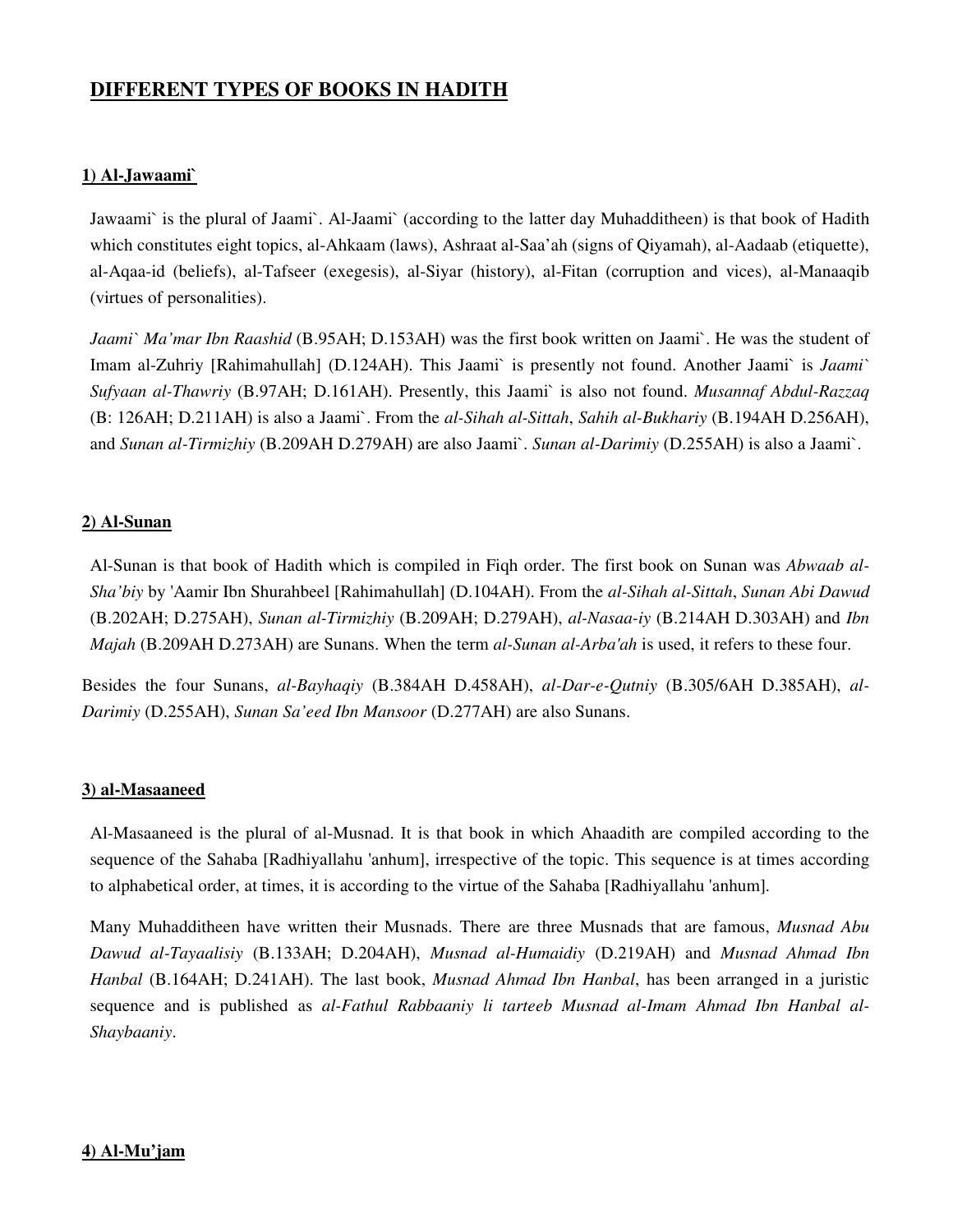Al-Mu'jam is that book in which Ahaadith are compiled in the sequence of one's Shuyookh (teachers)or Sahaba [Radhiyallahu 'anhum].

The most famous Mu'jam is of Imam al-Tabraaniy (B.260AH; D.360AH). He has compiled three Mu'jams – *al-Mu'jam al-Kabir* (according to the sequence of the Sahaba), *al-Mu'jam al-Awsat* (compiled according to the sequence of his Shuyookh) and *al-Mu'jam al-Saghir* (compiled using one Hadith of each Sheikh).

#### **5) Al-Mustadrak**

Mustadrak literally means to make up/cover up. It refers to compiling those Ahaadith which conform to the criterion used by a certain author, but had been left out by the author.

The most popular Mustadrak is *al-Mustadrak Alaa Sahihayn* of al-Hakim Abu 'Abdullah al-Naisaburiy [Rahimahullah] (B.321AH; D.405AH). There are also other Mustadraks written, for example, *al-Mustadrak Alaa Sahihayn* by Hafizh Abu Zhar [Rahimahullah] and *Kitaab al-ilzamaat* by al-Dar-a-Qutniy [Rahimahullah] (D. 385AH).

#### **6) Al-Mustakhraj**

Mustakhraj means to deduce. It is to narrate the Ahaadith of any Kitaab with another chain of narrators, for example, *Mustakhraj Abu 'Awaana Alaa Sahih Muslim*.

Abu 'Awaana [Rahimahullah] compiled those Ahaadith with a chain of narrators other than that of Imam Muslim [Rahimahullah] (B.204AH; D.261AH).

#### **7) Al-Juz**

This refers to the compilation of Ahaadith pertaining to one particular subject matter, for example, the Juz of Imam al-Bukhariy [Rahimahullah] (B.196AH; D.256AH) regarding recitation of Qur'an in Salaah or Juz of Imam al-Bukhariy [Rahimahullah] regarding raising of hands in Salaah.

**Al-Juz** is also known as **al-Risaalah**.

#### **8) Al-Mashyakha**

This refers to the compilation of Ahaadith of one or many Masha-ikh.

#### **9) Al-Tajreed**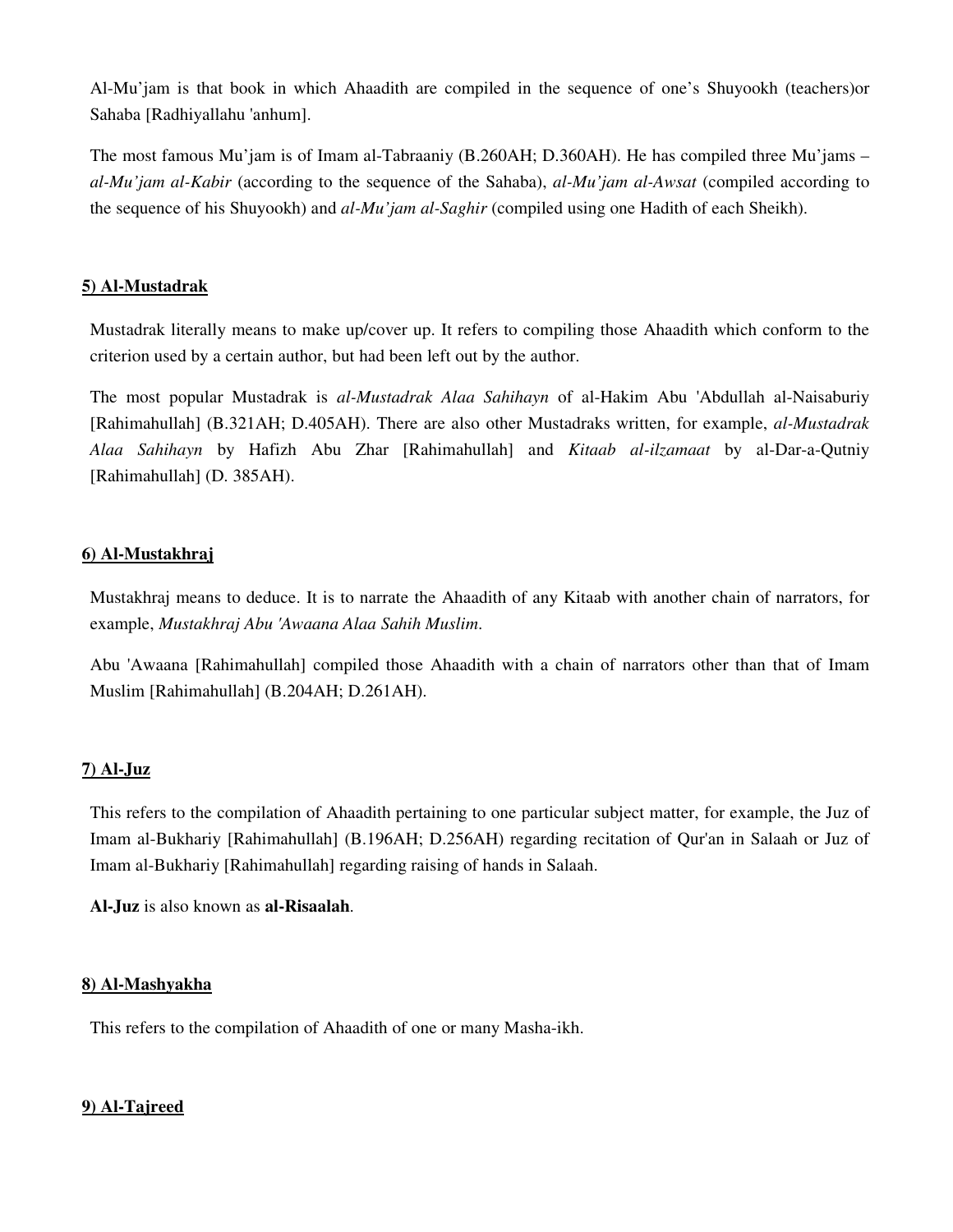Literally means 'to remove or empty'. It refers to that compilation in which the chain of narrators and the redundant narrations of any book are removed. Example: *al-Tajreed li Sihah* of Imam Razeen Ibn Mu'aawiyah al-'Abdariy [Rahimahullah]

#### **10) Al-Takhreej**

 Literally means 'to take out'. It refers to placing references for the different Ahaadith, for example, *Nasb al-Raayah fiy Takhreej Ahaadith al-Hidaaya* of Hafizh al-Zayla'ee [Rahimahullah] (D.762AH), *al-Diraayah fiy Takhreej Ahaadith al-Hidaaya and Talkhis al-Habeer fiy Takhreej Ahaadith al-Rafi'iy al-Kabir* of Hafizh Ibn Hajar [Rahimahullah] (B.773AH; D.852AH).

Hafizh al-Iraqiy [Rahimahullah] (B.725AH; D.806AH) has also written a Takhreej of the Ahaadith of Ihya-al-Uloom of Imam al-Ghazaaliy [Rahimahullah] (D.505AH) called *al-Mughniy `an ham lil asfaar* which is famously known as *Takhreej al-Ihya*.

#### **11) Kitaab al-Jama`**

Jama' means 'to gather'. It refers to the gathering of the different books of Ahaadith and removing redundancies in them. The first Kitaab al-Jama` was compiled by Allamah al-Humaidiy [Rahimahullah] (D.488AH), *'Al-Jam'u Bayn al-Sahihayn'*. He gathered the Ahaadith of al-Sahih al-Bukhariy (D.256AH) and Sahih Muslim (D.261AH). Thereafter, Razeen Ibn Mu'aawiyah [Rahimahullah] compiled *Tajreed al-Sihah al-Sittah* in which he compiled the Ahaadith of *al-Sihah al-Sittah*. This compilation excludes the Ahaadith of *Sunan Ibn Majah* (B.209AH; D.273AH) and includes *Muatta Imam Maalik* (B.95AH; D.179AH). This was due to the understanding of the terminology of 'Sittah' by Sheikh Razeen Ibn Mu'aawiyah [Rahimahullah].

Thereafter, Allamah Ibn Atheer al-Jazriy [Rahimahullah] (D.606AH) compiled *Jaami' al Usool* in which he also compiled Ahaadith of *al-Sihah al-Sittah* and added those Ahaadith missed by Sheikh Razeen Ibn Mu'aawiyah [Rahimahullah]. In this compilation too, the Ahaadith of *Sunan Ibn Majah* were not included as his terminology of *al-Sihah al-Sittah* was the same as Sheikh Razeen Ibn Mu'aawiyah [Rahimahullah].<sup>34</sup>Thereafter, Allamah al-Haythamiy [Rahimahullah] (B.735AH; D.807AH) compiled *Majma' al—Zawaa*-*id wa manba' al-Fawaa-id* in which he gathered those Ahaadith of *Musnad Ahmad*, *Musnad al-Bazzaar* (B.260AH; D.354AH), *Musnad Abi Ya'ala* (B.210AH; D.308AH) and Imam al-Tabraaniy [Rahimahullah].'s (D.360AH) three Mu'jams that are not in *al-Sihah al-Sittah*. According to Allamah al-Haythamiy [Rahimahullah], *Sunan Ibn Majah* is included in *al-Sihah al-Sittah*. Thereafter, Allamah Muhammad Ibn Muhammad Ibn Suleiman al-Maghribiy [Rahimahullah] (B.1037AH; D.1095AH) compiled *Jam` al-Fawaa-id min Jaami` al-Usool wa Majma' al-Zawaa-id*. In this, he compiled all the Ahaadith of *Jaami' al-Usool* and *Majma' al-Zawaa-id* and removed the redundancies and also included Ahaadith of *Sunan Ibn Majah*, *Sunan al-Darimiy* (D.255AH) and the Zawaa-id Ahaadith of Sheikh Razeen [Rahimahullah]. Therefore, this compilation has 15 books of Ahaadith.

 $\overline{a}$ <sup>34</sup> Sheikh Abdus-salaam `Alloosh edited this work of Allamah Ibn Atheer al-Jazriy and he included *Sunan Ibn Majah*.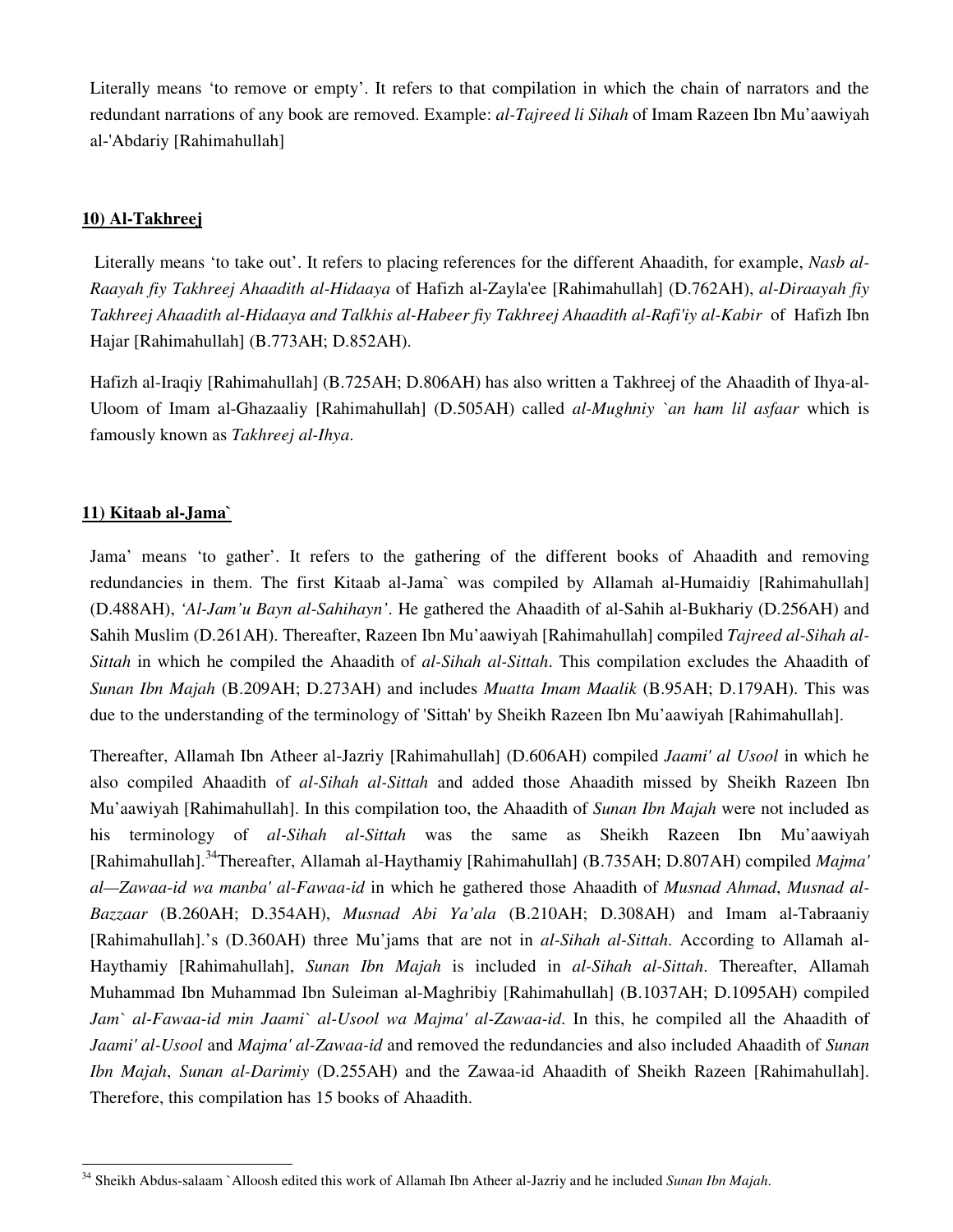Hafizh Jalaluddin al-Suyootiy [Rahimahullah] (B.849AH; D.911AH) compiled *Jam' al-Jawaami*` in which he compiled all the Ahaadith of Rasulullah [Sallallahu 'alayhi wa sallam] that he could find. First, the verbal (Qawli) Ahaadith and thereafter the physical (Fe`ili) Ahaadith. Hafizh al-Suyootiy abridged this compilation and called it *al-Jaami' al-Saghir*. There are many commentaries on *al-Jaami' al-Saghir*, like *Faydh al-Qadeer* by Allamah al-Munaawiy [Rahimahullah](B.952AH; D.1031) and *Siraaj al-Muneer* by Allamah al-Aziziy [Rahimahullah].

The most popular in Kitaab al-Jama` is *Kanz al`Ummaal* by Allamah Ala-uddin al-Muttaqiy [Rahimahullah] (B.855AH; D.975AH). He based his compilation on *Jam` al-Jawaami*` of Hafizh al-Suyootiy [Rahimahullah]. The difference is he added those verbal (Qawli) Ahaadith which were missed out by al-Suyootiy in *Jam' al-Jawaami'* but were included in *al-Jaami' al-Saghir* and compiled all the Ahaadith in chapter form, not in alphabetical order as is in *Jam` al- Jawaami*`. The Ahaadith of approximately 80 books are found in *Kanz al- `Ummaal*.

# **12) Al-Mawdhoo'aat**

Mawdhoo'aat is that compilation in which fabricated Ahaadith or those Ahaadith thought to be fabricated are compiled.

Some of these books are *'al-Mawdhoo'aat'* by Allamah Ibn al-Jawziy (B.428AH; D.483AH) and *Tazhkirah al-Mawdhoo'aat* by Allamah Muhammad Ibn Taahir al-Maqdisiy [Rahimahullah] (B.448AH; D.507AH).

Allamah Ibn al-Jawziy [Rahimahullah] was a Mutashaddid (over critical) and declared some authentic Ahaadith to be fabricated. Hafizh Ibn Hajar al-Asqalaniy [Rahimahullah] (B.773AH; D.852AH) wrote a refutation against Allamah Ibn al-Jawziy [Rahimahullah] in which he declared some authentic Ahaadith of *Musnad Ahmad* (D.241AH) as forgeries. This refutation is called, *'al-Qawl al- musaddad fiz zhabbi 'an al-Musnad Ahmad*'. Hafizh al-Suyootiy [Rahimahullah] (D.911AH) also wrote a refutation against Allamah Ibn al-Jawziy [Rahimahullah] entitled, *'an-Nukat al- badee'aat ala al-Mawdhoo'aat.*

There are other compilations of Mawdhoo' Ahaadith, for example, *Kitaab al-abaatil* of al-Juzaqaniy [Rahimahullah] (D.543AH), *al-Mawdhoo'aat al-Kubra* of Mullah Aliy al-Qariy [Rahimahullah] (D.1014AH), *al-Fawaa-id al-Mujmoo'ah* of Allamah al-Shawkaniy [Rahimahullah] (B.1172AH; D.1255AH) and *Tazhkirah al- Mawdhoo'aat* of Allamah Taahir Putni [Rahimahullah] (B.913/4AH; D.984/6AH). The most popular compilation in Mawdhoo'aat *is Tanzih al-Shari'ah al-Marfoo'ah' Anil Ahaadith al-shani'ah al-Mawdhoo'ah'* by Allamah Ibn 'Arraaq [Rahimahullah] (D.963AH). In this, he compiled the crux of most of the books written before him.

# **13) Gharib al-Hadith**

It is that compilation in which difficult words of Ahaadith are explained. There are many books on Gharib al-Hadith. Some are *'An-Nihaayah fiy Gharib al-Hadith wal Aathaar*' of Imam Ibn Atheer al-Jazriy (D.606AH) and *al-Faa-iq fiy Gharib al-Hadith* by Jaarullah al-Zamakhshariy (D.538AH) According to Allamah Anwar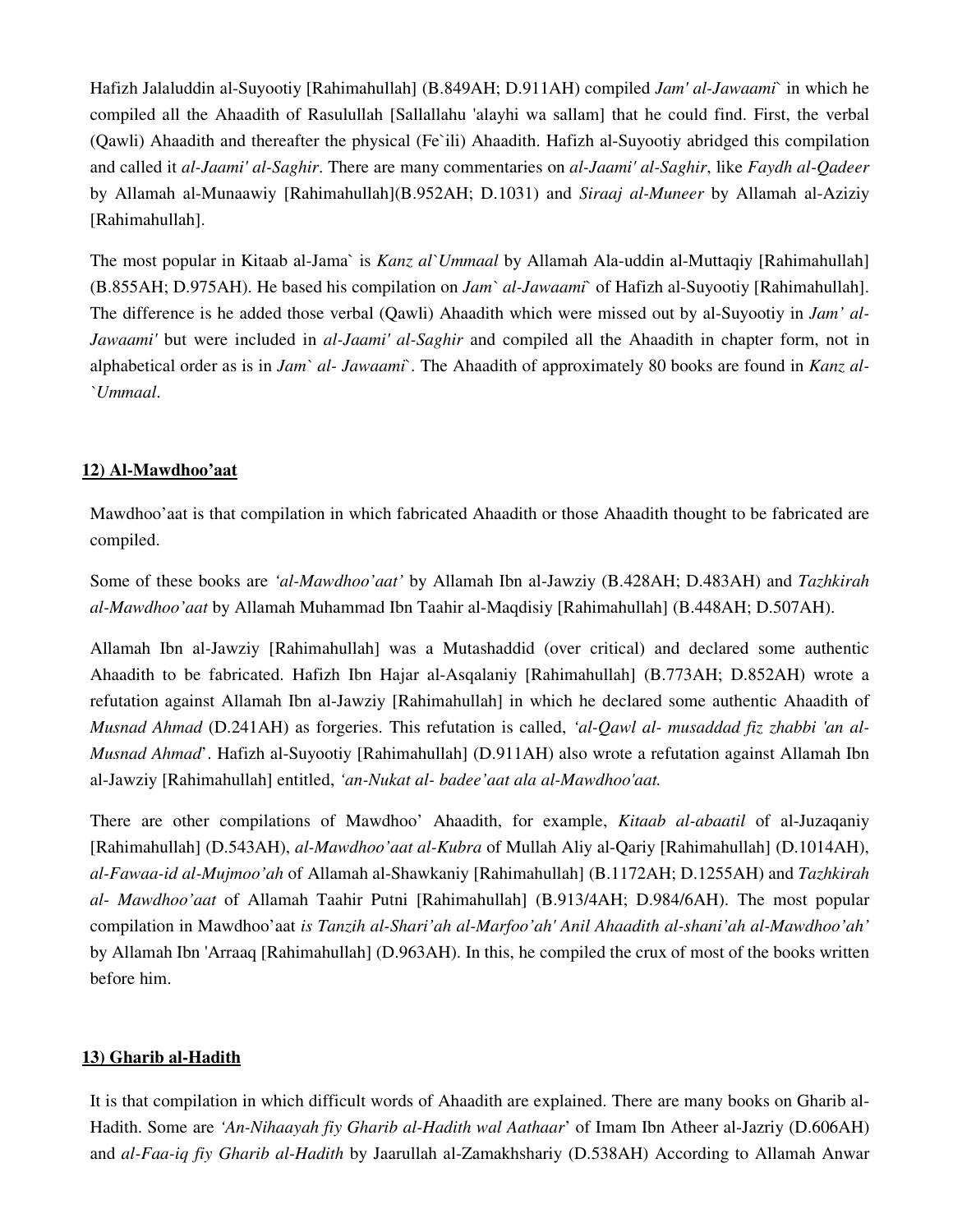Shah al-Kashmiriy (D.1352AH), the best is *Majma' Bihaar al-Anwaar* of Allamah Taahir Putni [Rahimahullah] (D.984/6AH).

#### **14) Mushkil al-Hadith**

In this compilation, those Ahaadith that are apparently inconsistent are explained and put in proper perspective. Presently, the most common and popular book on Mushkil al- Hadith is *'Mushkil al-Aathaar'* of Imam Abu Ja'far al-Tahawiy [Rahimahullah] (B.229AH; D.321AH).

#### **15) al-`Ilal**

`Ilal is the plural of `Illah which literally means 'a sickness'. In the terminology of Hadith, it refers to those Ahaadith that have a hidden weakness that can only be discerned by an expert on Hadith. This is one of the most difficult aspects of Hadith and it is only the likes of Imam al-Bukhariy [Rahimahullah] (D.256AH), Imam Muslim [Rahimahullah] (D.261AH), Imam al-Tirmizhiy [Rahimahullah] (D.279AH), etc. who can comment on such aspects of Ahaadith. Each one of the abovementioned compiled their *Kitaab al-Ilal.*

#### **16) al-Arba'een**

Al-Arba'een literally means forty. Many Muhadditheen have compiled books that have forty Ahaadith based on the following Hadith:

**"He who memorises 40 Ahaadith from my Ummah, Allah will benefit him. He will be requested to enter from whichever door of Jannah he wishes."** <sup>35</sup>

Hafizh Ibn Asaakir [Rahimahullah] (D.571AH) has mentioned that this Hadith has been proven through many chains of narrators and has gained some strength. $36$ 

Mullah Aliy al-Qariy [Rahimahullah] verified this Hadith to be Hasan (sound).<sup>37</sup>

# **17) al-Taraajim**

In this compilation, all Ahaadith narrated from one Sanad (chain of narrators) are compiled.

#### **18) al-Targheeb wa-al-Tarheeb**

In this compilation, Ahaadith pertaining to encouragement towards good deeds and warning against evil are compiled. The most popular book on this topic is *'al-Targheeb wa-al-Tarheeb'* of Hafiz al-Munzhiriy

 $\overline{a}$ <sup>35</sup> Kitaab al-Arba'een al-Buldaaniyyah of Ibn Asaakir; Pg.42; Dar al-Fikr Beirut Lebanon

<sup>36</sup> Ibid. Pg. 43.

<sup>37</sup> Mirqaah al-Mafateeh; Vol.1 Pg.472; Dar al-Kutub al-Ilmiyyah Beirut Lebanon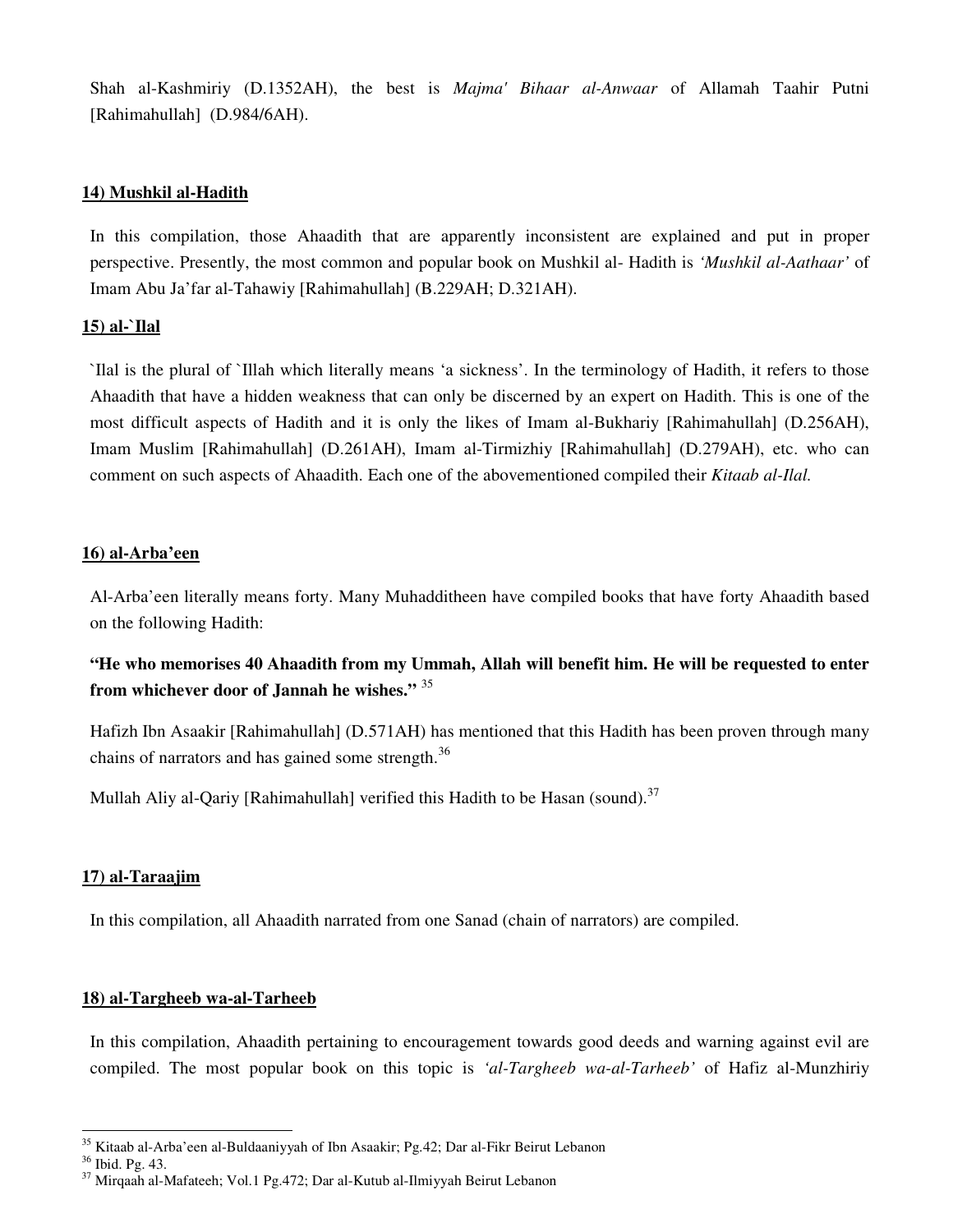[Rahimahullah] (B.581AH; D.656AH). He has mentioned the status of most of the Ahaadith mentioned therein.

#### **19) al-Amaali**

Amaali is the plural of Imlaa which means to dictate. Previously, the Masha-ikh used to dictate lessons from memory and students used to take notes. This type of compilation is called 'al-Amaali'.

Now, many books on Hadith are published and there is no need for these types of lessons. However, the explanation of Hadith which is dictated by the Ustaadh is written down, for example, *Faydh al-Baari*, the explanations of *Sahih al-Bukhariy* (D.256AH) of Allamah Anwar Shah al-Kashmiriy [Rahimahullah] (D.1352AH) compiled by his student Maulana Badre Aalam [Rahimahullah] (D.1385AH). Similarly, *al-Arfus Shazzhiy* of Allamah Anwar Shah al-Kashmiriy [Rahimahullah] (D.1352AH), *al-Kawkab al-Durriy* and *Laami' al-Daraariy* of Maulana Rashid Ahmad Gangohi [Rahimahullah] (D.1323AH) were compiled by Maulana Yahya [Rahimahullah].

#### **20) Al-Fahaaris**

This is the plural of Fihris which means index. An example is the detailed index of 7 volumes prepared under the supervision of Dr Weinsink by the name *al-Mu'jam al-Mufharas li-alfaazh al-Hadith an-Nabawiy.*

In it, the index of *al-Sihah al-Sittah*, *Muatta Imam Maalik*, *al-Darimiy* and *al-Musnad* of Imam Ahmad Ibn Hanbal has been prepared. The abridged version of this book is *Miftaah Kunooz al-Sunnah* by Muhammad Fuaad 'Abdul-Baaqiy.

#### **21) Al-Musalsalaat**

It is a compilation of those Ahaadith which are narrated in one specific way by all the narrators of the Hadith, for example, if the Ustaadh made Musafahah (shook hands) with the student, every Muhaddith who narrates that Hadith would do the same with his students. An example of this is al-Manahil *al-Salsalah fiy al-Ahaadith al-Musalsalah* by Allamah Muhammad Abdul Baaqiy al-Ayyubiy [Rahimahullah].

#### **22) Al-Atraaf**

Atraaf is that type of book wherein the author gathers the Ahaadith of one or more specific books on the Tarteeb (order) of the Sahaba [Radhiyallahu 'anhum], gathering all the chains of narrators for every Hadith in one place, e.g. *Tuhfah al-Ashraaf bi Ma'rifah al-Atraaf* of Hafizh Jamaaluddin al-Mizziy [Rahimahullah] (B.654AH; D.742AH) which is the atraaf of the *al-Sihah al-Sittah*. This book is mainly used for Takhreej.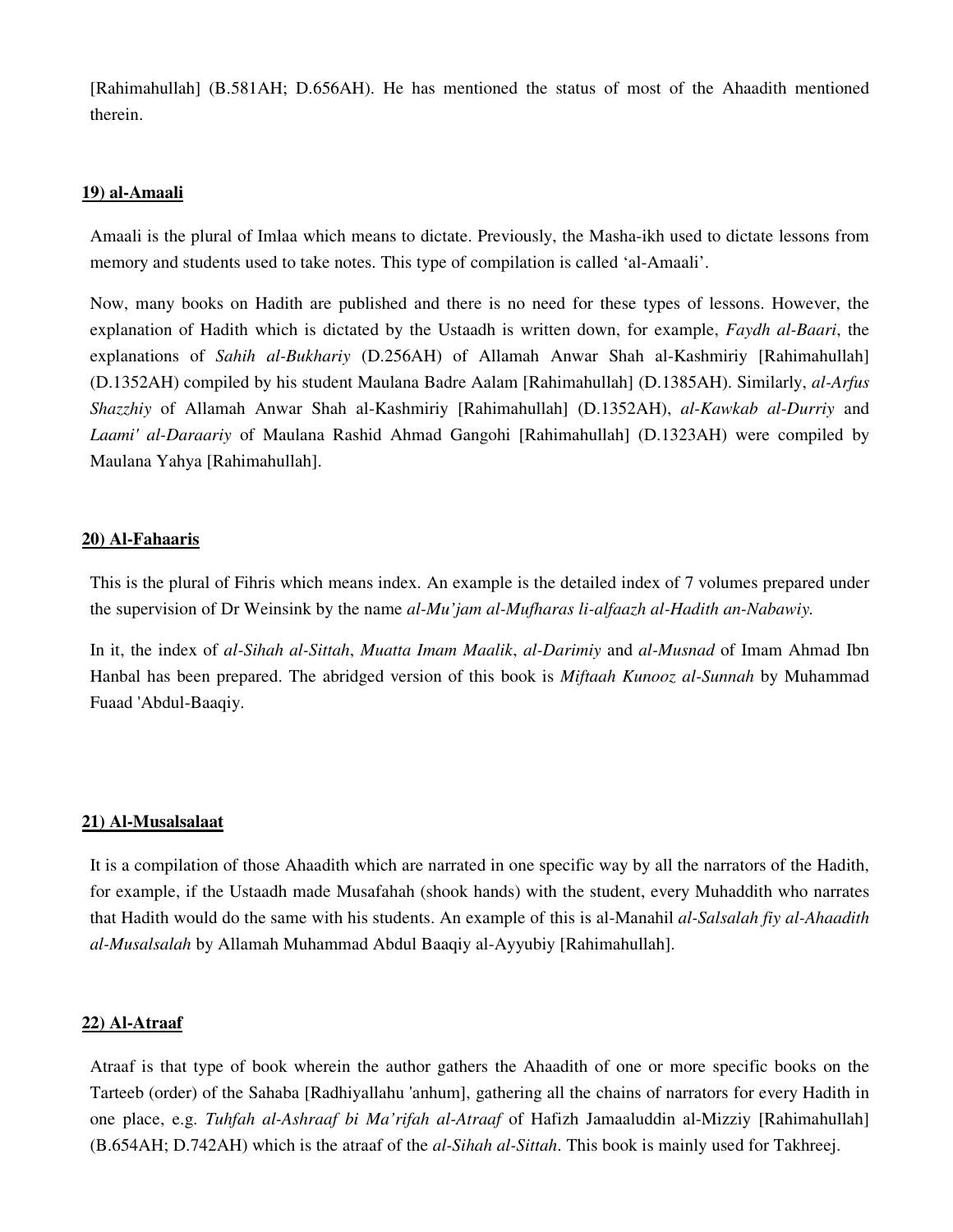#### **23) Al-Thulaathiyyaat**

It is that compilation which includes only those narrations that have 3 narrators in its chain, i.e. from the author to Nabi [Sallallahu alayhi wa sallam]; there are only 3 people in the chain.

Generally, the authors did not compile these Ahaadith in a separate book form but scholars who came later on extracted them from the works of the Muhadditheen and gathered them in a separate book, e.g. Thulaathiyyaat of Allamah al-Darimiy [Rahimahullah] (D.255AH).

# **24) Asbaab al Hadith**

It is that book which contains the background or the incident behind the Hadith, e.g. *al-Bayaan wat Ta'reef fiy Asbaab Wurood al-Hadith* of Allamah Ibn Hamza al-Husainiy al-Dimashqiy [Rahimahullah] (B.1054AH; D.1120AH).

# **25) Al-Afraad**

Those books in which only the Tafarrudaat of a certain Sheikh are gathered, e.g. *al-Afraad* of Allamah al-Daraqutniy [Rahimahullah] (B.305/6AH; D.385AH).

# **26) Al-Azhkaar**

Those books in which the different Du'aas and Zhikrs of Nabi [Sallallahu alayhi wa sallam] are gathered, e.g. *Al-Azhkaar* of Allamah al-Nawawiy [Rahimahullah] (B.631AH; D.676AH).

# **27) Al-Nasikh wal Mansookh**

It is that compilation that contains those Ahaadith that are abrogated and those that abrogate, e.g. *Kitaab Nasikh al-Hadith wa Mansookhihi* of Ibn Shaheed al-Baghdaadiy [Rahimahullah] (D.385AH).

#### **28) Al-Ahaadith al-Mushtahira**h

It is that compilation that contain those Ahaadith that are famous on the tongues of people with the names of books from where they are taken.

The most famous and comprehensive of this type of compilation is *al-Maqaasid al- Hasanah* of Hafizh al-Sakhaawiy [Rahimahullah] (D.831AH; D.902AH). He has compiled these Ahaadith in alphabetical order.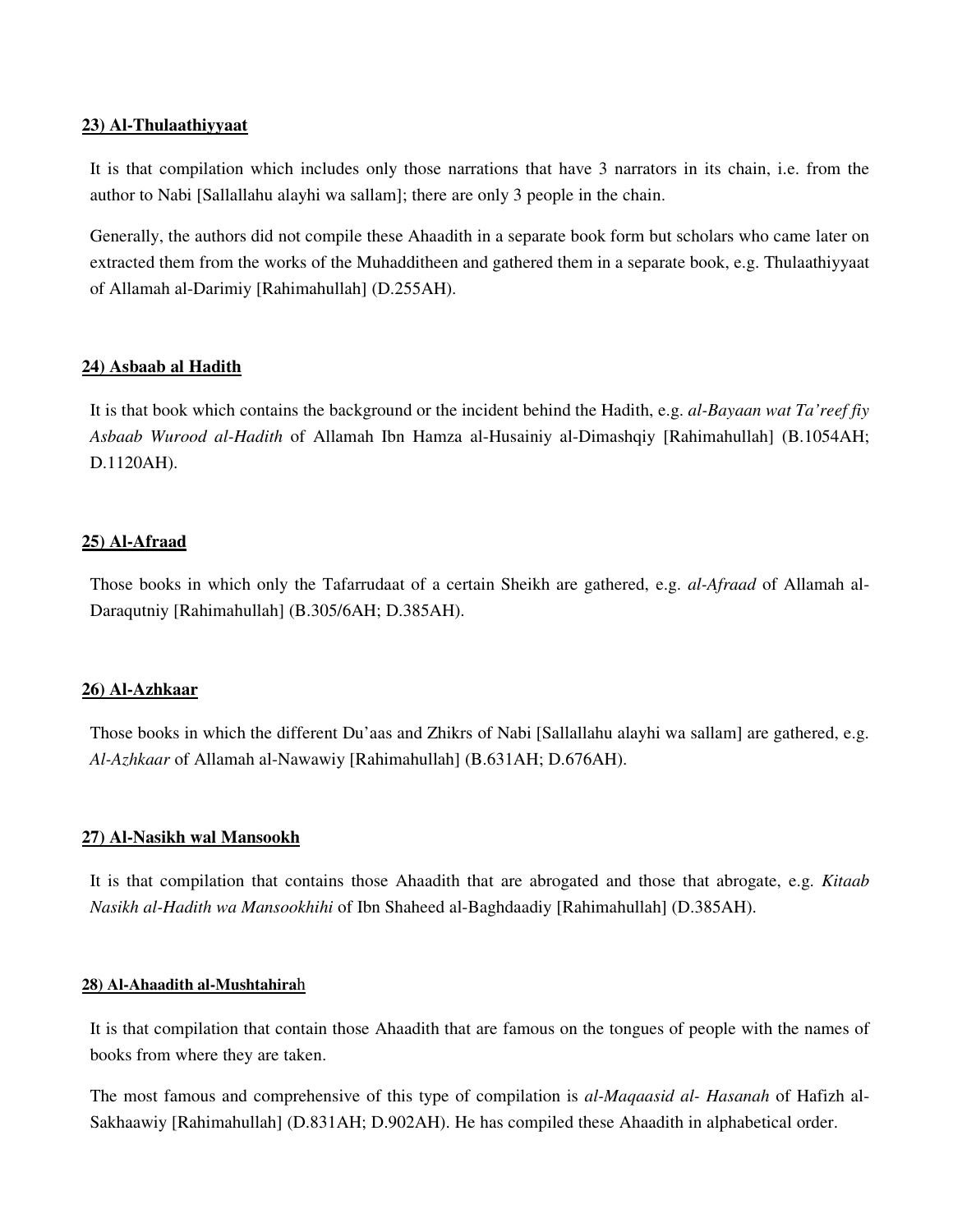#### **29) Al-Wuhdaan**

It is that compilation that contains the narrations of those who narrate only one Hadith.

#### **30) Shurooh al-Hadith**

Those books that contain the explanations of the Ahaadith of different Hadith books, e.g. *Fath al-Baari*, by Hafizh Ibn Hajar al-Asqalaniy [Rahimahullah] (D.852AH) and *Umdat al-Qaari* by Allamah Ainiy [Rahimahullah] (D.855AH) are the explanations of *Sahih al-Bukhariy* (D.256AH)

These two books are considered to be the most authentic commentaries of *Sahih al-Bukhariy.* 

#### **31) Al-Zawaa-id**

That book wherein the author undertook gathering all the Ahaadith of a specific book or books that are not found in another specific book or many books, e.g. *Majma' al-Zawaa-id* by Allamah Nuruddeen al-Haythamiy [Rahimahullah] (B.735AH; D.807AH). He undertook compiling those Ahaadith of *Musnad Ahmad*, *Musnad Abi Ya'ala* (D.307AH), *Musnad al-Bazzaar* (D.354AH) and the 3 Mu'jam's of Imam al-Tabraaniy [Rahimahullah] (D.360AH), which are not found in *al-Sihah al-Sittah*.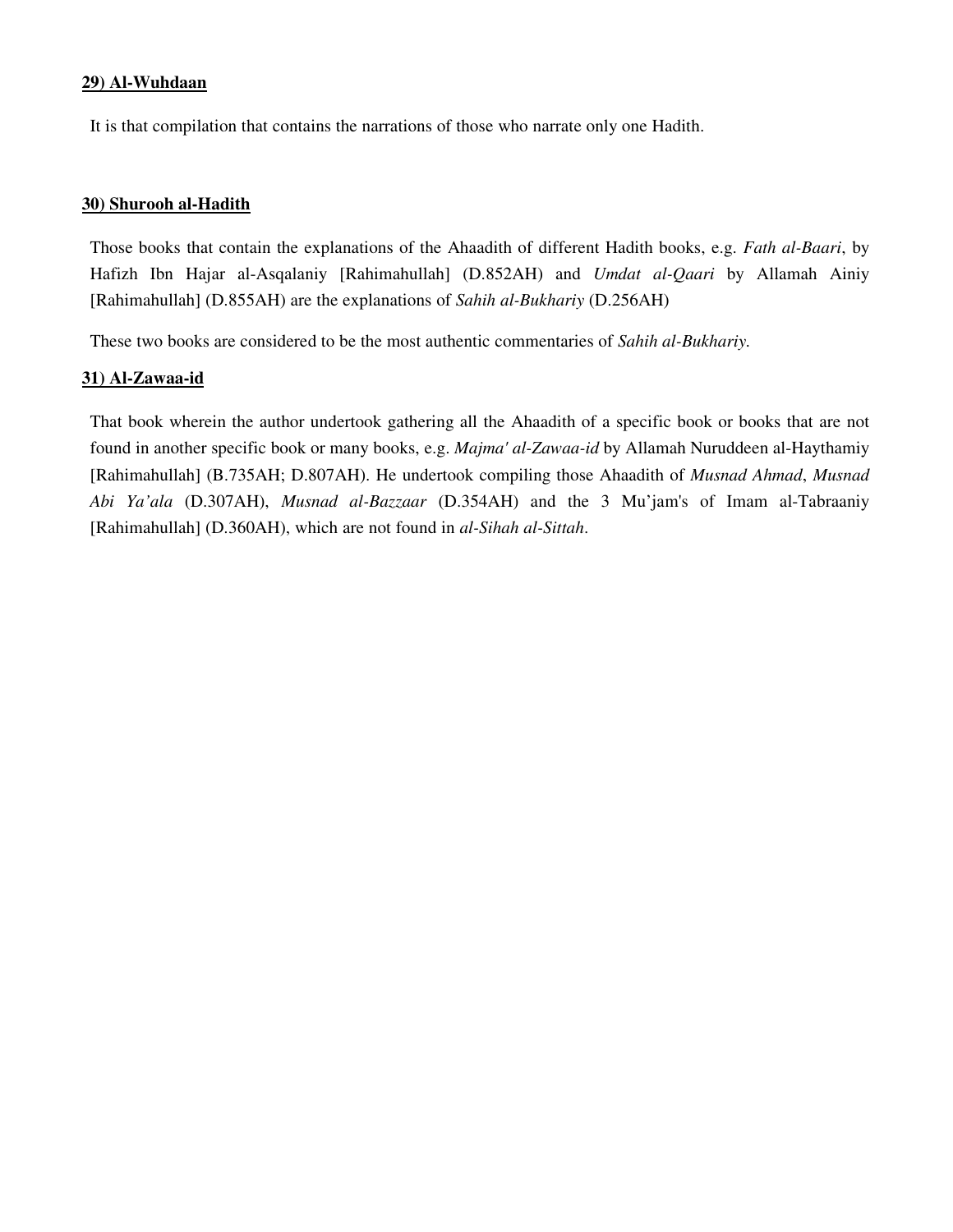# **CATEGORIES OF HADITH COMPILATIONS ACCORDING TO SIHAH (AUTHENTICITY)**

Shah Abdul-Aziz [Rahimahullah] prepared a booklet "P\$2& +Q? 1R "*(Maa yajibu hifzhuhu linnaazhir*) in which he explained the five categories of the books of Hadith. Hereunder is a summary of that booklet with a few additions.

# **First Category**

The author has undertaken to compile only Sahih (authentic) Ahaadith.

 The following books fall under this category: *Sahih al-Bukhariy, Sahih Muslim, Muatta Imam Maalik, Sahih Ibn Khuzaymah* (D.311AH), *Sahih Ibn Hibbaan* (D.354AH), *al-Muntaqa* of Abu Abdullah Ibn al-Jarood [Rahimahullah] (D.307AH), *al-Muntaqa* of Allamah Qasim Ibn Asbaq [Rahimahullah] (D.340AH), *al-Mukhtarah* of Hafizh Dhiya-u-ddin al-Maqdisiy [Rahimahullah] (D.643AH), *al*-*Mustadrak* of Imam al-Hakim [Rahimahullah] (D.405AH), *Sahih Abu 'Awaana* and *Sahih Ibn Al-Sakan*.

It is important to note that the above mentioned books are categorized as Sahih by their authors and it is possible that other Muhadditheen dispute the authenticity of some of them. However, there is consensus that all the Ahaadith in *Sahih al-Bukhariy, Sahih Muslim* and *al-Muatta* are Sahih.

Allamah al-Dar-a-Qutniy [Rahimahullah] (D.385AH) has written a book, *'Kitaab al-Tatabbu` ala al-Sahihayn'* and claimed that many Ahaadith in *Sahih al-Bukhariy* and *Sahih Muslim* are not Sahih. Hafizh Ibn Hajar al-Asqalaniy [Rahimahullah] (D.852AH) refuted this claim of Imam al-Dar-e-Qutniy [Rahimahullah] in his introduction of *Fath al-Baari*, known as *Hadyus saari*.

Below is a list of different books according to Sihhah (authenticity). The authors have categorized them as Sahih; however, the actual position of each is explained.

# **1)** *Sahih Ibn Khuzaymah* **(B.223AH D.311AH)**

There are some Ahaadith in this book whose authenticity is unconfirmed by the author himself.<sup>38</sup>

# **2)** *Sahih Ibn Hibbaan* **(D.354AH)**

According to him there is no separate category of Hasan (sound). He includes Hasan Ahaadith in the category of Sahih (authentic). Furthermore, if a narrator is unknown (Majhool) but the Sheikh and student are reliable, then that is acceptable to him. This approach of Ibn Hibbaan is against the consensus of the Muhadditheen who reject any Majhool (unknown) narrator. It is, therefore, not appropriate to declare a Hadith Sahih narrated by Ibn Hibbaan in which there is a Majhool narrator until the Jahalah of that narrator is removed.

If any other Muhaddith accepts the authenticity of a Hadith found therein, it shall be accepted.

# **3)** *Al-Muntaqa* **– Abu Abdillah Ibn al-Jarood [Rahimahullah] (B.230AH; D.307AH)**

 $\overline{a}$ <sup>38</sup> *Fath al-Baari* Vol.8 Pg.718; Qadeemi Kutub Khana Karachi Pakistan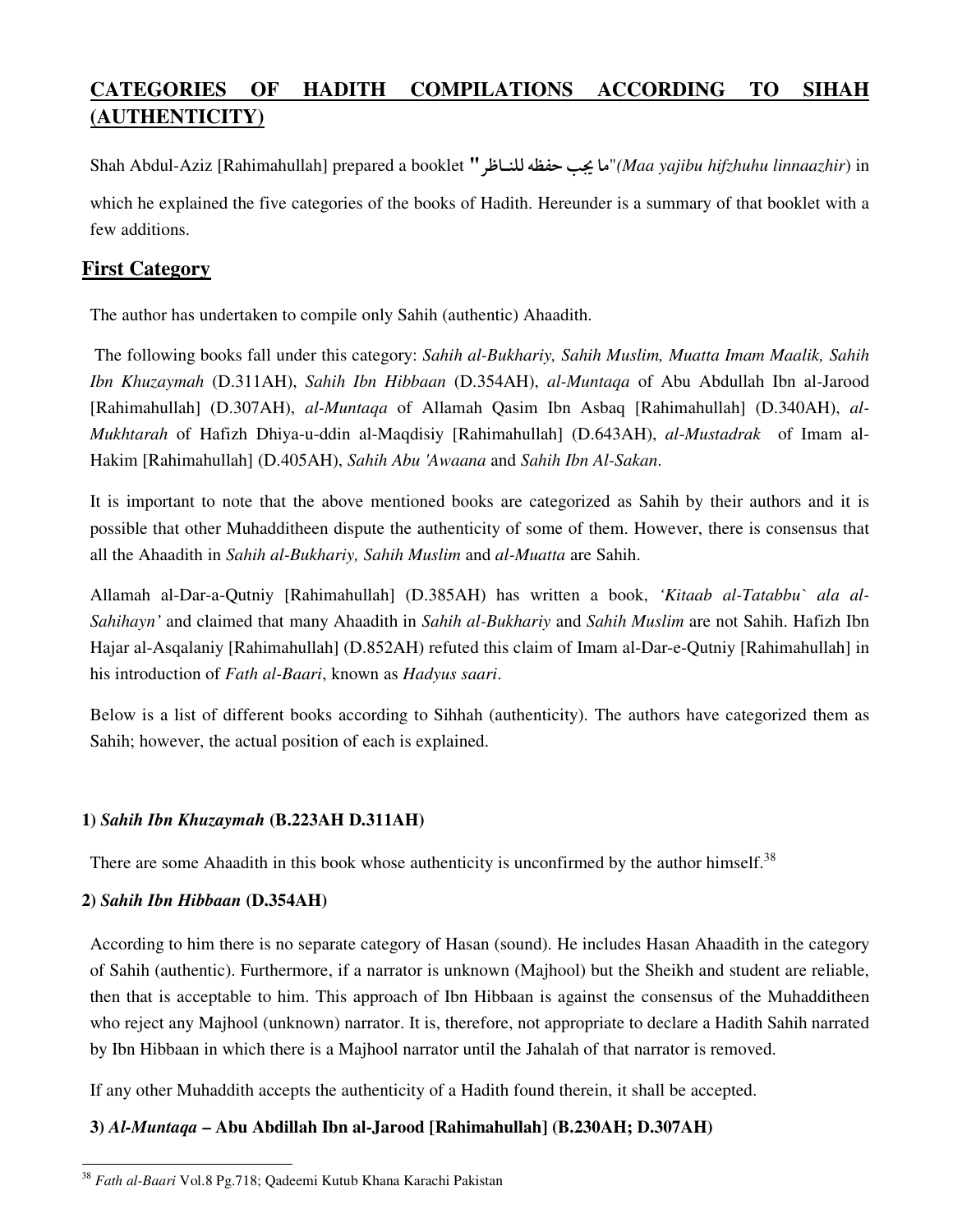Al-Muntaqa was compiled in the fourth century and most of the Ahaadith in *al-Muntaqa* are authentic and are from *Sahih al-Bukhariy, Sahih Muslim* and *Sahih Ibn Khuzaymah*.

# **4)** *Al-Mukhtarah* **–Imam Dhiyauddin al-Maqdisiy [Rahimahullah] (B.569; D.643)**

This was compiled in the seventh century and according to the sequence of the Sahaba. Most of the Ahaadith herein are Sahih.

# **5)** *Al-Mustadrak* **–Imam al-Hakim Abu Abdillah al-Naisapuriy [Rahimahullah] (B.321AH; D.405AH)**

Abu Abdillah al-Hakim [Rahimahullah] was very lenient in categorizing Hadith. Hafizh al-Zhahabiy [Rahimahullah] (B.673AH; D.748AH) has stated that half the numbers of Ahaadith in al-Mustadrak are Sahih, a quarter of it has doubtful narrators and another quarter has weak Ahaadith.<sup>39</sup>

Hafizh al-Zayla'ee [Rahimahullah] (D.762AH) has pointed out some of the reasons of Imam al-Hakim [Rahimahullah] being lenient.

- a) Imam al-Bukhariy [Rahimahullah] (D.256AH) and Imam Muslim [Rahimahullah] (D.261AH) have taken a narration of a doubtful narrator based on Mutaabi-'aat (supportive narrations). Al-Hakim accepts the narrations of such a narrator without Mutaabi-'aat simply on the basis that his narrations are in *Sahih al-Bukhariy* and *Sahih Muslim*.
- b) There are certain narrations of a narrator acceptable from a certain Sheikh but not acceptable from another. For example, Khalid Ibn Makhlad's narrations from Suleiman Ibn Hilal are accepted, but not from Abdullah Ibn al-Muthanna. Al-Hakim [Rahimahullah] accepts all narrations from Khalid based on him being a narrator of *Sahih al-Bukhariy*.
- c) Some narrators of Ahaadith are accepted up to a certain time but rejected thereafter. For example, Marwaan Ibn al-Hakam's narrations are acceptable before him becoming a judge. Al-Hakim regards Marwaan Ibn al-Hakam as a narrator of *Sahih al-Bukhariy* and accepts all his narrations.
- d) At times, Imam Muslim [Rahimahullah] mentions a weak narrator with a reliable narrator, for example, Abdullah Ibn Lahi-'ah, with Amr Ibn Lahi-'ah. Abdullah Ibn Lahi-'ah is weak but al-Hakim [Rahimahullah] accepts his narrations.

Hafizh Ibn Hajar [Rahimahullah] (D.852AH) has stated that al-Hakim [Rahimahullah] passed away before reviewing his *al-Mustadrak* after initially compiling it.<sup>40</sup>

Therefore, the authentication of al-Hakim [Rahimahullah] will be accepted when some other expert of Hadith attests to its authenticity like Hafiz al-Zhahabiy [Rahimahullah], Hafiz al-Munzhiriy [Rahimahullah], etc.

Hafizh al-Zhahabiy [Rahimahullah] wrote an abridged version of *al-Mustadrak* and explained the correct status of almost every Hadith. This book is called *Talkhis al-Mustadrak.* Many publishers have printed the classifications of *Talkhis* with al-Mustadrak as footnotes.

# **Second Category**

<sup>39</sup> *Tadreeb al-raawiy* Pg.62; Darul Fikr Beirut Lebanon; 2000BC Edition

<sup>40</sup> *Tadreeb al-Raawiy* Pg.62; Dar al-Fikr Beirut; Lebanon; 2000BC Edition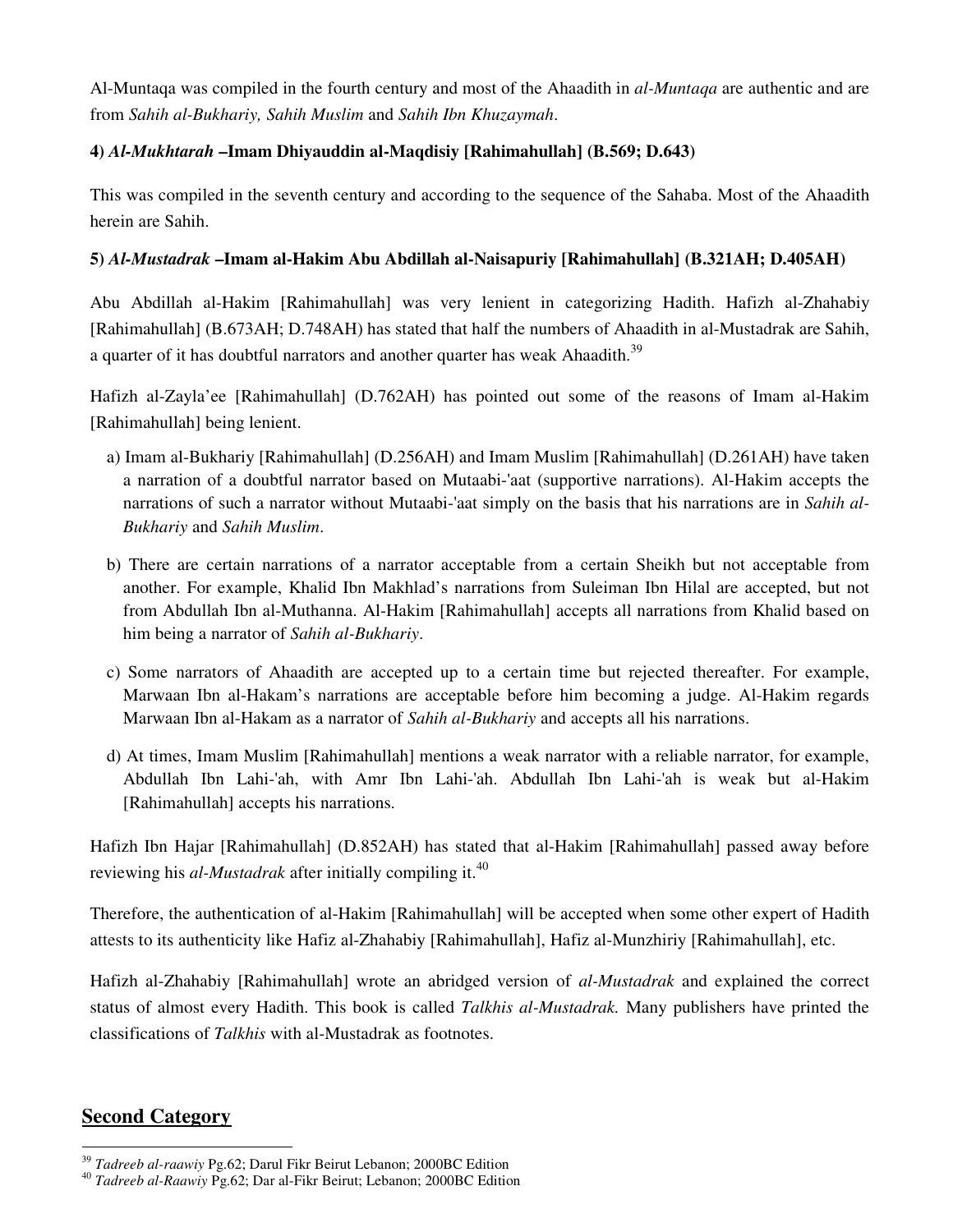The author has undertaken to generally compile Hasan (sound) Ahaadith in his compilation. Hereunder is the order of these compilations in sequence:

#### **a)** *Sunan al-Nasaa-iy al-Sughra* **(B.214/5AH; D.303AH)**

This book is also called al-Mujtaba. All the Ahaadith in Sunan al-Nasaa-iy al-Sughra are no lesser than Hasan. Imam al-Nasaa-iy [Rahimahullah] has pointed out any Dha'eef Hadith in his compilation. Therefore, any Hadith in *Sunan al-Sughra* that Imam al-Nasaa-iy [Rahimahullah] remains silent about is an authentic Hadith.

#### **b)** *Sunan Abi Dawud* **(D.275AH)**

No Hadith in this book is lesser than Hasan. He generally points out Dha'eef Ahaadith. At times, he overlooks minor Dhu'af (weakness). Hafizh al-Munzhiriy [Rahimahullah] (D.656AH) compiled a Mukhtasar (concise version) of *Sunan Abi Dawud* and also points out that weakness.

Allamah Ibn Qayyim [Rahimahullah] wrote footnotes on the Mukhtasar of Hafizh al-Munzhiriy [Rahimahullah] and he points out the weak Ahaadith that Hafizh al-Munzhiriy [Rahimahullah] did not point out. Hence, the Ahaadith in Sunan Abi Dawud that Imam Abu Dawud [Rahimahullah], Hafizh al-Munzhiriy [Rahimahullah] and Allamah Ibn Qayyim [Rahimahullah] remain silent about are authentic without a shadow of doubt. $41$ 

#### **c)** *Al-Jaami` al-Tirmizhiy* **(D.279AH)**

Imam al-Tirmizhiy explains the category of almost every Hadith.

# **d)** *Al-Musnad* **of Imam Ahmad (B.164AH; D.241AH)**

There are a few weak Ahaadith in the Musnad and very few extremely weak Ahaadith therein. Hafizh Ibn Hajar al-Asqalaniy [Rahimahullah] <sup>42</sup> says there are only about 3 or 4 fabricated Ahaadith in the *Musnad* of Imam Ahmad [Rahimahullah].

# **Third Category**

 $\overline{a}$ 

These compilations have all types of Hadith in them – Sahih (authentic), Dha'eef (weak) and Mawdhoo` (fabricated). Hereunder are a few names of such compilations:

#### **a)** *Sunan Ibn Majah* **(B.209; D.273)**

There are at least 19 Mawdhoo' Ahaadith in Ibn Majah.

# **b)** *Sunan al-Dar-a-Qutniy* **(B.305AH; D.385AH)**

<sup>41</sup>Annotations of Sheikh 'Abdul Fattah Abu Ghuddah on *Thalathu Rasa-il iy Ilm Mustalah al-Hadith* Pg.45; Dar al-Basha-ir al-Islamiyyah Beirut Lebanon; 1<sup>st</sup> Impression 1417AH

<sup>42</sup> *Tadreeb al-Raawiy* Pg.108; Dar al-Fikr Beirut 2000BC Edition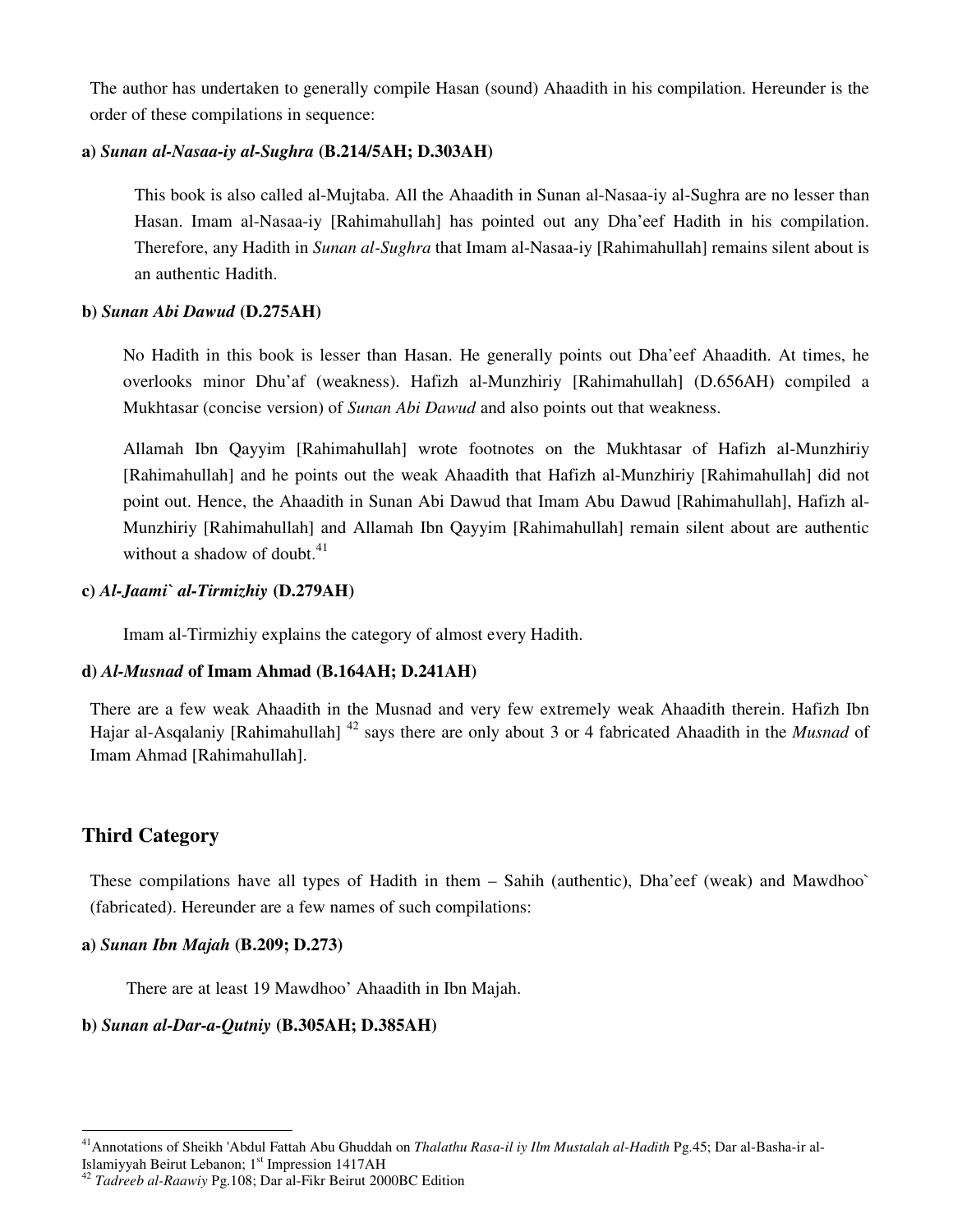This is a compilation of Abul Hasan al-Dar-a-Qutniy [Rahimahullah] who was a great Muhaddith. He compiled Ahaadith according to Fiqh sequence and narrated many Ahaadith in support of the different Juristic discussions. If any Hadith is weak, he points it out.

#### **c)** *Al-Gharaa-ib* **of al-Dar-a-Qutniy [Rahimahullah]**

#### **d)** *Al-Sunan al-Kubra* **of al-Bayhaqiy [Rahimahullah] (B.384AH; D.458AH)**

He compiled the book according to *Mukhtasar al-Muzaniy*, a Fiqh book according to Shafi'iy Madhab and quoted Ahaadith in support of the Shafi'iy Madhab. He also declared substantiations against the Shafi'iy Madhab as weak.

Allamah al-Maardiniy [Rahimahullah] (D.745AH), a Hanafi, wrote a footnote *al-Jawharu naqiy fir-Radd ala al-Bayhaqiy* and criticized Allamah al-Bayhaqiy [Rahimahullah] (D.458AH).

#### **e)** *Musannaf Abdur-Razzaaq* **(B.126AH; D.211AH)**

This is a compilation of Imam Abdur-Razzaaq al-San'aaniy [Rahimahullah]. He is the student of Imam Abu Hanifa [Rahimahullah] (D.150AH) and a teacher of the teachers of Imam al-Bukhariy [Rahimahullah] (D.256AH).This book has been published with important footnotes by the renowned Traditionist (Muhaddith) Maulana Habib al-Rahman al-A'zhamiy [Rahimahullah].

#### **f)** *Musannaf Ibn Abi Shaybah* **(B.159AH; D.235AH)**

Ibn Abi Shaybah [Rahimahullah] is the teacher of most of the Imams of *al-Sihah al-Sittah*. This compilation has many substantiations of the Hanafi Madhab. However, in this compilation he included a chapter called 'The chapter refuting Abu Hanifa'. In this chapter, he compiled about 125 instances where he assumed Imam Abu Hanifa [Rahimahullah]'s verdicts to be inconsistent with the Ahaadith. Many scholars that came after him wrote refutations against this chapter. The most comprehensive of them is *al-Nukah al-Tarifah* by Allamah Zaahid al-Kowthariy [Rahimahullah].

#### **g)** *Musnad Abi Dawud al-Tayaalisiy* **(B.133AH; D.204AH)**

#### **h)** *Sunan Sa'eed Ibn Mansoor* **(B.137AH; D.227AH)**

#### **i)** *Musnad al-Humaidiy* **(D.219AH)**

He was the teacher of Imam al-Bukhariy [Rahimahullah] and often criticizes Imam Abu Hanifa [Rahimahullah] (D.150AH).

#### **j)** *Ma'aajim of al-Tabraaniy* **(B.260AH; D.360AH)**

#### **k) Books of Tafseer containing Ahaadith**

Like Tafseer Ibn Abi Haatim (D.327AH)

#### **l)** *Ziyaadaat* **of Musnad Ahmad**

#### **m)** *Musnad Abi Ya'ala* **(B.210AH; D.307AH)**

**n)** *Musnad al-Bazzaar* **(B.210AH; D.292AH)** called *al-Bahr al-Zhakhkhaar***.**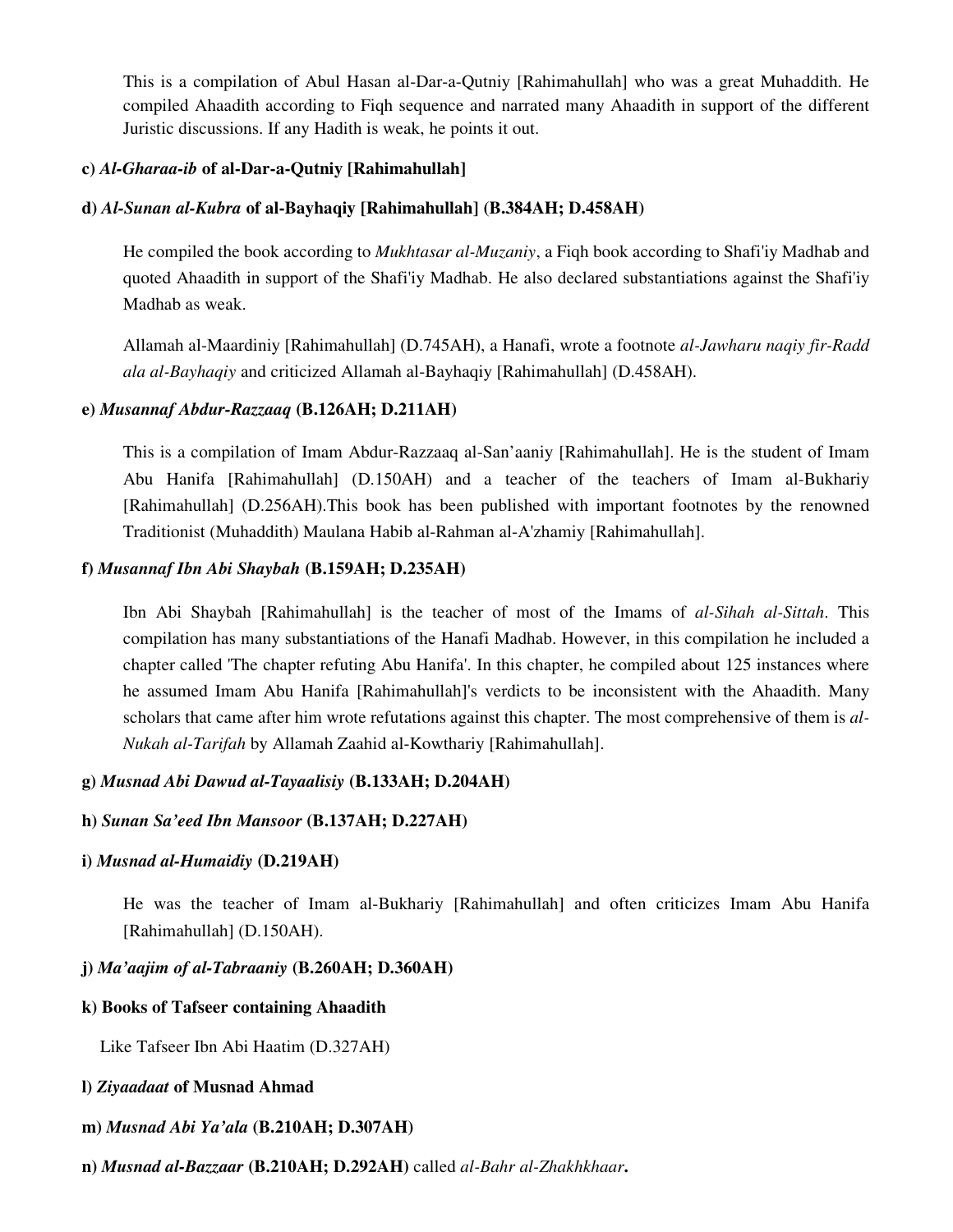#### **o)** *Al-Musnad* **of Ibn Jareer [Rahimahullah] (D.310AH)**

#### **p)** *Tahdhib al-Aathaar* **of Ibn Jareer [Rahimahullah] (D.310AH)**

#### **q)** *Hilyat al-Awliyaa* **of Abu Nu'aym [Rahimahullah] (B.336AH; D.430AH)**

In principle, it is not appropriate to accept any Hadith from the abovementioned category until the authenticity of the Hadith contained therein is verified.

# **Fourth Category**

These compilations contain mainly weak Ahaadith for example,

- **a)** *Nawaadir al-Usool* **of Hakeem al-Tirmizhiy [Rahimahullah] (between B.205/220AH; D.319/320AH),**
- **b)** *Taarikh al-Khulafaa* **of Hafizh al-Suyootiy [Rahimahullah] (D.911AH)**
- **c)** *Taarikh Ibn al-Najjaar* **(B.578AH; D.643AH)**
- **d)** *Taarikh Baghdad* **by al-Khateeb al-Baghdadiy [Rahimahullah] (B.391/2AH; D.463AH)**
- **e)** *al-Kaamil* **of Ibn Adiy [Rahimahullah] (B.277AH; D.365AH),**
- **f)** *Taarikh Dimashq al-Kabir* **by Hafizh Ibn Asaakir [Rahimahullah] (B.499AH D.571AH)**
- **g)** *Kitaab al-Dhu'afaa* **of al-Uqailiy [Rahimahullah] (D322AH),**
- **h)** *Firdaws al-Akhbaar* **of al-Daylamiy [Rahimahullah] (B.445AH; D.509AH).**

# **Fifth Category**

These compilations have been compiled to show fabricated Ahaadith, for example,

**a)** *Al-Mawdhoo'aat al-Kubra* **of Ibn al-Jawziy [Rahimahullah] (D.483AH),** 

**b)** *Al-la-aali al-Masnoo'ah* **of al-Suyootiy [Rahimahullah] (D.911AH).** This is a Talkhis (concise) of *an-Nukatul Badee'at al-Mawdhoo'at* which is a refutation of Ibn al-Jawziy [Rahimahullah]'s *al-Mawdhoo'aat*.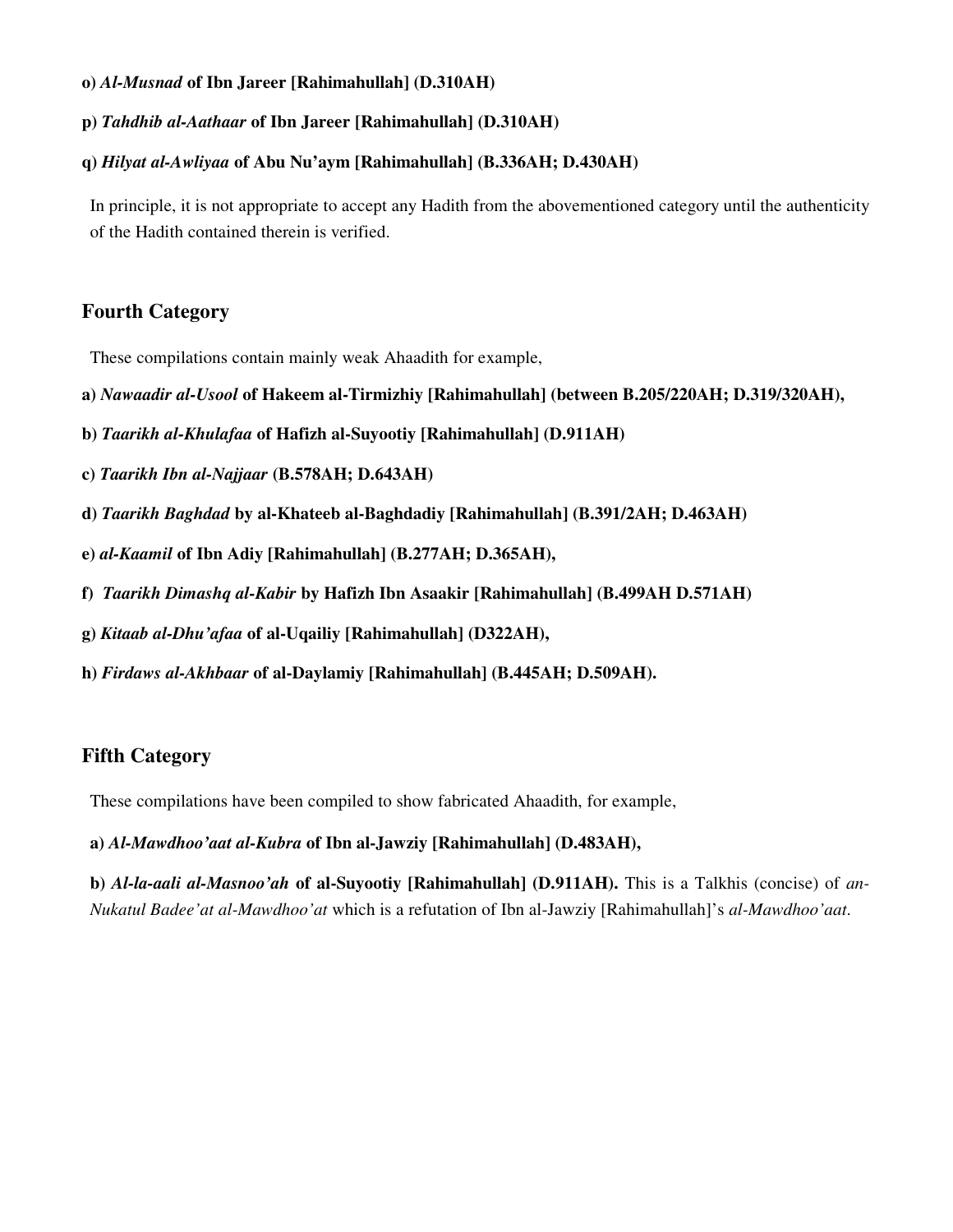# **SOME FAMOUS SCHOLARS AND AUTHORS (BESIDES AUTHORS OF AL-SIHAAH AL-SITTAH)**

# **Imam al-Ghazaaliy [Rahimahullah] – Birth450/1AH; Death505AH**

Muhammad Ibn Muhammad al-Shafi'iy, famously known as 'al-Ghazaaliy', was born in one of the suburbs of Toos in Khurasaan. He first studied in his town and then went to Jurjaan. Thereafter, went he to Nisapur and closely attached himself to Imam al- Haramayn [Rahimahullah]. Here, he put all his efforts in studies, until he perfected the Shafi'iy Madhab. He was a famous Sufi.

He was appointed as a teacher in the University of Nizhaamiyyah, Baghdad. He went for Hajj thereafter, and after Hajj, he journeyed to Damascus. He stayed there for 10 years working on his spiritual self. He returned to Toos and established a Khanqah (spiritual training centre) and Madrasah there. He passed away in Tabraan.

Among his compilations are: *Ihyaa ulumud-Din, al-Baseet, al-Waseet, al-Wajeez and al-Khulaasah.*

Imam al-Ghazaaliy [Rahimahullah] was an Imam in every field but not in Hadith. He stated, **'Ana muzjil bidh'ah fil Hadith'** (Translation: 'I am not good in the field of Hadith')<sup>43</sup>

Hafizh al-Iraqiy al-Shafi'iy [Rahimahullah] wrote a Takhreej on *Ihya-ul-Uloom* of Imam al-Ghazaaliy [Rahimahullah] called *al-Mughniy `an haml al-asfaar* and Allamah Murtadha al-Zabidiy al-Hanafiy [Rahimahullah] also wrote a Takhreej and commentary called *Ithaaf al-saadatil muttaqin.*

# **Allamah Ibn al-Jawziy [Rahimahullah] – Birth: 510AH; Death: 597AH**

Abdul-Rahman Ibn Hasan Aliy al-Baghdaadiy al-Hanbaliy [Rahimahullah] was born in Baghdad and passed away there. He studied under many famous teachers like Qaadhi Abu Bakr al-Ansariy [Rahimahullah], Abul-Qasim al-Haririy [Rahimahullah], etc. He began authoring books at the age of 13. Ibn Taymiyyah [Rahimahullah] says, "I have counted his compilations and they have numbered over 1000". He has written on many topics.

Some of his compilations are: *Talbis Iblis, al-Ilal al-Mutanaahiyah fiy Akhbaar al-Waahiya and al-Mawdhoo'aat.*

Ibn al-Jawziy [Rahimahullah] was over critical in Hadith and declared many authentic Ahaadith as weak or fabricated, but also narrated them in his works *Talbis Iblis, Zhamm al-Hawaa and al-Tabsirah*. Therefore, his categorization will be accepted only if verified from other Muhadditheen.

# **Allamah al-Qurtubiy [Rahimahullah] – Birth: 581AH; Death: 656AH**

<sup>43</sup> *al-Bidaaya wal-Nihaaya* Vol.12 Pg.187 Dar al-Hadith - Cairo 5th edition 1418AH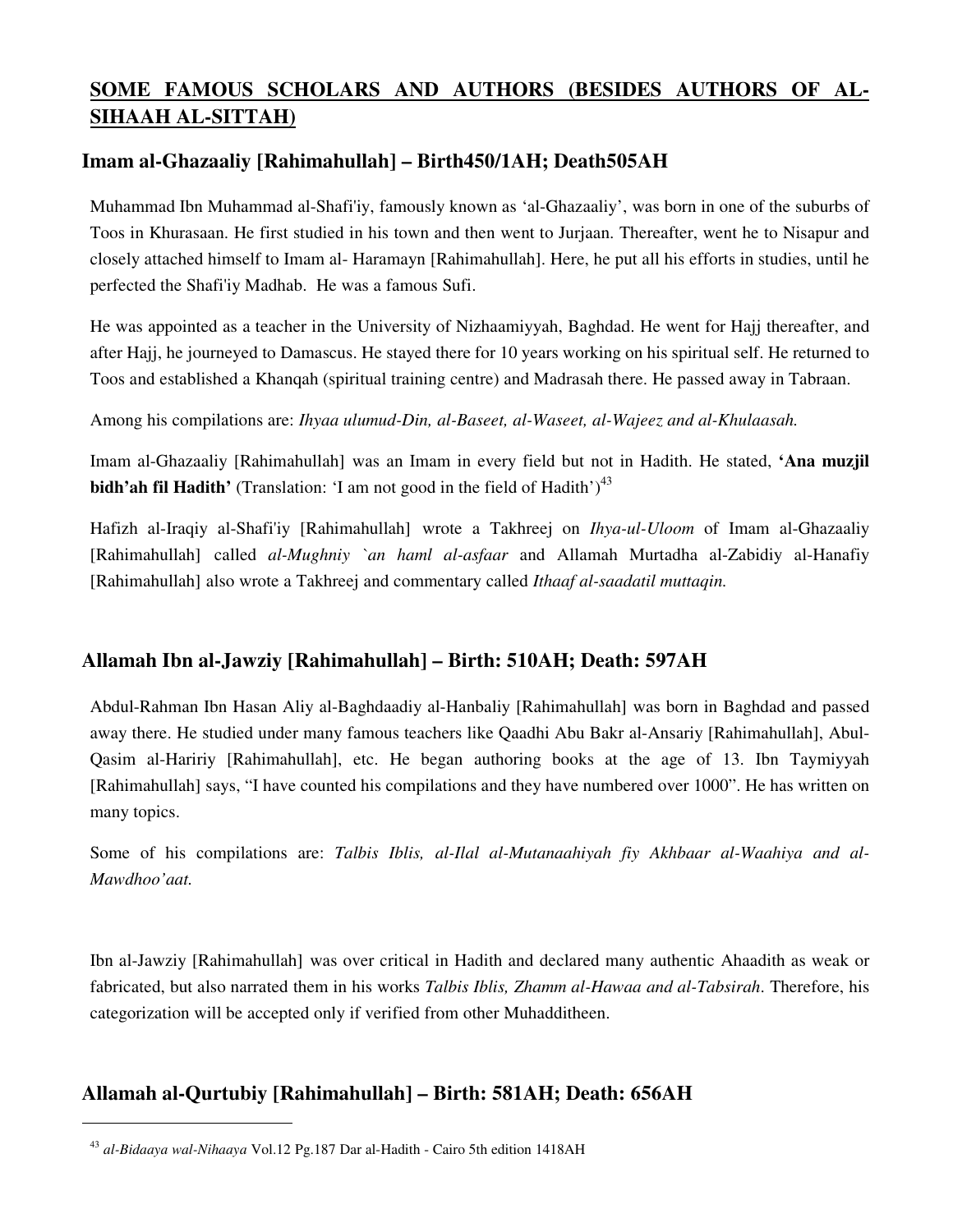Yusuf Ibn Abdullah, famous as Ibn Abd al-Barr [Rahimahullah], was a follower of the Maaliki Madhab. He was a great Muhaddith, Hafizh and historian. He hailed from Cordova, Spain. He knew the Asmaa-u-rijaal (sciences dealing with the conditions of narrators) on his finger tips.

He has written many books. From among the famous ones are: *Al-Istizhkaar*, *Al-Tamheed* and *Al-Istee'aab*. He passed away in Shaatabah, Spain.

# **Hafizh al-Munzhiriy [Rahimahullah] – Birth: 581AH; Death: 656AH**

Abdul-Azheem bin Abdul-Qawiy [Rahimahullah] was born in Syria and later moved to Egypt. He was one of the greatest Huffaazh of Hadith in his era. He had a firm grounding in differentiating between Sahih (authentic) and Dha'eef (weak) Ahaadith. He knew Asmaa-ul-Rijaal very well. He was put in charge of the Darul Hadith in Cairo. He was Mustajaab al-Da'awaat (a person whose supplications are readily accepted by Allah). People used to come and take Tabarruk (blessings) from him.

His famous compilation is *'At-Targheeb Wat Tarheeb'*. The Ahaadith narrated in this book with the word \$ are reliable and the Ahaadith narrated with the word  $($ وُوِيَ $)$  are weak.

# **Allamah al-Nawawiy [Rahimahullah] – Birth: 631AH; Death: 676AH**

Yahya Ibn Sharaf al-Nawawiy [Rahimahullah] was from Nawa in Syria. He was a great Muhaddith of the Shafi'iy Madhab. He was a model in abstinence. He never married as he was too occupied with his studies. He was always involved in either learning or teaching or worship. He was never idle. He had reached the ranks of Ijtihaad (being able to formulate laws of jurisprudence from the Qur'an and Sunnah) but preferred following the Shafi'iy Madhab. He opposed the tyrant rulers and wrote letters to them admonishing them.

Some of his compilations are: *Riyaadh al-saaliheen, Taqreeb al-Nawaawiy, Kitaab al-Azhkaar and al-Minhaaj,* a commentary on Sahih Muslim.

Imam al-Nawawiy [Rahimahullah]'s works in Hadith are very reliable and all his compilations are authentic. However, *Kitaab al-Azhkaar* contains some Dha'eef (weak) Ahaadith in it which he himself points out.

# **Hafizh Ibn Taymiyyah [Rahimahullah] – Birth: 661AH; Death: 728AH**

Ahmad Ibn Abdul-Haleem Ibn Taymiyyah al-Hanbaliy [Rahimahullah] was born in Hiraan and later moved to Damascus. He was a great Mufassir (Master of exegesis), Muhaddith (Traditionist) and Faqih (Jurist). He was a professor of Hadith and lectured in Damascus, Egypt and Thaghr. He was put through many trials and was punished many times due to him opposing the views of majority of the scholars in few issues. He was imprisoned in Damascus, Cairo and Alexandria. He was over critical in Hadith. His independent views contradicting the majority are rejected. He passed away in Damascus and is buried in Al-Maqaabir al-Soofiyyah.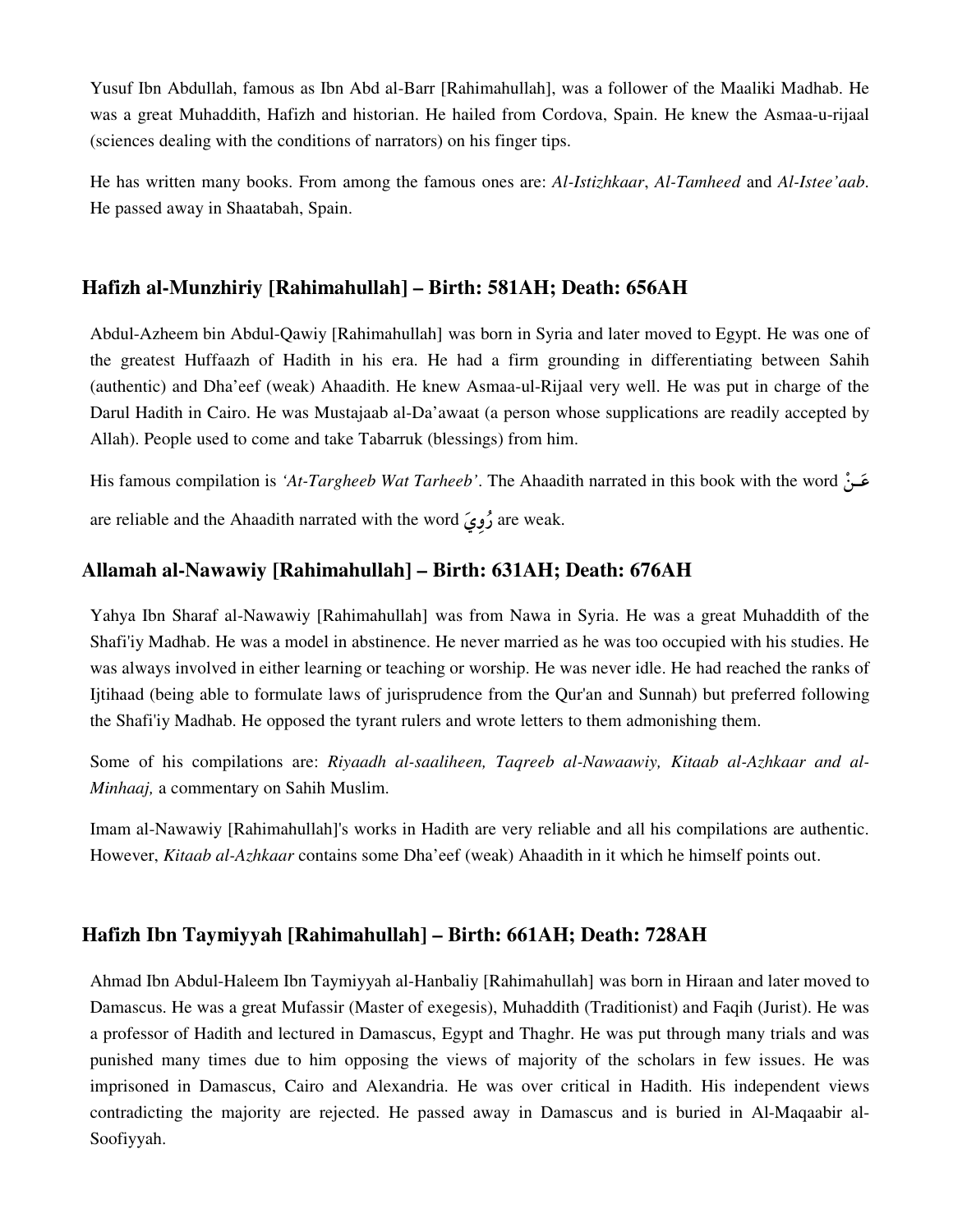Among his students are: Ibn Qayyim al-Jawziyyah [Rahimahullah] (D.751AH), Hafizh al-Zhahabiy [Rahimahullah] (D.748AH) and Hafizh Ibn Kathir [Rahimahullah].

Among his works are: *Mujmoo'ah 'al Fataawa, al-Jawaab al-Sahih liman baddala deen al Maseeh* and *Qawaa-id al-Tafseer.*

# **Ibn Qayyim [Rahimahullah] Birth: 691AH; Death: 751AH**

Muhammad Ibn Abu Bakr [Rahimahullah], famously known as Ibn Qayyim. He was born in Damascus and was called Ibn Qayyim because his father was a Qayyim (caretaker) in the Madrasah of Yusuf Ibn Abdurrahman al-Jawziy [Rahimahullah]. He studied the laws of inheritance under his father and mastered it. He studied jurisprudence under Ibn Taymiyyah [Rahimahullah].

He was an expert in Hadith, understanding its meanings, intricacies and deducing laws from Hadith. He remained in Ibn Taymiyyah [Rahimahullah]'s company from the year 712AH to 728AH and was also imprisoned with him in Damascus. He stuck strictly to the opinions of Ibn Taymiyyah [Rahimahullah]. His famous compilation is *Zaad al-Ma'ad*.

# **Hafizh Ibn Hajar al-Asqalaniy [Rahimahullah] Birth: 773AH; Death: 852AH**

Ahmed Ibn Ali Ibn Hajar al-Asqalaniy [Rahimahullah] was from Asqalaan which is situated on the banks of the River Nile in Egypt. He memorized the Qur'an at the tender age of 9 and became inclined towards the field of Hadith. In his era, he was the only Hafiz of Hadith in the world. He followed the Shafi'iy Madhab. His compilations add up to about 150. He studied under the greatest Ulama of Hijaaz, Shaam (greater Syria) and Egypt. Ibn Hajar passed away in Egypt and is buried there.

Some of his compilations are: *Fath al-Baari, Hidaayat al-ruwaat fiy takhreej Ahaadith al-Mishkaat, al-Isaabah, Tahzhib al-Tahzheeb, Taqreeb al-Tahzheeb, Nukhba al Fikar, Buloogh al Maraam, Talkhis al-Habeer, etc*

Any Hadith which appears in Fath al-Baari without criticism from the author is Hasan (sound).

# **Jalaluddin al-Suyootiy [Rahimahullah] Birth: 849AH; D: 911AH**

Abdurrahman Ibn Abu-Bakr al-Suyootiy al-Shafi'iy [Rahimahullah] was born and bred in Egypt. He memorized the Qur'an at the age of 8. He studied under approximately 51 teachers. At the age of 40 he adopted solitude on the banks of River Nile and it was here that he authored most of his books. He has authored approximately 600 books in his lifetime. His most famous compilations are: *Tadreeb al-Raawiy*, first half of *al-Jalaalayn* and *al-Durr al-Manthur*. He passed away in Egypt and was buried in Cairo.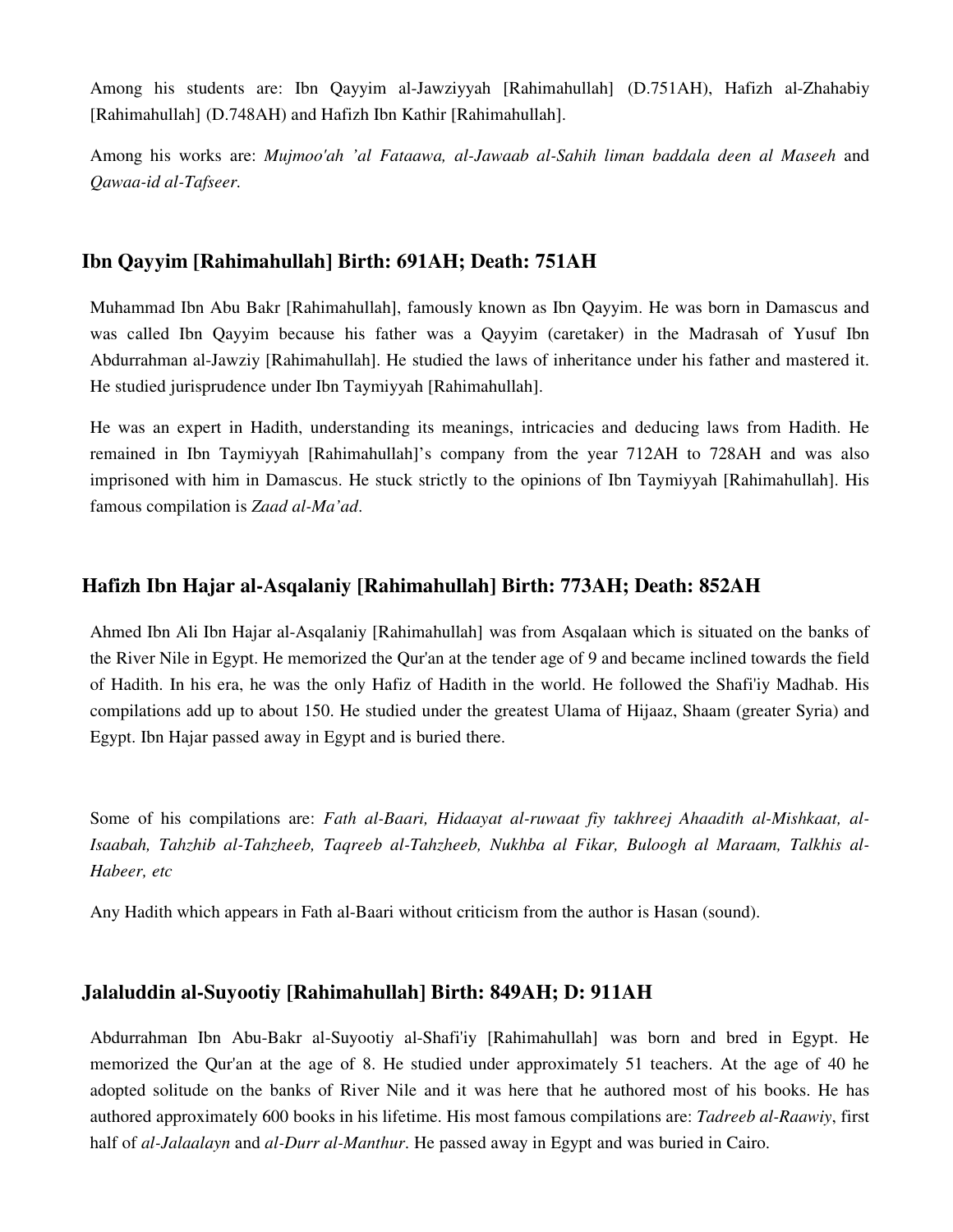Jalaluddin al-Suyootiy [Rahimahullah] was an Imam in every subject but was lenient in Hadith. He compiled all types of Ahaadith in *Al-Khasaa-is al-Kubra, al-Durr al-Manthur and al-Itqaan*. In fact, he has recorded some of those Ahaadith in his *al-La-aali al-Masnoo'ah* (the book he compiled on fabricated Hadith).

# **Mullah Aliy al-Qariy [Rahimahullah] Death: 1014AH**

Ali Ibn Sultan Muhammad al-Qariy [Rahimahullah] was born in Herat, a city in North West Afghanistan and later migrated to Makkah. He was a follower of the Hanafi Madhab. He memorized the Qur'an at a very young age. He was a master in the field of al-Qira'ah and Tajweed. He was regarded as one of the greatest experts in Hadith in his era. He mastered the science of discerning authentic and unauthentic Ahaadith. Amongst his tutors were the author of Kanz al-Ummaal (the biggest compilation of Hadith found today), Sheikh Ali al-Muttaqiy al-Hindiy [Rahimahullah] (D.975AH) and Ibn Hajar al-Haytamiy [Rahimahullah] (D.973AH) the famous Shafi'iy scholar. Mullah Ali al-Qariy [Rahimahullah] had gained so much in depth in Ilm (deeni knowledge) that historians write that there isn't a branch of Islamic knowledge except that Mullah Ali al-Qariy [Rahimahullah] has a hand in it. He has authored over 250 books on various branches of Islam.

Among his celebrated works are *Mirqaat al-Mafateeh* (a commentary on *Mishkaat al-Masaabih*), *Sharh Musnad al-Imam Abi Hanifa* and *Sharh al-Shatibiyyah*. He also authored 2 books on fabricated Ahaadith, viz. *al-Masnoo`* and *al-Asraar al-Marfoo'ah* famously known as *Mawdhoo'aat al-Sughraa* and *Mawdhoo'aat al-Kubraa* respectively.

# **Al-Muhaddith Showq al-Nimawi [Rahimahullah]**

 Zhaheer Ahsan Ibn Ali [Rahimahullah] hails from Nimi, a village in Azheemabad, India born in Salipur, Bihar. He began studies at a young age and travelled to Lucknow where he studied under the great Muhaddith, Allamah Abdul-Hayy al-Laknawiy [Rahimahullah]. From a young age, his heart was inclined to Hadith. He also benefited greatly from Muhaddith Qutb al-Zamaan [Rahimahullah] and Hafizh Muhammad Abdullah Ghazipuriy [Rahimahullah] in Lucknow.

His famous works in Hadith include *Aathaar al-Sunan* (a collection of Ahaadith arranged according to the chapters of Fiqh), *al-Ta'leeq al-Hasan* (a commentary on *Aathaar al-Sunan*) and *Jalaa al-Aynayn Fiy raf'il yadayn*, (a treatise on the raising of the hands in Salaah).

# **Maulana Rashid Ahmad Gangohi [Rahimahullah] Birth: 1242AH; Death: 1323AH**

Rashid Ahmad bin Hidaya Ahmad [Rahimahullah] was born in Gangoh, India. He began his Islamic studies at a very young age. He always surpassed his fellow colleagues. He studied most of his Hadith and Tafseer under Sheikh Abdul-Ghaniy [Rahimahullah] of India. He memorized the entire Qur'an in one year. He used to teach all the *al-Sihah al-Sittah* by himself in one year. He had a firm grounding in understanding the meanings of Ahaadith.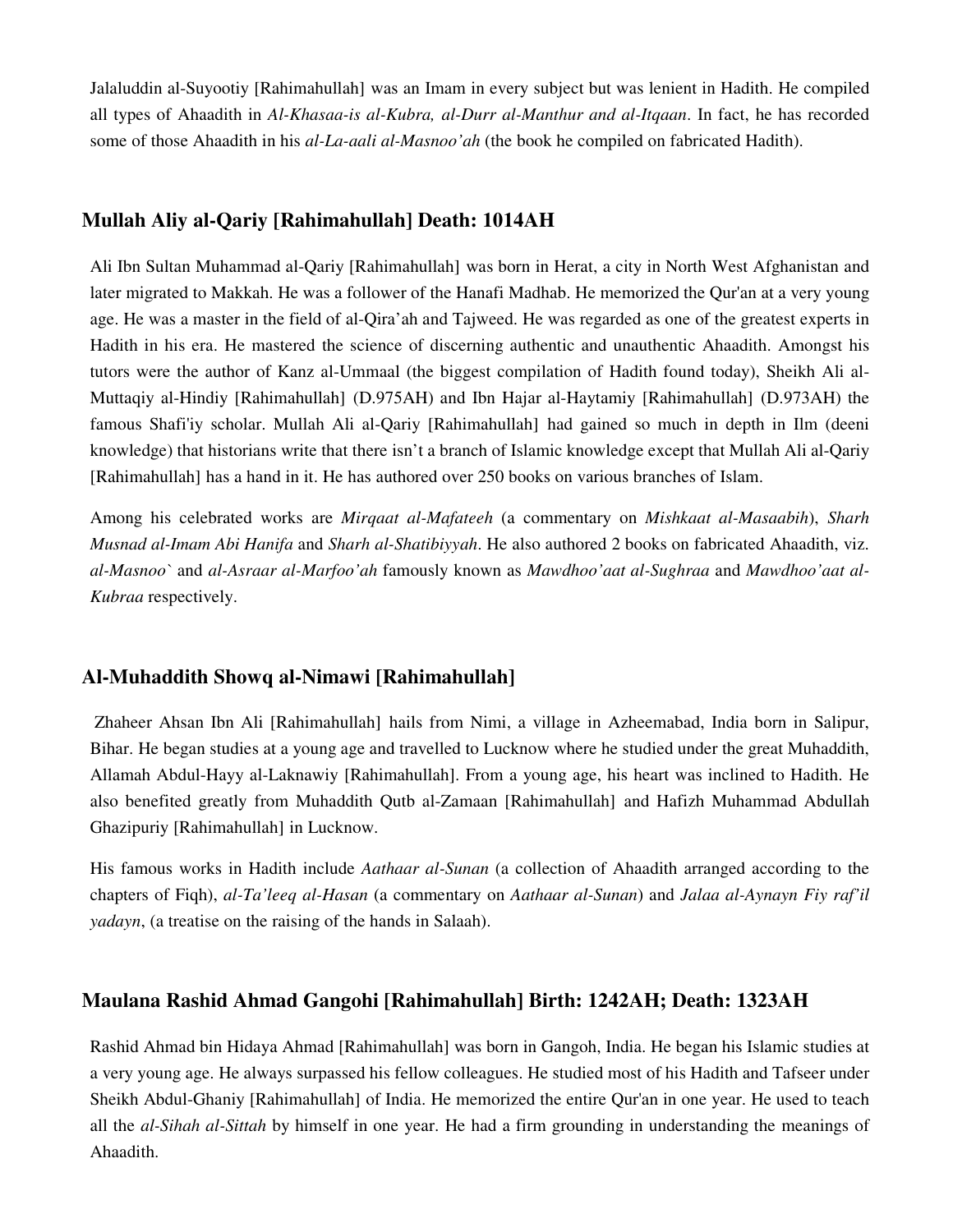Among his monumental works are *al-Kawkab al-Durriy* (a commentary on *Sunan al-Tirmidhiy*) and *Laami' al-Daraariy* (a commentary on *Sahih al-Bukhariy*)

# **Maulana Khalil Ahmad Saharanpuri Birth: 1269AH; Death: 1346AH**

Khalil Ahmad Ibn Majeed Aliy al-Ansariy was born in Nanota, a district in Saharanpur, India. He studied under reputable scholars like Sheikh Muhammad Muzhir Nanotwiy [Rahimahullah], Sheikh Abdul-Ghani al-Mujaddidiy [Rahimahullah] etc. He taught Hadith for many years. He lectured in the famous Islamic university of Deoband for 6 years and thereafter lectured in the University of Mazhaahir al-Uloom in Saharanpur. He dedicated most of his time for Hadith in research, lecturing and teaching.

His celebrated work in the field of Hadith is *Bazhl al-Majhood* (a commentary of *Sunan Abi Dawud*) which was printed in Egypt consisting of 20 volumes. He passed away in Medina and is buried in al-Baqi' cemetery.

# **Allamah Anwar Shah al-Kashmiriy [Rahimahullah] Birth: 1292AH; Death: 1352AH**

Muhammad Anwar Shah bin Mu'azzam Shah [Rahimahullah] was born in Wudwan, Kashmir. He began studying at a very young age and by the time he was 7, he had completed the detailed reading of a number of books in various Islamic sciences and by the age of 12, he was already answering Fataawa (religious verdicts).

He later travelled to Deoband in India to further his studies under the auspices of the great Muhaddith Sheikh al-Hind Mufti Mahmood Hasan al-Deobandiy [Rahimahullah] and Sheikh Muhammad Is-haaq al-Kashmiriy [Rahimahullah]. Later in life, he also taught in the same Institute where he was appointed lecturer of *Sahih al-Bukhariy*. He also taught other books in Hadith.

Among his famous works are *Faydh al-Baari* (a commentary on *Sahih al-Bukhariy* that his students compiled from his lectures*), al-Arfus shazzhi*y (a commentary on *Sunan al-Tirmizhiy*).

He was very reliable in the field of Hadith. He passed away in India.

# **Sheikh al-Hadith Maulana Muhammad Zakariyyah al-Kandehlawiy [Rahimahullah] Birth: 1315; Death: 1402AH**

Muhammad Zakariyyah bin Muhammad Yahya al-Siddiqiy al-Kandehlawiy [Rahimahullah] was born in Kandla, a province of Muzaffar Nagar in UP, India. At a young age, he learnt the basics of Urdu and Persian. He studied Arabic and other religious subjects under various teachers, including his father Maulana Yahya [Rahimahullah].

In his childhood, he was blessed with the esteemed company of the great Muhaddith, Maulana Rashid Ahmad Gangohi [Rahimahullah]. In 1328AH, he was attended the Islamic university called Mazhaahir al-Uloom where he studied a number of books in Hadith under his father and finally completed *Sahih al-Bukhariy* and *Sunan al-Tirmizhiy* under the auspices of Muhaddith Maulana Khalil Ahmad Saharanpuri [Rahimahullah].

After graduating in 1335AH, he was appointed a lecturer in the same Institute. Although his proficiency and expertise were recognised in most fields of Ilm, it was the science of Hadith that remained his passion and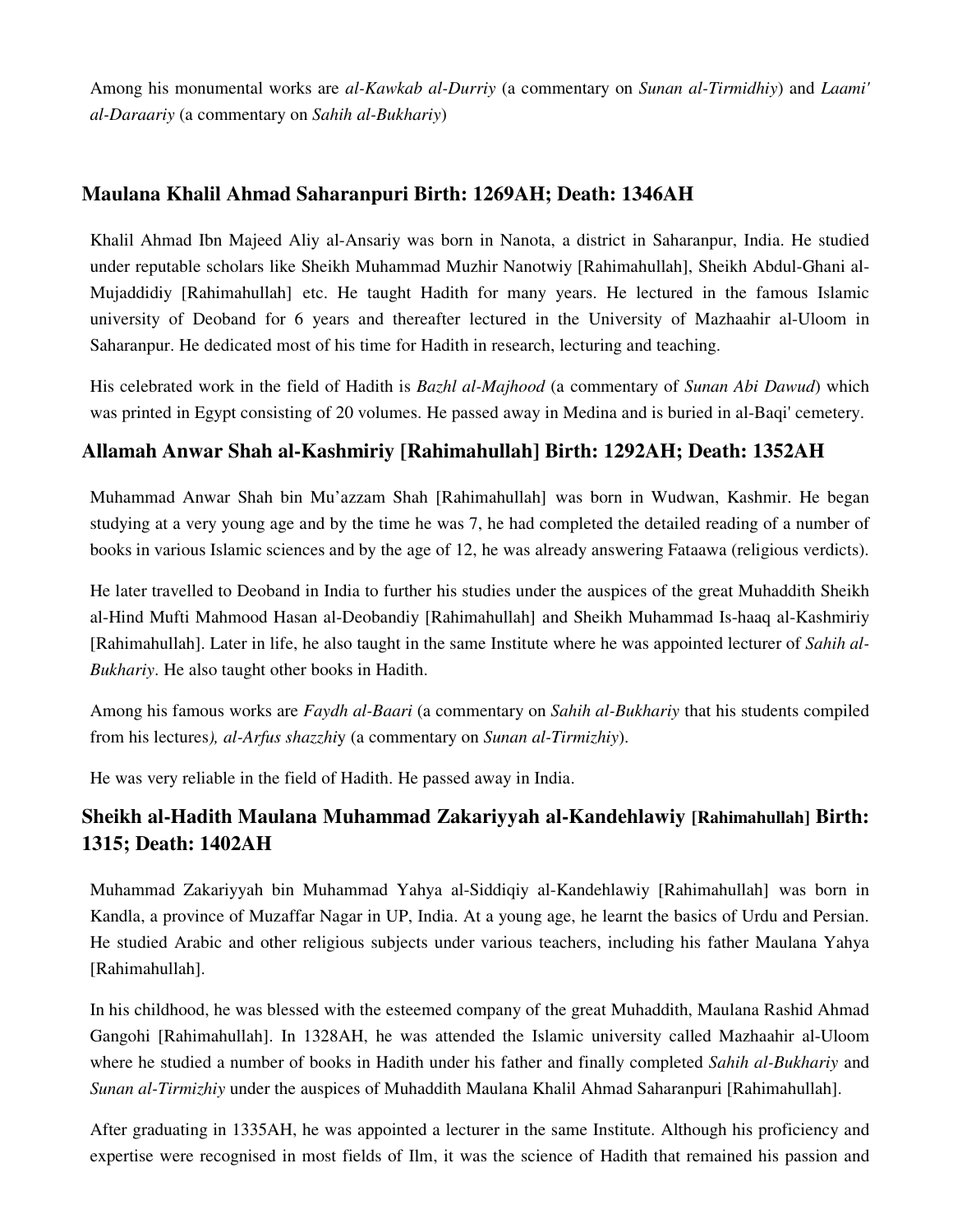focus of attention throughout his life. He engaged in the learning and teaching of Hadith for many years with great diligence and devotion until he became exclusively referred to as 'Sheikh al-Hadith'. Along with other major books of Hadith, he taught the entire *Sahih al-Bukhariy* in thorough detail more than 30 times.

He authored over 60 books in Arabic and Urdu. The most celebrated work of his is *Awjaz al-Masaalik* (a copious commentary on *al-Muatta* of Imam Maalik [Rahimahullah] which is published in 15 volumes). Other works of his include annotations on *al-Kawkab al-Durri*y (a commentary of *Sunan al-Tirmizhiy*), *Fadhaail-e-Aamaal* (a collection of Ahaadith with their commentaries on numerous topics like Salaah, Qur'an, Zhikr, etc.) The book *Fadhaail-e-Aamaal* contains a few weak narrations which could acceptable for the encouragement of virtuous deeds.

Towards the end of his life, he migrated to Medina where he passed away and is buried in the al-Baqi' cemetery.

# **Al-Muhaddith Zhafar Ahmad al-Uthmaaniy [Rahimahullah] Birth: 1310; Death: 1394**

Maulana Zhafar Ahmad [Rahimahullah] was born in Deoband. He hails from the noble progeny of Sayyiduna 'Uthmaan Ibn 'Affaan [Radhiyallahu 'anhu]. His primary studies were completed in Kanpur. Thereafter he attended the famous Islamic University, Mazhaahir al-Uloom in Saharanpur, UP, India to pursue higher Islamic studies. After qualifying, he was appointed as a professor in the same Institute. Thereafter, he lectured Hadith in many places like Thaana Bowan, Burma, Bangladesh and Pakistan.

He spent a lot of time in the company of his uncle, Hakeem al-Ummah Maulana Ashraf Aliy al-Thanawiy [Rahimahullah].

Amongst his famous compilation is a book entitled *I'laa al-Sunan*, which he compiled in 18 volumes proving the laws of jurisprudence through Qur'an and Sunnah.

Allamah Zaahid al-Kowthariy [Rahimahullah] mentions: "the truth of the matter is that I am astonished to see such a comprehensive compilation with complete comments and criticism on Ahaadith professionally done without any form of prejudice from the author in establishing his school of thought. Rather, justice and lack of being biased was apparent when he expressed other schools of thought.

Other compilations of his are *Kashfu al-Duja 'an wajh al-Riba, Fadhaail al-Qur'an, Shaq al-Ghain 'an Haqqi Raf' al-Yadain* etc.

# **Maulana Muhammad Yusuf al-Binnoriy [Rahimahullah] Birth: 1326AH; Death: 1397AH**

Sheikh Muhammad Yusuf [Rahimahullah] was born in Mahabat Aabaad in Pakistan. His family lineage links up to Sayyiduna Husain Bin Aliy [Radhiyallahu 'anhu]. He studied basic and primary Islamic studies in Peshawar and Kabul. Thereafter he went to Dar al-Uloom Deoband to pursue higher Islamic studies. Later on, he moved to Jamia Islamiyyah Ta'limuddeen, Dhabel to continue with his studies under the two great Luminaries of his time, Allamah Anwar Shah al-Kashmiriy [Rahimahullah] and Allamah Shabir Ahmad al-Uthmaaniy [Rahimahullah]. It was under them that Sheikh Yusuf [Rahimahullah] gained proficiency in the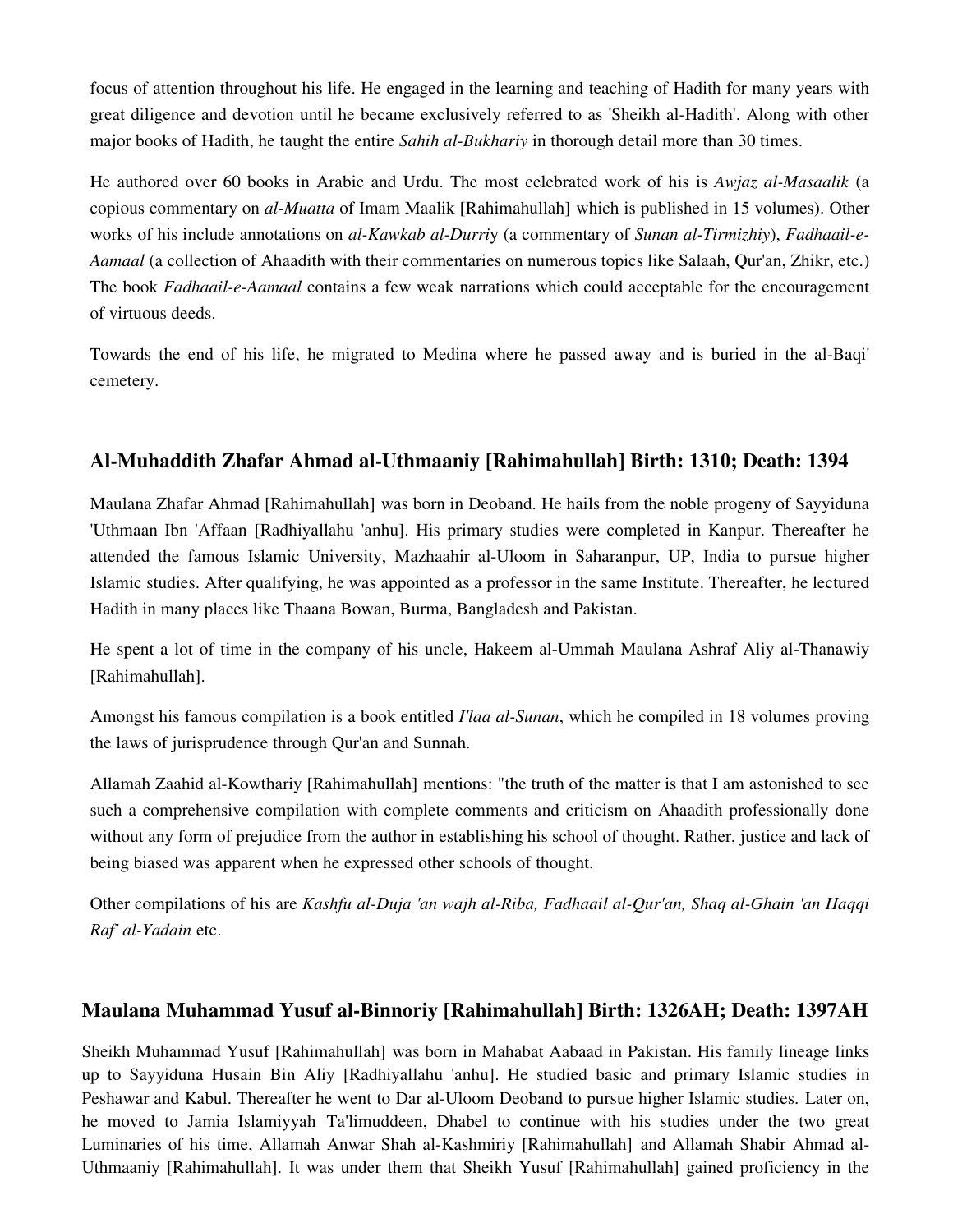field of Hadith. Thereafter he began lecturing at the same institute. He remained as the professor of Hadith in Dhabel until he migrated to Pakistan where he later on established the famous Islamic University in Karachi; Madrasah Arabiyyah Islamiyyah Binnoriy Town. He also had firm grounding in the fields of Tafseer and Fiqh.

*Ma'aarif al-Sunan* (a commentary of *Sunan al-Tirmizhiy*) and *Bughyat al-areeb* (a detailed thesis regarding the Qiblah and prayer niche) are from amongst some of his famous compilations.

He passed away in Islamabad and was buried in Karachi, Pakistan.

# **Maulana Habib al-Rahman al-A'zhamiy [Rahimahullah] Birth: 1319AH; Death: 1412AH**

Sheikh al-A'zhamiy [Rahimahullah] was born in Mauna at Bhanjaan, a district of A'azham ghadh, India. He obtained his initial education from the expert scholars of his district. The respected Sheikh later pursued higher Islamic studies in Dar al-Uloom Deoband under Allamah Anwar Shah al-Kashmiriy [Rahimahullah] and Maulana Shabir Ahmad al-Uthmaaniy [Rahimahullah] and others. He fell ill and returned to his home town and that is where he qualified. He was regarded as one of the greatest Muhadditheen (Traditionists) of his time, globally.

Sheikh al-A'zhamiy [Rahimahullah] is responsible for much proofreading, corrections and explanatory notes on classical works of Hadith like *Musannaf Abdul Razzaq*, *Musnad al-Humaidiy*, *al-Mataalib al-'Aaliyah*, *Kashf al-Astaar* and *Sunan Sa'eed Ibn Mansoor*.

Due to his works being so impressive, extensive in scope and deep in content they stand out as paragons of excellence among other scholars' works.

# **Sheikh Abdul Fattah Abu Ghuddah [Rahimahullah] Birth: 1336AH; Death: 1417AH**

'Abdul Fattah bin Muhammad bin Bashir [Rahimahullah] was born in Halab, Syria. He hails from the progeny of Sayyiduna Khalid bin Waleed [Radhiyallahu 'anhu]. The Sheikh completed his initial Islamic studies in his hometown and went to pursue higher Islamic studies in al-Az-har University, Egypt. Sheikh Abdul Fattah [Rahimahullah] benefited tremendously from the unparalleled scholar of the 14<sup>th</sup> century, Allamah Zaahid al-Kowthariy [Rahimahullah].

He was an expert in the field of Uloom al-Hadith Many classical works on this field contain his beneficial footnotes.

He lectured in the University of Damascus for 3 years. Thereafter from 1385AH to 1408AH he lectured in the faculty of Hadith and other faculties Jamia Muhammad bin Su'ood in Riyadh, Saudi Arabia. Thereafter, he lectured in Jamia Malik al-Su'ood, Riyadh for a few years. He was an authority in Hadith. Some of his famous works are: annotations on *al-Raf' wa al-Takmil*, annotations on *Qawaa-'id fiy Uloom al-Hadith* and annotations on *Zhafr al-Amaaniy*.

He passed away in Riyadh and is buried in the al-Baqi' cemetery.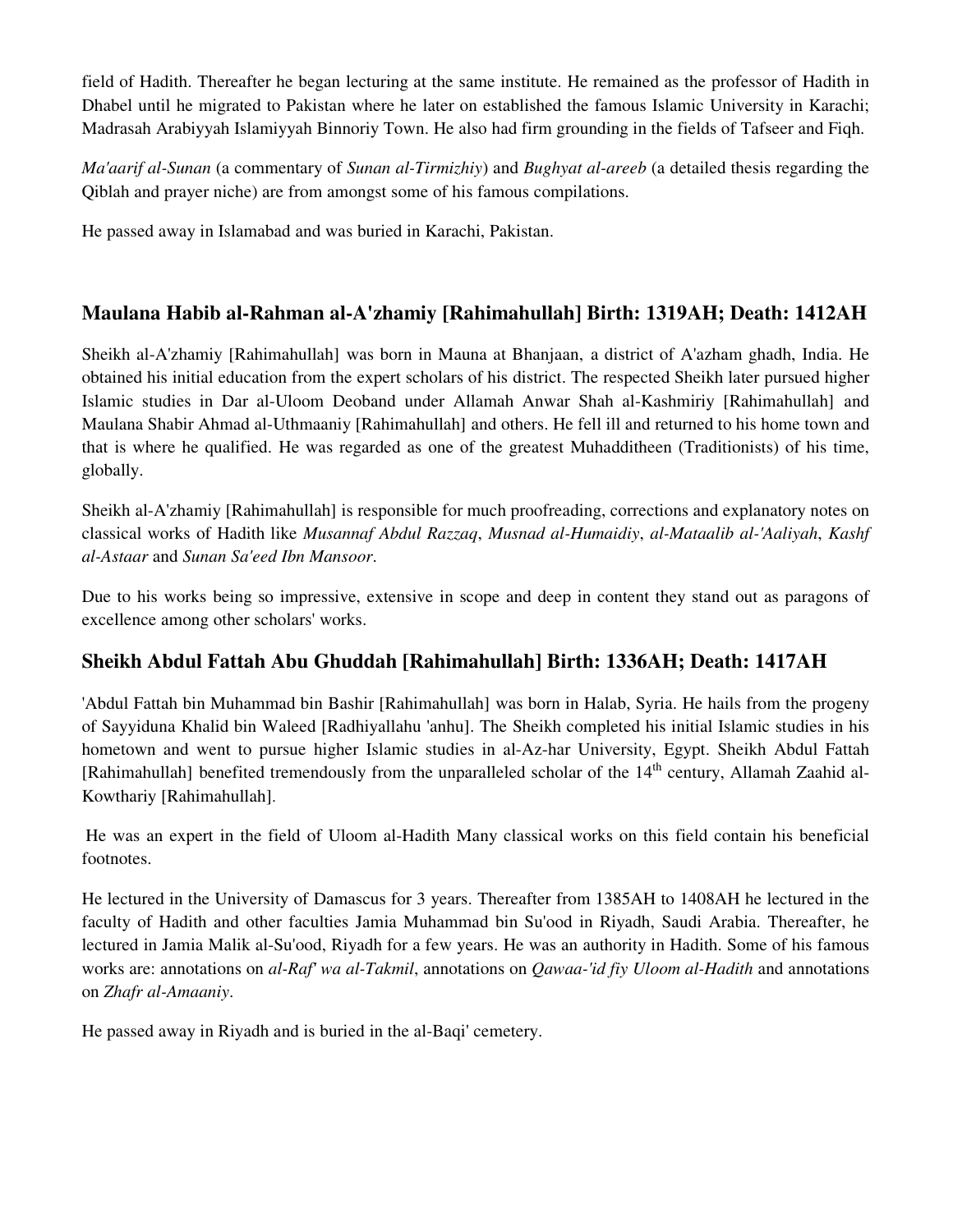# **CATEGORIES OF THE NARRATORS OF HADITH**

The categories of the narrators of Hadith may be viewed from two angles,

- a) Memory and companionship of his Sheikh.
- b) Time and era.

The categories of narrators of Hadith from the angle of memory and companionship are as follows:

- a) Good memory and long companionship
- b) Good memory and short companionship
- c) Weak memory and long companionship
- d) Weak memory and short companionship
- e) Weak and unknown narrators

The categories of the *al-Sihah al-Sittah* are based on the above categories of narrators.

Imam al-Bukhariy [Rahimahullah] (D.256AH) always takes the Ahaadith of the first category of narrators. He seldom quotes narrators of the second category. Imam Muslim [Rahimahullah] (D.261AH) always takes the Ahaadith of the first two categories of narrators and seldom quotes narrators of the third category. Imam al-Nasaa-iy [Rahimahullah] (D.303AH) always takes Ahaadith of the first three categories. Imam Abu Dawud [Rahimahullah] (D.275AH) always takes Ahaadith of the first three categories and seldom quotes narrators from the fourth category of narrators. Imam al-Tirmizhiy [Rahimahullah] (D.279AH) takes Ahaadith from the first four categories and seldom quotes from the fifth category. Imam Ibn Majah [Rahimahullah] (D.273AH) takes Ahaadith from all five categories.

Based on the above, the order of priority of *al-Sihah al-Sittah* is as follows: *Sahih al-Bukhariy*, *Sahih Muslim, Sunan al-Nasaa-iy, Sunan Abi Dawud, Sunan al-Tirmizhiy, Sunan Ibn Majah.*

Some scholars have placed *al-Muatta* of Imam Maalik [Rahimahullah] in place of *Sunan Ibn Majah* and others have placed *Sunan al*-*Darimiy*. This is due to some fabricated Ahaadith found in *Sunan Ibn Majah*.

# **There are 12 categories of narrators from the angle of time and era.**

# **Narrators of the First Century**

1) Sahaba [Radhiyallahu 'anhum]

2) Senior Taabi'een those who saw the Sahaba [Radhiyallahu 'anhum] (like Sa'eed Ibn al-Musayyib [Rahimahullah]).

# **Narrators of the Second Century**

3) Middle category of Taabi'een like Hasan al-Basriy [Rahimahullah].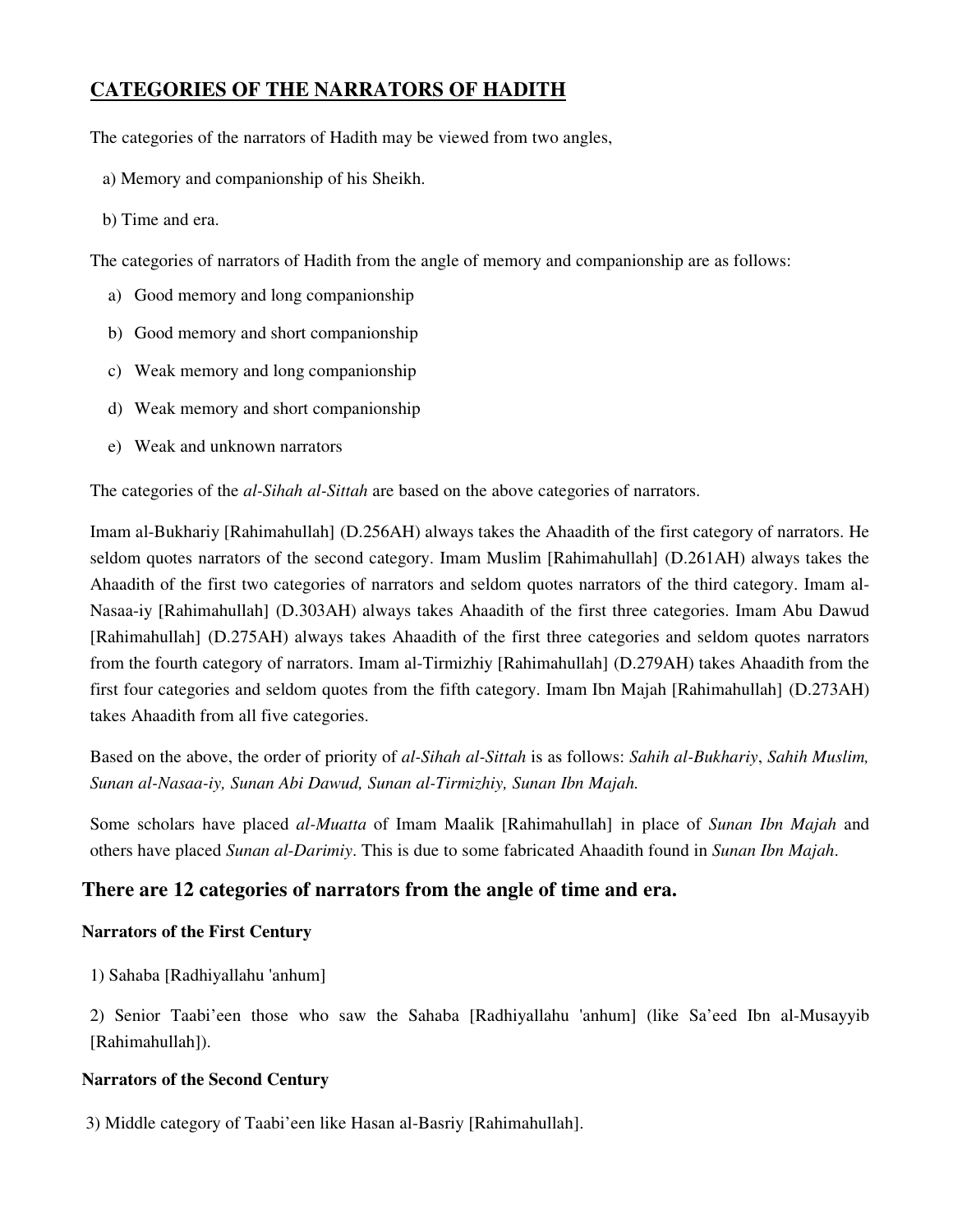- 4) Junior to Middle category like Imam al-Zuhriy [Rahimahullah] (D.124AH) who narrated more from Taabi'een than the Sahaba [Radhiyallahu 'anhum].
- 5) Junior Taabi'een those who met the Sahaba [Radhiyallahu 'anhum] like Suleiman al-A' mash [Rahimahullah].
- 6) Last category of Taabi'een they are not Taabi'een but merely contemporaries of Taabi'een, like Ibn Jurayj [Rahimahullah].
- 7) Senior Tab'e Taabi'een (those who saw the Taabi'een) like Imam Maalik [Rahimahullah].
- 8) The Middle category of Tab'e Taabi'een like Sufyaan Ibn 'Uyayna [Rahimahullah].
- 9) Junior Tab'e Taabi'een (third century) like Imam al-Shafi'iy [Rahimahullah] (B.150AH; D.204AH).
- 10) Senior of those who narrate from the Tab'e Taabi'een like Imam Ahmad Ibn Hanbal [Rahimahullah] (D.241AH).
- 11) Middle category of those who narrate from the Tab'e Taabi'een like Imam al-Bukhariy [Rahimahullah] (D.256AH).
- 12) Junior category of those who narrate from the Tab'e Taabi'een like Imam al-Tirmizhiy [Rahimahullah] (D.279AH).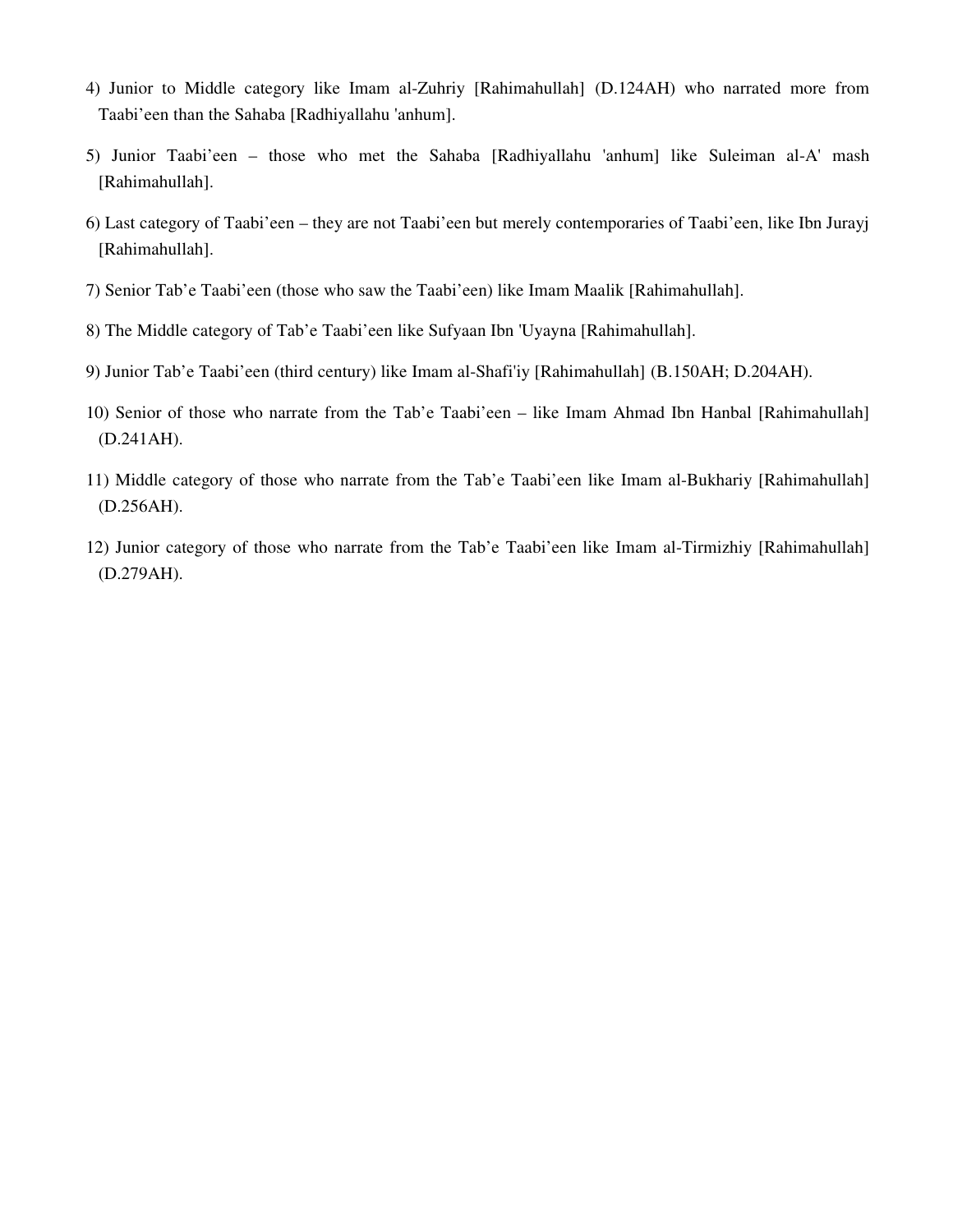# **DIFFERENT WAYS OF OBTAINING AHADITH**

Primarily, there are four ways of acquiring Hadith from a Sheikh.

# **1) al-Samaa`<sup>44</sup> (hearing)**

In this procedure, the Sheikh narrates the Hadith and the student listens. In such a situation, the student narrates the Hadith by saying سَمِعْتُ (sami'tu) (I heard) or حَدَّثَنِي (haddathaniy) (he narrated to me).

# **2) al-Qira-ah 'alaa Sheikh (to read to the teacher)**

In this procedure, the student recites the Hadith before the Sheikh. In such a situation, the Hadith is narrated as -قَرَأَتُ عَلَيْه (akhbaraniy) (he informed me) or قَرَأَتُ عَلَيْه (qara'atu alaihi) (I read to him). -

# **3) al-Muraasalah (to send), al-Mukaataba (to write), al-Munaawala (to give)**

In all three situations, the Sheikh sends, writes or gives Ahaadith to his student. If the Hadith is from the  $S$ heikh, the student may narrate them but must specify كَتَـبَ إِلَيَّ (kataba ilayya) (he wrote to me) or أرْسَـلَ إِلَيَّ

(arsala ilayya) (he sent to me).

# **4) al-Wijaadah (to find)**

 $\overline{a}$ 

A person obtains a compilation of the Sheikhs Hadith from a source besides the Sheikh. The majority of the Muhadditheen do not permit narrating Ahaadith in this way because is possible the Sheikh compiled fabricated or weak Ahaadith for his personal reference. However some permit narrating Ahaadith in this way but must state,کَ فَلانٍ (wajadtu kitaaba fulaan) (I found the writing of a certain person).

<sup>44</sup> This is the correct pronunciation of the word and **not simaa'** as it is commonly pronounced.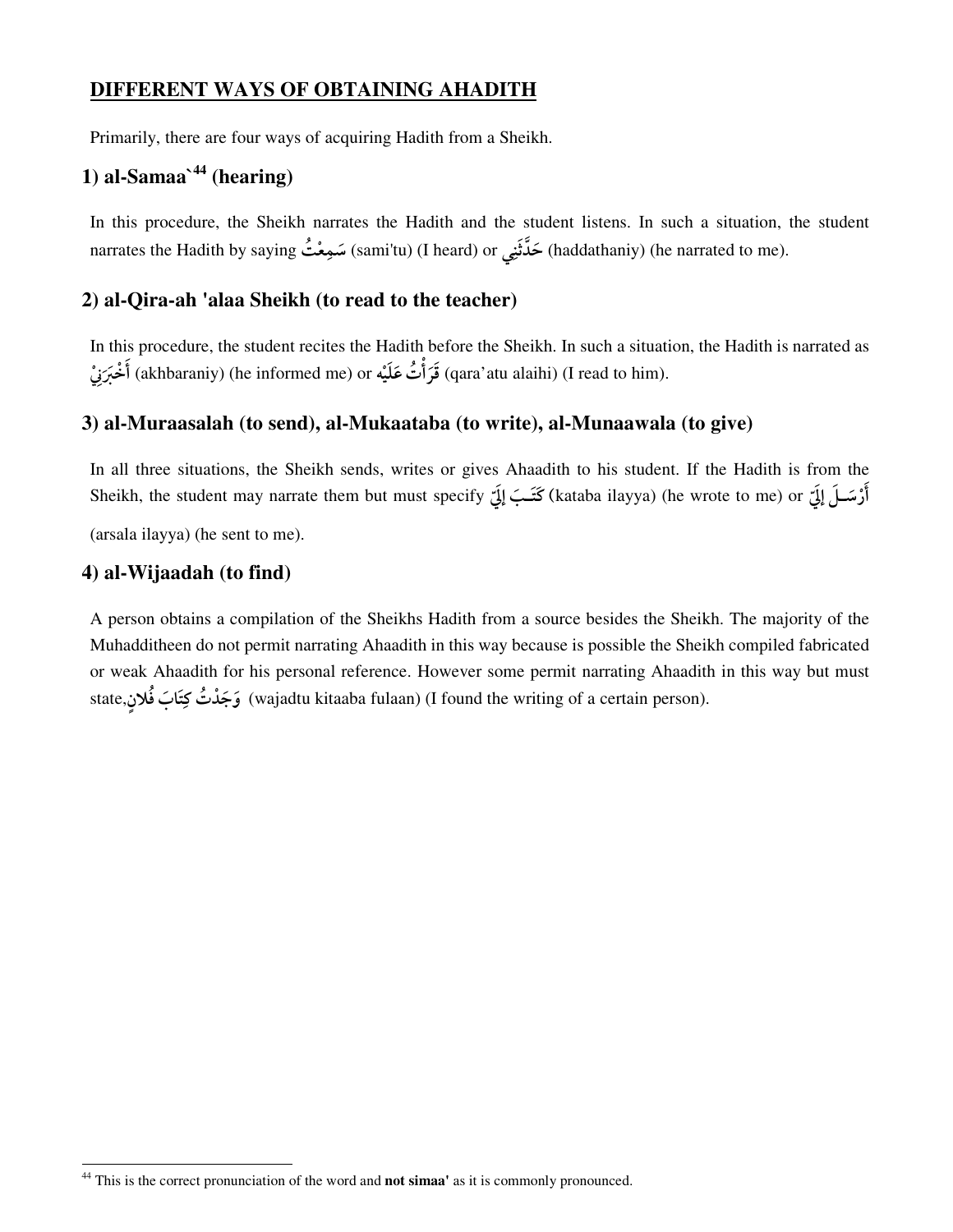# **SOME RULES PERTAINING TO DECLARING A HADITH SAHIH (AUTHENTIC) AND DHA'EEF (WEAK)**

It is important to understand the criteria of declaring a Hadith Sahih or Dha'eef. This is based on the rules set out by the Muhadditheen. Therefore, a Hadith being Sahih or Dha'eef is based on those rules set out by the Muhadditheen. Technically, there is a possibility that a Hadith is Sahih but based on the rules of authenticating, a Hadith is declared Dha'eef. It is an accepted and commonly known principle that sometimes a liar speaks the truth. A Hadith narrated by a known liar is declared Dha'eef but he may have spoken the truth in narrating the Hadith. However, we will follow the rules of authenticating and regard the Hadith as Dha'eef until proven otherwise. The same will apply with declaring a Hadith as Sahih. It is possible that a Muhaddith has lost his good memory and that has not been taken into consideration in the authenticating process of the Hadith. Again, we will regard that Hadith to be Sahih until proven otherwise.

When the Muhadditheen differ in authenticating a Hadith, for example, some declare a Hadith to be Sahih and others declare the same Hadith to be Dha'eef, the following should be considered.

- a) If one Muhaddith is lenient, for example, al-Hakim Abu Abdullah [Rahimahullah] (D.405AH) and the other is cautious, for example, Imam al-Nawawiy [Rahimahullah] (D.676AH), then we will follow the one who is cautious.
- b) If one Muhaddith is over critical, for example, Allamah Ibn al-Jawziy [Rahimahullah] (D.483AH), and the other is moderate, for example, Hafizh Ibn Hajar [Rahimahullah] (D.852AH), then we will follow the one who is moderate.
- c) If both the Muhadditheen are moderate, then we will follow the one whose substantiations are sound and solid.

#### It is important to point out two misconceptions:

 $\overline{a}$ 

a) Many people think that Sahih Ahaadith are only in *Sahih al-Bukhariy* and *Sahih Muslim*. They thus reject Ahaadith from other sources. Ahaadith being in *Sahih al-Bukhariy* and *Sahih Muslim*, or not, is not a criteria of Hadith being Sahih or Dha'eef. Imam Muslim [Rahimahullah] himself has stated that he did not undertake to compile all the Sahih Ahaadith.<sup>45</sup>

 There are many Sahih Ahaadith in other books of Hadith. In fact, *Sunan Ibn Majah* is known to have some fabricated Ahaadith but it has some Ahaadith; the chains of narrators of those Ahaadith are more superior to the chains of narrators of *Sahih al-Bukhariy.* 

b) There is a commonly known principle in Hadith Jarh (Criticism) is preferred over Ta'deel (Justification). Many people are thus led to believe that if a certain narrator is declared Dha'eef by some, that is preferred and the narrations of such a person are not acceptable.

<sup>45</sup> *Sahih Muslim* Vol.1 Pg.173; Qadeemi Kutub Khana Karachi Pakistan; Hadith903; Dar al-Ma'rifah Beirut edited by Sheikh Khalil Ma'moon Shee-ha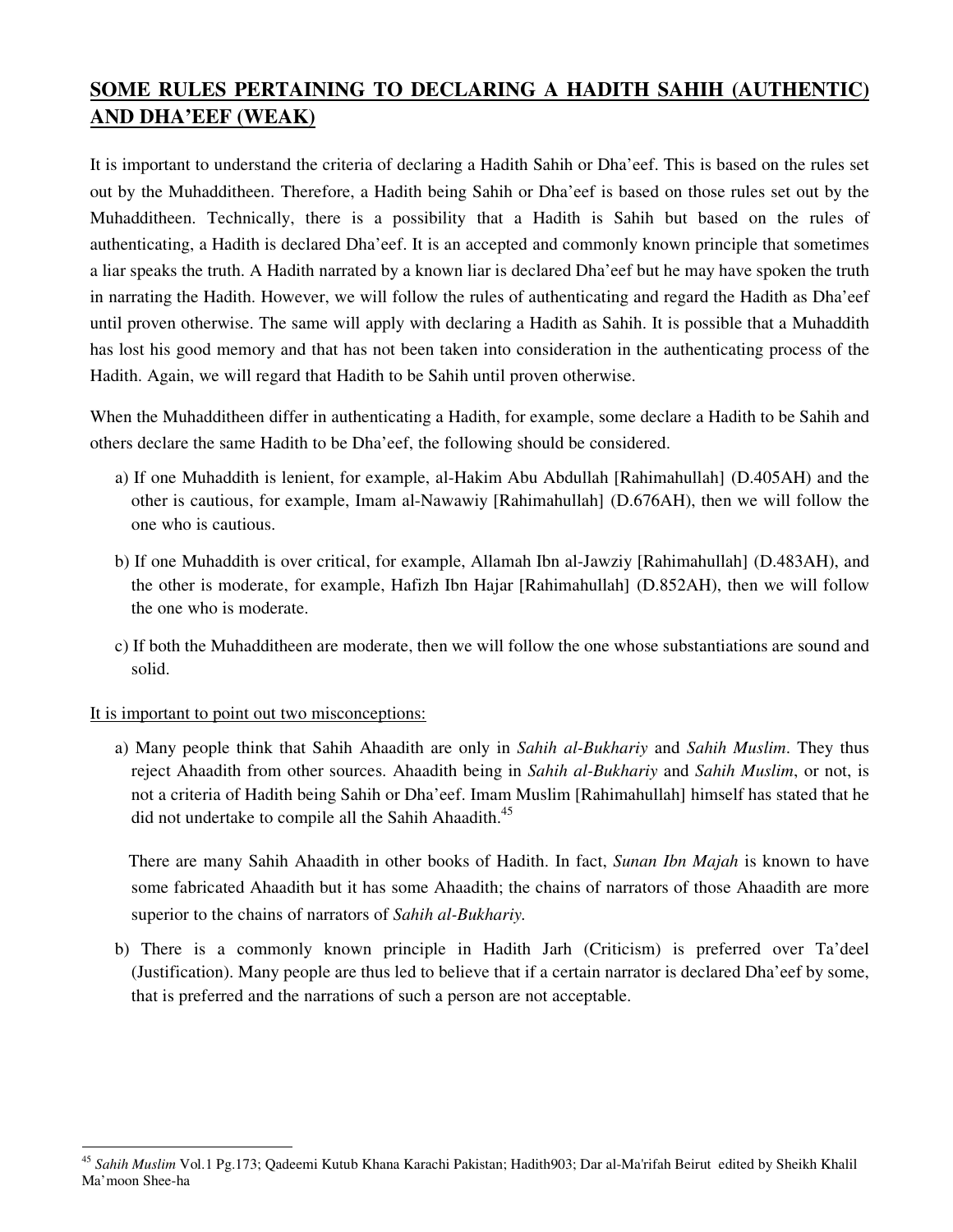This principle is not general. It must be viewed in the light of other principles of Hadith. If the number of Mu'ad-dileen (justifiers) of a narrator are more than Jaariheen (critics) then that narrator will be declared as 'Aadil (good narrator) and his narrations will be accepted.

Similarly, if the Jarh (criticism) is ambiguous and not explained, then that narrator will be declared as 'Aadil and acceptable.

The principle of declaring a Hadith Sahih and Dha'eef is an intricate science with many principles, and is the function of experts engaged in the science of Hadith. It is unfortunate that today people with absolutely no understanding in Hadith undertake to declare a Hadith Sahih and Dha'eef. This is a serious crime.

Rasulullah [Sallallahu 'alayhi wa sallam] said: "**Whosoever spoke a deliberate lie against me, should prepare his place in hell**." <sup>46</sup>

Consider the implications of declaring a Hadith Sahih, if it is in fact Dha'eef and vice versa.

Based on the above, many people criticize the rulings of the Hanafi Madhab, stating that their practice is not supported by Hadith, thus creating an impression that Imam Abu Hanifa [Rahimahullah] (D.150AH) was not well versed in Hadith.

I hereby wish to dedicate the next chapter explaining briefly the position of Imam Abu Hanifa [Rahimahullah] in Hadith.

<sup>46</sup>*Sahih al-Bukhariy* Hadith1291, Vol.1 Pg.172; Qadeemi Kutub Khana Karachi Pakistan, Muqaddima *Sahih Muslim* pg.7 – Qadeemi Kutub Khana Karachi Pakistan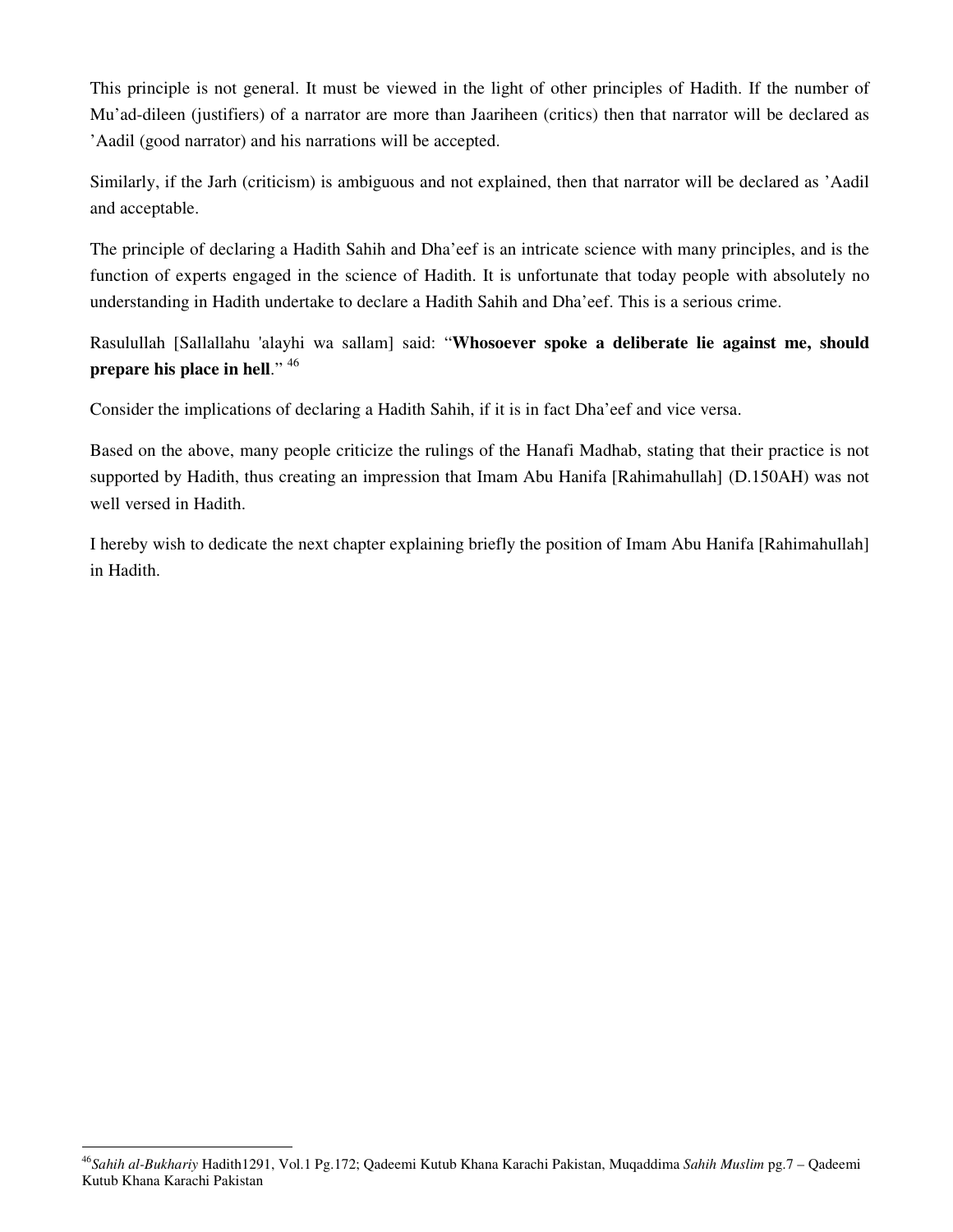# **IMAAM ABU HANIFA [Rahimahullah] (BIRTH: 80AH DEATH: 150AH) AND HADITH**

#### **His birth place – Kufa**

It is important to understand the Ilmi (academic) environment of Kufa, in which Imam Abu Hanifa [Rahimahullah] grew up. It is obvious that the environment has an effect on an individual, more so when the individual is young.

Kufa was inhabited by non-Muslims. Sayyiduna 'Umar [Radhiyallahu 'anhu] encouraged Muslims to live in Kufa and appointed Sayyiduna 'Abdullah Ibn Mas'ud [Radhiyallahu 'anhu] as their teacher.

# **Virtues of Sayyiduna 'Abdullah Ibn Mas'ud [Radhiyallahu 'anhu]**

Sayyiduna 'Aliy [Radhiyallahu 'anhu] narrates that Nabi [Sallallahu alayhi wa sallam] said, '**If I happened to appoint anyone as a Khalifah without any mutual consultation, then I would have appointed Ibn Umm 'Abd (Ibn Mas'ud). I am happy with whatever Ibn Umm 'Abd decides for my Ummah. I am displeased**  with what displeases Ibn Umm 'Abd.'<sup>47</sup>

Nabi [Sallallahu alayhi wa sallam] has also mentioned "**one foot or both the feet of Abdullah (Ibn Mas'ud) will be weightier on the scale than Mt. Uhud**."<sup>48</sup>

Sayyiduna 'Umar [Radhiyallahu 'anhu] would love to keep such a personality for guidance in Medina Munawwarah but he gave preference to the people of Kufa over himself. Sayyiduna 'Umar [Radhiyallahu 'anhu] expressed his preference by saying to the people of Kufa:

# "**I have given preference to you regarding 'Abdullah (Ibn Mas'ud) over myself**."<sup>49</sup>

Sayyiduna 'Abdullah Ibn Mas'ud [Radhiyallahu 'anhu] sacrificed his remaining life in Kufa in educating people and had approximately 4000 students.<sup>50</sup>

Besides Kufa being blessed with so many students of Sayyiduna 'Abdullah Ibn Mas'ud [Radhiyallahu 'anhu], there were approximately 1500 Sahaba [Radhiyallahu 'anhum] residing in Kufa.

Kufa was further blessed by being the Muslim capital during the time of Sayyiduna 'Aliy [Radhiyallahu 'anhu]. Imam Abu Hanifa [Rahimahullah] grew up and was nurtured in an environment blessed with Sayyiduna Abdullah Ibn Mas'ud [Radhiyallahu 'anhu], 4000 of his students and 1500 Sahaba [Radhiyallahu 'anhum].

# **Imam Abu Hanifa [Rahimahullah] – a Taabi'ee**

 $\overline{a}$ <sup>47</sup> *al-Istee'aab* Vol.3 Pg.112; Dar al-Kutub al-Ilmiyyah Beirut

 $48$  Ibid.

 $49$  Ibid pg. 115

<sup>50</sup> *Nasb al-Raa-yah*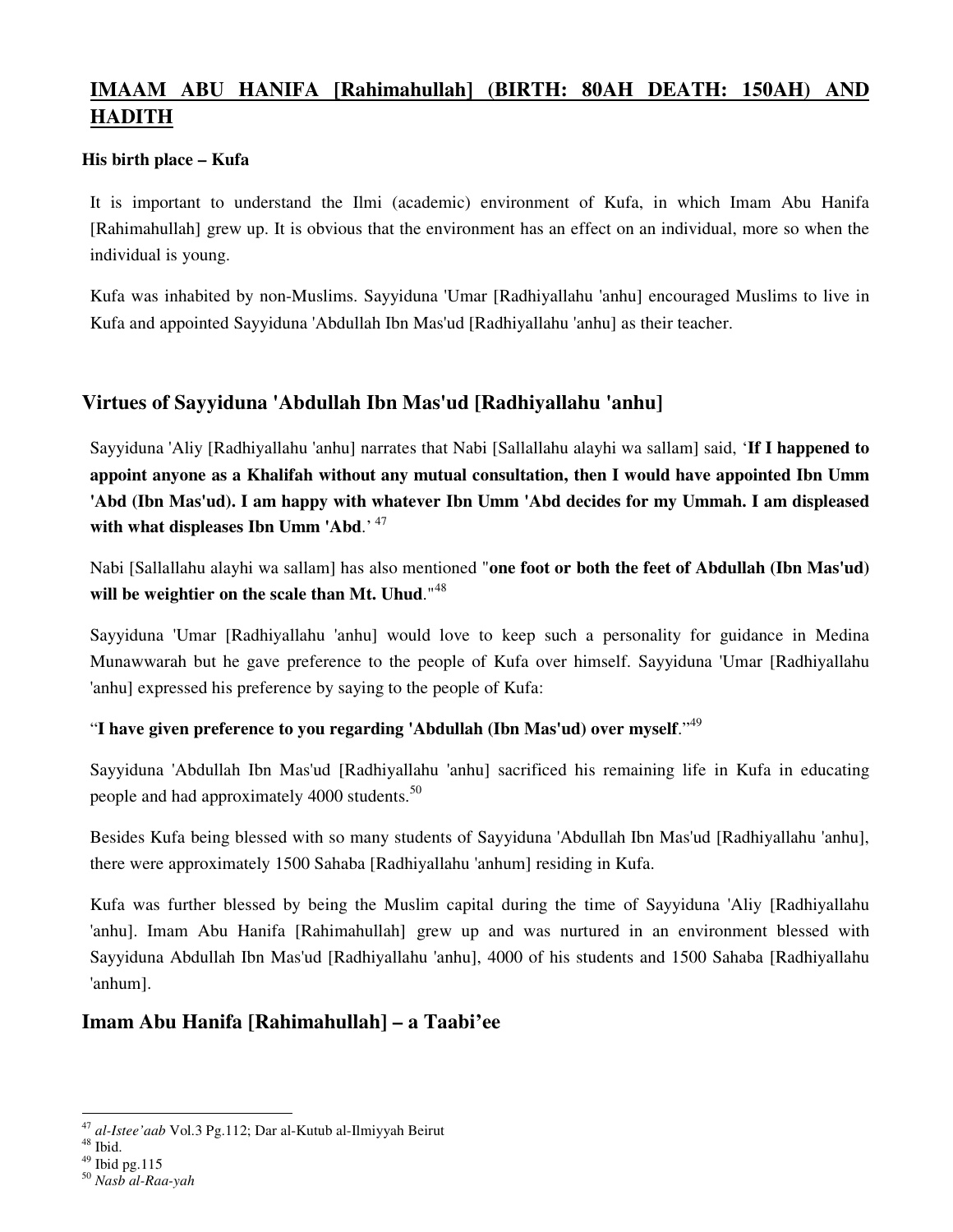Imam Abu Hanifa [Rahimahullah] was born in 80 (AH). He met the Sahabi; Sayyiduna Anas bin Maalik [Radhiyallahu 'anhu] who was the attendant of Rasulullah [Sallallahu alayhi wa sallam].<sup>51</sup>

In fact, Imam Abu Hanifa [Rahimahullah] narrates the following Ahaadith from him:

- 1) '**Seeking knowledge is incumbent on every believer**'.
- 2) '**One who indicates towards good is as though he did the action himself**.'
- 3) '**Allah loves those that assist the needy**.'<sup>52</sup>

Imam Abu Hanifa [Rahimahullah] also met other Sahaba [Radhiyallahu 'anhum] like Sayyiduna 'Abdullah Ibn Abi 'Awfa [Radhiyallahu 'anhu], Sayyiduna 'Abdullah Ibn Harith [Radhiyallahu 'anhu], Sayyiduna 'Abdullah Ibn Unays [Radhiyallahu 'anhu], Sayyiduna Waathilah Ibn al-Asqa' [Radhiyallahu 'anhu], Sayyidatuna 'Aaisha bint Uirud [Radhiyallahu 'anha].<sup>53</sup>

# **Some teachers of Imam Abu Hanifa [Rahimahullah]**

- 1. 'Aamir ibn Shurahbeel [Rahimahullah] (D.104AH). Aamir [Rahimahullah] obtained Ahaadith directly from 500 Sahaba [Radhiyallahu 'anhum]. 'Aamir Ibn Shurahbeel was giving a discourse on the wars of Rasulullah [Sallallahu alayhi wa sallam]. Sayyiduna 'Abdullah Ibn 'Umar [Radhiyallahu 'anhu] heard the discourse and remarked "**I took part in the wars but it seems 'Aamir Ibn Shurahbeel knows more about the wars than me**".
- 2. Hammaad Ibn Suleiman [Rahimahullah]. He was a Hafizh of all the Ahaadith of Sayyiduna 'Abdullah Ibn Mas'ud [Radhiyallahu 'anhu]. Imam Abu Hanifa [Rahimahullah] obtained 2000 Ahaadith from him.
- 3. Abu Is-haaq al-Sabi`ee [Rahimahullah] (D.127AH) obtained Ahaadith from 38 Sahaba [Radhiyallahu 'anhum]

In essence, the knowledge of Imam Abu Hanifa [Rahimahullah] was either directly from some Sahaba [Radhiyallahu 'anhum] or at least through one or very few links to the Sahaba [Radhiyallahu 'anhum].

# **Some Famous Students of Imam Abu Hanifa [Rahimahullah]**

- 1. 'Abdullah Ibn Mubaarak [Rahimahullah] (B.118/9AH; D.181AH). Abdullah is a renowned Muhaddith.
- 2. Yahya Ibn Sa'eed al-Qattaan [Rahimahullah] (B.120AH D.189AH), al-Qattaan was an Imam in Jarh and Ta'deel. He used to issue Fatwa's (religious verdicts) according to the opinion of Imam Abu Hanifa

 $\overline{a}$ <sup>51</sup> *Tabaqaat Ibn Sa'd*

<sup>52</sup> *Tabyeehd al-Sahifa* of Imam al-Suyootiy [Rahimahullah] with footnotes by Sheikh Aashiq Ilahi al-Barniy [Rahimahullah] pg.27; Idara al-Qur'an Karachi Pakistan 2nd edition 1418AH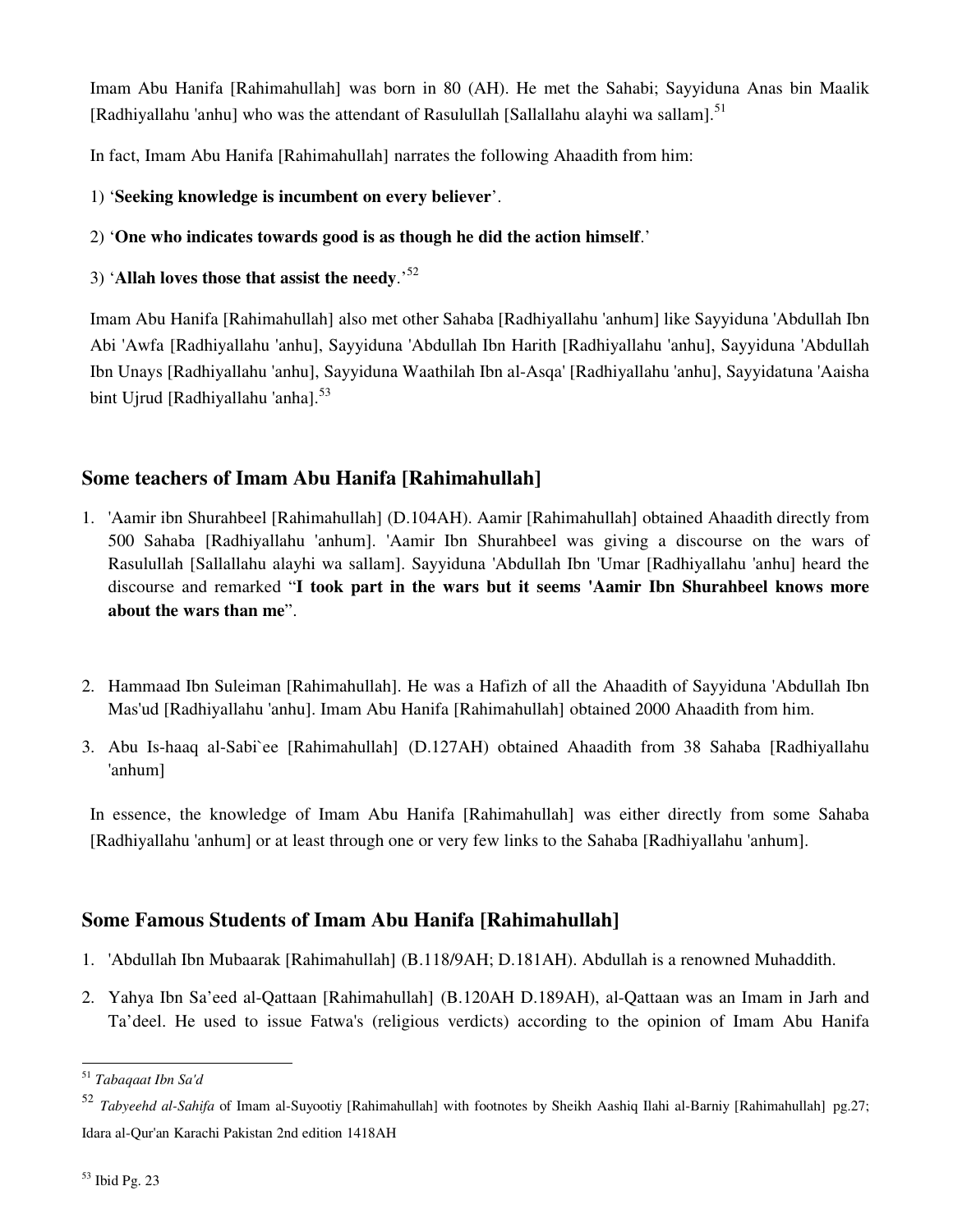[Rahimahullah]. He once stated, "**We sat with Abu Hanifa and heard from him. By Allah, whenever I used to look at his face, I could see he fears Allah 'Azza Wa Jall**."<sup>54</sup>

3. Wakee' Ibn al-Jarrah [Rahimahullah] (B.127/29AH; D.197/99AH). He was the teacher of Imam al-Shafi'iy [Rahimahullah] and he used to issue rulings according to the opinions of Imam Abu Hanifa [Rahimahullah].<sup>55</sup>

Each one of the abovementioned was regarded as a pillar in the field of Hadith.

# *Kitaab al-Aathaar* **of Imam Abu Hanifa [Rahimahullah]**

*Kitaab al-Aathaar* is a book of Hadith compiled in Fiqh order by Imam Abu Hanifa [Rahimahullah]. This was compiled even before *al-Muatta* of Imam Maalik [Rahimahullah] (D.179AH) and Imam Maalik [Rahimahullah] used to benefit from *Kitaab al-Aathaar* of Imam Abu Hanifa [Rahimahullah].

The Muhadditheen of that time emphasized to their students to study *Kitaab al-Aathaar*. There are many commentaries on *Kitaab al-Aathaar*. One such commentary is written by Hafizh Qasim Ibn Qutloobuga [Rahimahullah] (B.802AH; D.879AH).

Hafizh ibn Hajar al-Asqalaniy [Rahimahullah] (D.852AH) compiled a Kitaab by the name, *'al-Eethaar li zhikr ruwaatil Aathaar'* on the narrators of *Kitaab al-Aathaar* and refers to that in his book, *'Ta'jeel al-Manfa'ah bi zawaaid rijaal al-arbaa'*.

Besides *Kitaab al-Aathaar*, approximately 20 Muhadditheen compiled Musnads (narrations of Imam Abu Hanifa [Rahimahullah]). All these Musnads have been compiled by Ibn Khwarizmiy [Rahimahullah] by the name *'Jaami` Masaaneed al-Imam al-A'azam'.*

# **Criticism against Imam Abu Hanifa [Rahimahullah]**

- 1. Imam al-Nasaa-iy [Rahimahullah] stated in his book *al-Dhu'afaa* that Imam Abu Hanifa [Rahimahullah] is not strong in Hadith.
- 2. Hafizh al-Zhahabiy [Rahimahullah] (D.748AH) has stated in *Mizan al-I'etidaal*: 'Nu'maan ibn Thaabit al-Koofiy is Ahl al-Ra'ay (gives preference to logic over Hadith). Imam al-Nasaa-iy [Rahimahullah] (D.303), Ibn Adiy [Rahimahullah] (D.365AH), al-Dar-e-Qutniy [Rahimahullah] (D.385AH) and others declared him weak.<sup>56</sup>
- 3. Imam al-Bukhariy [Rahimahullah] (D.256AH) has recorded in his *Taarikh al-Saghir* that Nu'aim ibn Hammaad [Rahimahullah] said "**When Sufyaan al-Thawriy [Rahimahullah] heard of the death of Imam Abu Hanifa, he commented, 'No worse person was born in Islam than Abu Hanifa [Rahimahullah]**."

<sup>54</sup> *Taarikh Baghdad* Vol.13 Pg.352; Dar al-Fikr Beirut Lebanon

<sup>55</sup> *Al-Intiqaa* of Ibn Abd al-Barr

<sup>56</sup> *Mizan al-I'etidaal* Vol.4 Pg.243; Dar al-Fikr Beirut 1st edition 1999BC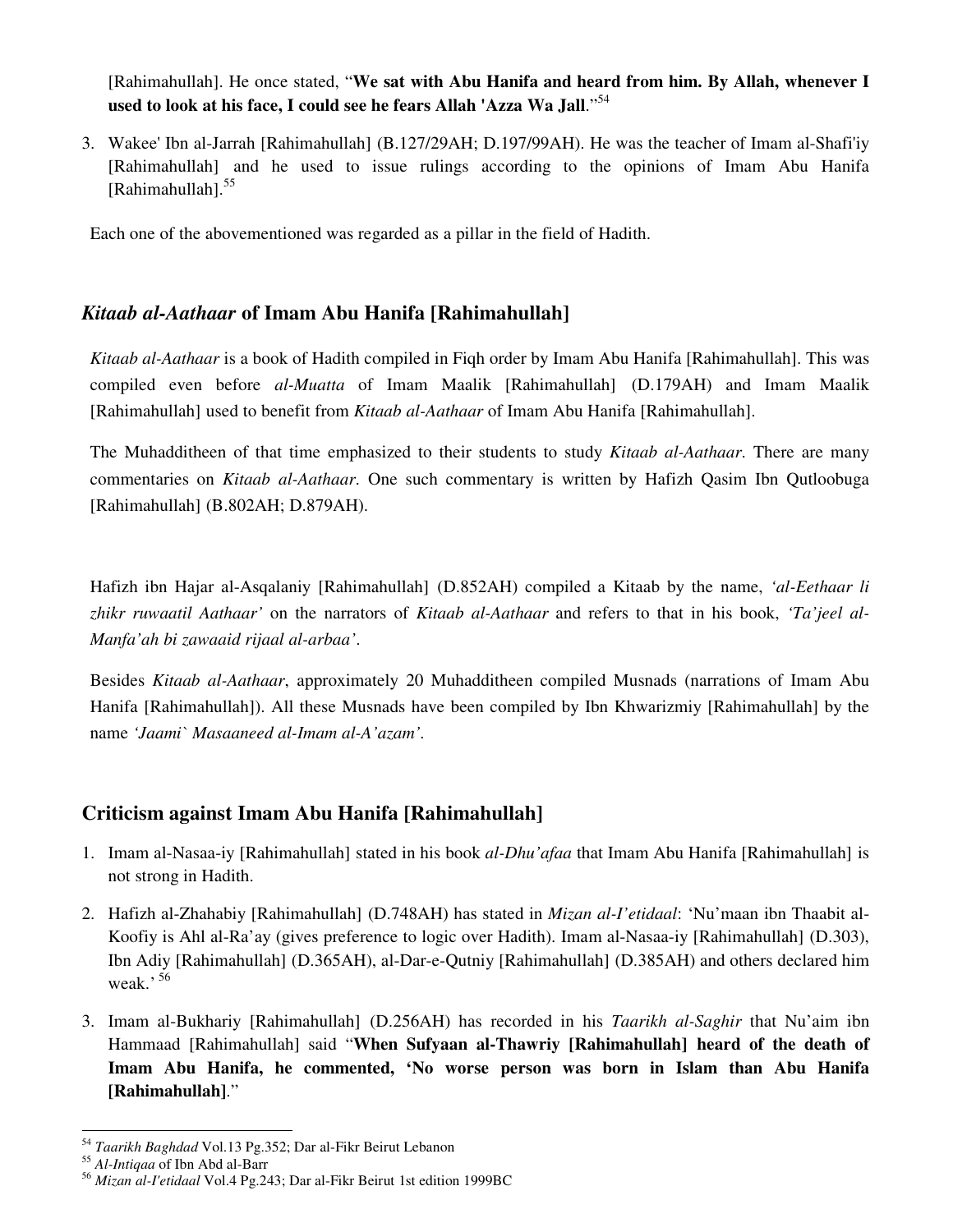4. Imam Abu Hanifa [Rahimahullah]'s narrations are not in all the *al-Sihah al-Sittah* (six famous books of Hadith).

# **Answers to the Above Criticism in Sequence**

1. The 'Ulama of Jarh and Ta'deel (criticism and justification) have set down some rules before declaring a person reliable or unreliable. It is important to follow those rules and then make a decision. If one follows criticism without following the rules, then no Imam will be saved and no one's narrations will be accepted. Imam al-Nasaa-iy [Rahimahullah] (D.303AH), who criticizes Imam Abu Hanifa [Rahimahullah], himself, has been accused of being a Shi'a. Imam al-Bukhariy [Rahimahullah] (D.256AH) has been criticized by Imam al-Zuhriy [Rahimahullah] (D.124AH), Imam Ahmad Ibn Hanbal [Rahimahullah] (D.241AH), the Ustaadh of Imam al-Bukhariy [Rahimahullah] was criticized by Imam al-Karabisiy [Rahimahullah]. Imam al-Shafi'iy [Rahimahullah] (D.204AH) was criticized by Yahya ibn Ma'een [Rahimahullah] (D.233AH).

One of the rules of criticism is if a narrator's Ta'deel, reliability has reached Tawaatur (overwhelming popularity), then the criticism of a few will not be considered. We have dealt with answering the objection that criticism is preferred over Ta'deel (justification). We have also discussed the popularity and reliability of Imam Abu Hanifa [Rahimahullah] among the Muhadditheen. Hereunder are a few more famous quotes:

- a) Shu'ba ibn al-Haaj [Rahimahullah] (B.83AH; D.160AH) who was *Jawhar al-Mu'mineen fil Hadith* (pearl of the believers in Hadith) stated: "**By Allah, he (Abu Hanifa) was reliable**."
- b) Yahya ibn Ma'een [Rahimahullah] (B.157AH; D.233AH) who was the student of Yahya ibn Sa'eed al-Qattaan [Rahimahullah]**,** who was the student of Imam Abu Hanifa [Rahimahullah], states that '**He was reliable and a Hafiz. He narrates only what he knows**.'<sup>57</sup>
- c) Ali ibn al-Madeeniy [Rahimahullah] (B.161/2AH; D.234/58AH). He was the teacher of Imam al-Bukhariy [Rahimahullah] (D.256) and was over critical. He stated, "**He (Abu Hanifa) is reliable and nothing wrong with him**."
- 2. This is not the statement of Hafizh al-Zhahabiy [Rahimahullah] (D.748AH). This statement has been included by someone later on. This is substantiated by the following: Hafizh al-Zhahabiy [Rahimahullah] wrote in his introduction, 'I will not discuss popular personalities' and he enumerated the example of Imam Abu Hanifa [Rahimahullah].*<sup>58</sup>*

 Hafizh al-Zhahabiy [Rahimahullah] has praised Imam Abu Hanifa [Rahimahullah] in *Tazhkirat al-Huffaazh*. How is it possible that he criticizes Imam Abu Hanifa [Rahimahullah] in *Mizan al-I'etidaal*? Besides that Ibn Adiy [Rahimahullah] (D.365AH), wrote a book on the praises of Imam Abu Hanifa [Rahimahullah] after being a student of Imam al-Tahawiy [Rahimahullah] (D.321AH).

 As for al-Dar-a-Qutniy [Rahimahullah] (D.385AH), he came 200 years after Imam Abu Hanifa [Rahimahullah]. Must we consider his criticism over the praises of Imam Abu Hanifa [Rahimahullah]'s contemporaries?

3. Nu'aim ibn Hammaad [Rahimahullah] was prejudiced and was known for distorting facts against Imam Abu Hanifa [Rahimahullah]. Sufyaan al-Thawriy [Rahimahullah] was a student of Imam Abu Hanifa

<sup>57</sup> *Tahzhib al-Kamaal* Vol.29 Pg.424; Muassasah al-Risaalah Beirut Lebanon 2002BC edition

<sup>58</sup> *Mizan al-I'etidaal* Vol.1 Pg.26 Dar al-Fikr Beirut 1999BC Edition